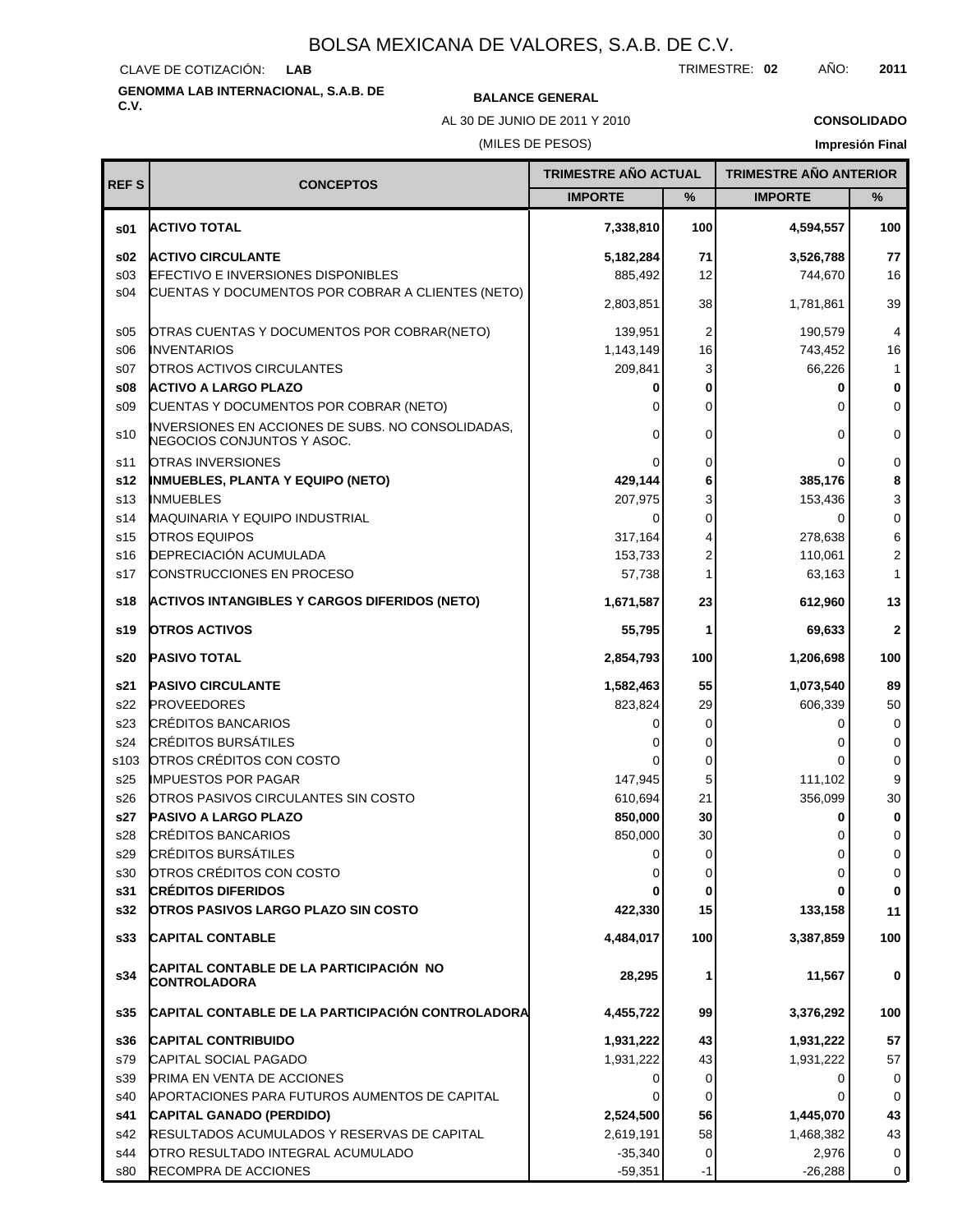### **GENOMMA LAB INTERNACIONAL, S.A.B.** CLAVE DE COTIZACIÓN: **LAB**

**BALANCE GENERAL** 

TRIMESTRE: **02** AÑO: **2011**

DESGLOSE DE PRINCIPALES CONCEPTOS

### **CONSOLIDADO**

**Final** 

**133,158** 17,900 0 0 115,258 **1,931,222** 1,921,659 9,563

|                 |                                                      | (MILES DE PESOS)            |                |                               | Impresión Fina |  |
|-----------------|------------------------------------------------------|-----------------------------|----------------|-------------------------------|----------------|--|
| REF S           | <b>CONCEPTOS</b>                                     | <b>TRIMESTRE AÑO ACTUAL</b> |                | <b>TRIMESTRE AÑO ANTERIOR</b> |                |  |
|                 |                                                      | <b>IMPORTE</b>              | $\%$           | <b>IMPORTE</b>                | %              |  |
| \$03            | <b>EFECTIVO E INVERSIONES DISPONIBLES</b>            | 885,492                     | 100            | 744,670                       | 100            |  |
| s46             | <b>EFECTIVO</b>                                      | 484,356                     | 55             | 316,110                       | 42             |  |
| s47             | <b>INVERSIONES DISPONIBLES</b>                       | 401,136                     | 45             | 428,560                       | 58             |  |
| s07             | <b>OTROS ACTIVOS CIRCULANTES</b>                     | 209,841                     | 100            | 66,226                        | 100            |  |
| s81             | <b>INSTRUMENTOS FINANCIEROS DERIVADOS</b>            | 0                           | 0              | $\Omega$                      | $\mathbf 0$    |  |
| s82             | OPERACIONES DISCONTINUADAS                           | 3,123                       | 1              | 2,888                         | $\overline{4}$ |  |
| s83             | <b>OTROS</b>                                         | 206,718                     | 99             | 63,338                        | 96             |  |
| s18             | <b>ACTIVOS INTANGIBLES Y CARGOS DIFERIDOS (NETO)</b> | 1,671,587                   | 100            | 612,960                       | 100            |  |
| s48             | <b>GASTOS AMORTIZABLES (NETO)</b>                    | 40,623                      | 2              | 35,625                        | 6              |  |
| s49             | <b>CRÉDITO MERCANTIL</b>                             | $\Omega$                    | $\mathbf{0}$   | $\Omega$                      | $\mathbf 0$    |  |
| s51             | <b>OTROS</b>                                         | 1,630,964                   | 98             | 577,335                       | 94             |  |
| s19             | <b>OTROS ACTIVOS</b>                                 | 55,795                      | 100            | 69,633                        | 100            |  |
| s85             | INSTRUMENTOS FINANCIEROS DERIVADOS                   | 0                           | $\mathbf{0}$   | 0                             | $\mathbf 0$    |  |
| s50             | <b>IMPUESTOS DIFERIDOS</b>                           | 13,218                      | 24             | 728                           | 1              |  |
| s104            | BENEFICIOS A LOS EMPLEADOS                           | 0                           | $\Omega$       | $\Omega$                      | $\mathbf 0$    |  |
| s86             | OPERACIONES DISCONTINUADAS                           | $\Omega$                    | 0              | $\Omega$                      | $\mathbf 0$    |  |
| s87             | <b>OTROS</b>                                         | 42,577                      | 76             | 68,905                        | 99             |  |
| s21             | <b>PASIVO CIRCULANTE</b>                             | 1,582,463                   | 100            | 1,073,540                     | 100            |  |
| s52             | PASIVO EN MONEDA EXTRANJERA                          | 315,604                     | 20             | 272,492                       | 25             |  |
| s <sub>53</sub> | PASIVO EN MONEDA NACIONAL                            | 1,266,859                   | 80             | 801,048                       | 75             |  |
| s26             | OTROS PASIVOS CIRCULANTES SIN COSTO                  | 610,694                     | 100            | 356,099                       | 100            |  |
| s88             | <b>INSTRUMENTOS FINANCIEROS DERIVADOS</b>            | 0                           | 0              | 0                             | $\mathbf 0$    |  |
| s89             | <b>INTERESES POR PAGAR</b>                           | 14,407                      | $\overline{2}$ | $\Omega$                      | $\mathbf 0$    |  |
| s68             | <b>PROVISIONES</b>                                   | 166,553                     | 27             | 236,657                       | 66             |  |
| s90             | OPERACIONES DISCONTINUADAS                           | 4,220                       | 1              | 3,904                         | $\mathbf{1}$   |  |
| s58             | <b>OTROS PASIVOS CIRCULANTES</b>                     | 419,267                     | 69             | 112,828                       | 32             |  |
| s105            | BENEFICIOS A LOS EMPLEADOS                           | 6,247                       | 1              | 2,710                         | 1              |  |
| s27             | <b>PASIVO A LARGO PLAZO</b>                          | 850,000                     | 100            | 0                             | 100            |  |
| s <sub>59</sub> | PASIVO EN MONEDA EXTRANJERA                          | 0                           | 0              | 0                             | $\mathbf 0$    |  |
| s60 l           | PASIVO EN MONEDA NACIONAL                            | 850.000                     | 100            | 0                             | $\mathbf 0$    |  |

**s32** s66 s91 s92 s69 **s79** s38 s37 s60 PASIVO EN MONEDA NACIONAL **s31** s67 s65 **OTROS PASIVOS LARGO PLAZO SIN COSTO** IMPUESTOS DIFERIDOS BENEFICIOS A LOS EMPLEADOS OPERACIONES DISCONTINUADAS OTROS PASIVOS **CAPITAL SOCIAL PAGADO** ACTUALIZACIÓN NOMINAL **CRÉDITOS DIFERIDOS OTROS** CRÉDITO MERCANTIL 850,000 **0** 0  $\overline{0}$ **422,330** 21,328 0 0 401,002 **1,931,222** 1,921,659 9,563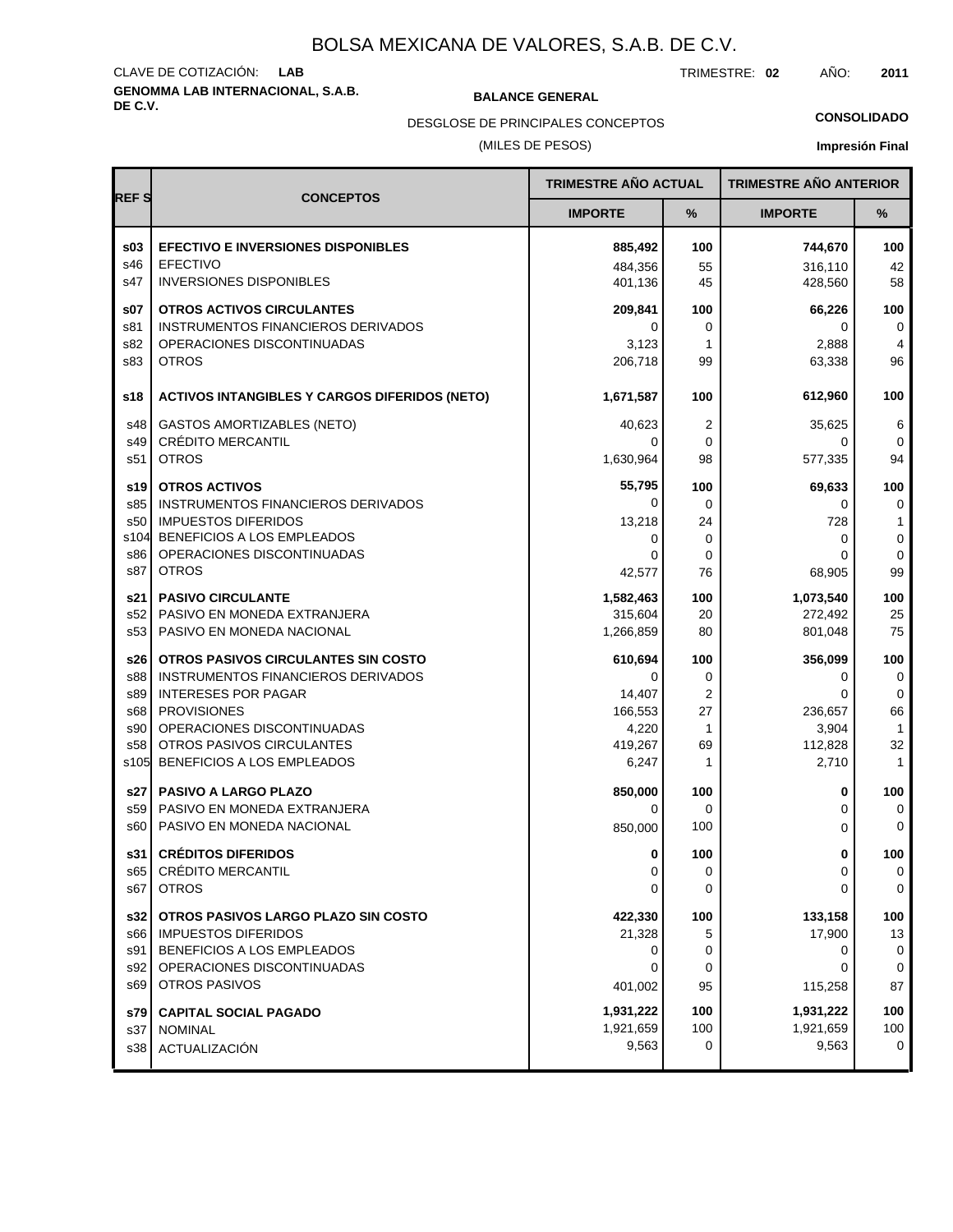# **GENOMMA LAB INTERNACIONAL, S.A.B. DE C.V. BALANCE GENERAL** CLAVE DE COTIZACIÓN: **LAB**

TRIMESTRE: **02** AÑO: **2011**

### **CONSOLIDADO**

DESGLOSE DE PRINCIPALES CONCEPTOS

## (MILES DE PESOS)

### **Impresión Final**

| <b>REFS</b> | <b>CONCEPTOS</b>                                                 | <b>TRIMESTRE AÑO ACTUAL</b> |               | <b>TRIMESTRE AÑO ANTERIOR</b> |             |
|-------------|------------------------------------------------------------------|-----------------------------|---------------|-------------------------------|-------------|
|             |                                                                  | <b>IMPORTE</b>              | $\frac{9}{6}$ | <b>IMPORTE</b>                | $\%$        |
| s42         | <b>RESULTADOS ACUMULADOS Y RESERVAS DE CAPITAL</b>               | 2,619,191                   | 100           | 1,468,382                     | 100         |
| s93         | RESERVA LEGAL                                                    |                             | 0             |                               | $\Omega$    |
| s43         | RESERVA PARA RECOMPRA DE ACCIONES                                |                             | 0             |                               | 0           |
| s94         | OTRAS RESERVAS                                                   |                             | 0             |                               | 0           |
| s95         | RESULTADO DE EJERCICIOS ANTERIORES                               | 2,214,255                   | 85            | 1,143,598                     | 78          |
| s45         | RESULTADO DEL EJERCICIO                                          | 404,936                     | 15            | 324,784                       | 22          |
| s44         | OTRO RESULTADO INTEGRAL ACUMULADO                                | $-35,340$                   | 100           | 2,976                         | 100         |
| s70         | RESULTADO ACUMULADO POR POSICIÓN MONETARIA                       |                             | 0             |                               | $\mathbf 0$ |
| s71         | RESULTADO POR TENENCIA DE ACTIVOS NO MONETARIOS                  | O                           | 0             | O                             | $\mathbf 0$ |
| s96         | EFECTO ACUMULADO POR CONVERSIÓN                                  | $-35,340$                   | 100           | 2,976                         | 100         |
| s97         | EFECTO ACUMULADO POR VALUACIÓN DE INST. FIN.<br><b>DERIVADOS</b> | 0                           | 0             | 0                             | $\mathbf 0$ |
| s98         | RESULTADO POR IMPUESTOS DIFERIDOS                                | O                           | 0             |                               | $\mathbf 0$ |
| s100        | <b>OTROS</b>                                                     |                             | 0             |                               | $\mathbf 0$ |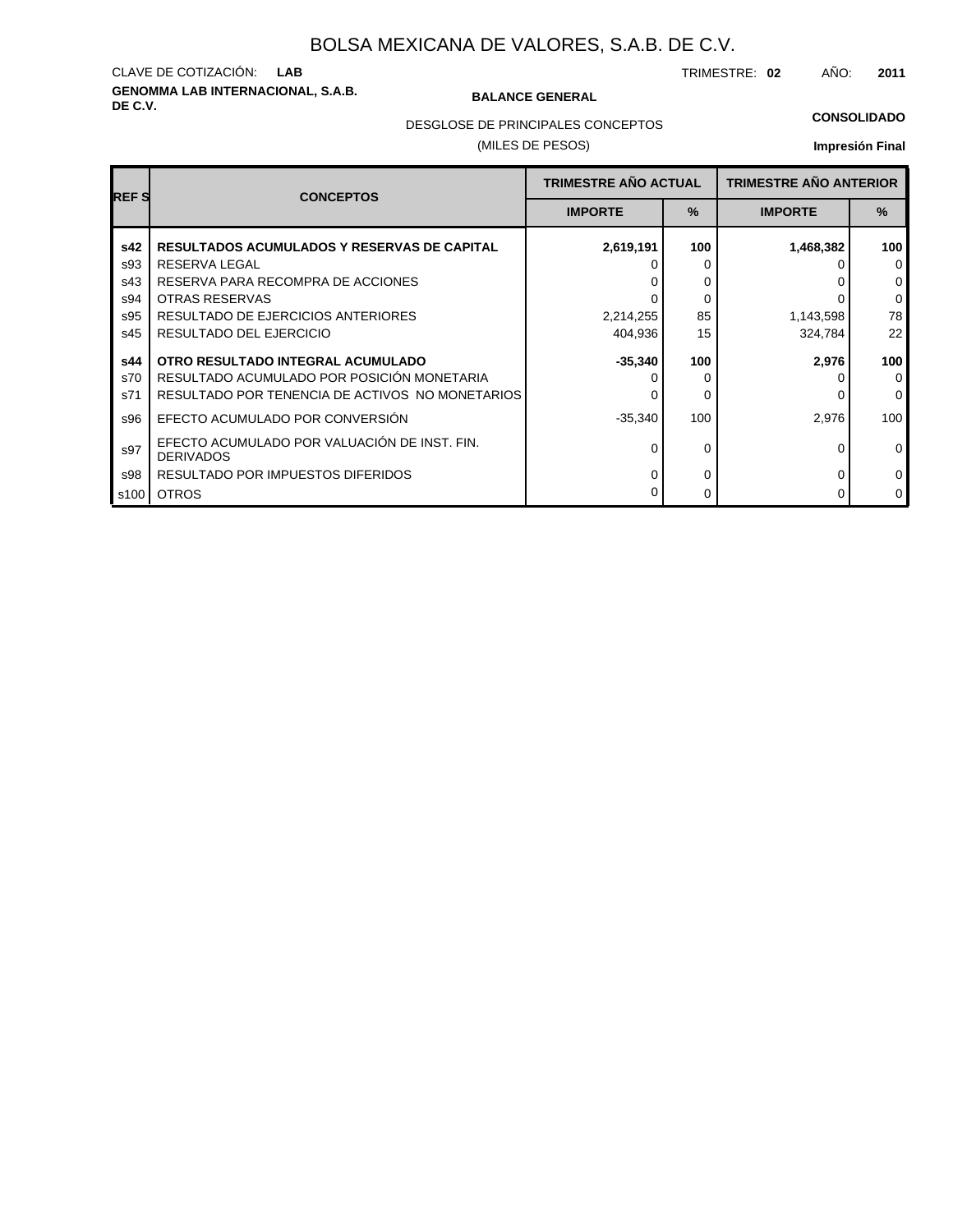# **GENOMMA LAB INTERNACIONAL, S.A.B. DE C.V. BALANCE GENERAL** CLAVE DE COTIZACIÓN: **LAB**

TRIMESTRE: **02** AÑO: **2011**

**CONSOLIDADO**

DATOS INFORMATIVOS

### (MILES DE PESOS)

### **Impresión Final**

| <b>REFS</b> | <b>CONCEPTOS</b>                             | <b>TRIMESTRE AÑO ACTUAL</b> | <b>TRIMESTRE AÑO ANTERIOR</b> |  |
|-------------|----------------------------------------------|-----------------------------|-------------------------------|--|
|             |                                              | <b>IMPORTE</b>              | <b>IMPORTE</b>                |  |
| s72         | CAPITAL DE TRABAJO                           | 3,599,821                   | 2,453,248                     |  |
| s73         | FONDO PARA PENSIONES Y PRIMA DE ANTIGÜEDAD   |                             |                               |  |
| s74         | NUMERO DE FUNCIONARIOS (*)                   | 42                          | 41                            |  |
| s75         | NUMERO DE EMPLEADOS (*)                      | 1,141                       | 608                           |  |
| s76         | NUMERO DE OBREROS (*)                        |                             | O                             |  |
| s77         | NUMERO DE ACCIONES EN CIRCULACIÓN (*)        | 1,052,749,426               | 526,294,713                   |  |
| s78         | NUMERO DE ACCIONES RECOMPRADAS (*)           |                             | 80,000                        |  |
| s101        | EFECTIVO RESTRINGIDO                         | 280                         | 8,083                         |  |
| s102        | DEUDA CON COSTO DE ASOCIADAS NO CONSOLIDADAS |                             |                               |  |

(\*) DATOS EN UNIDADES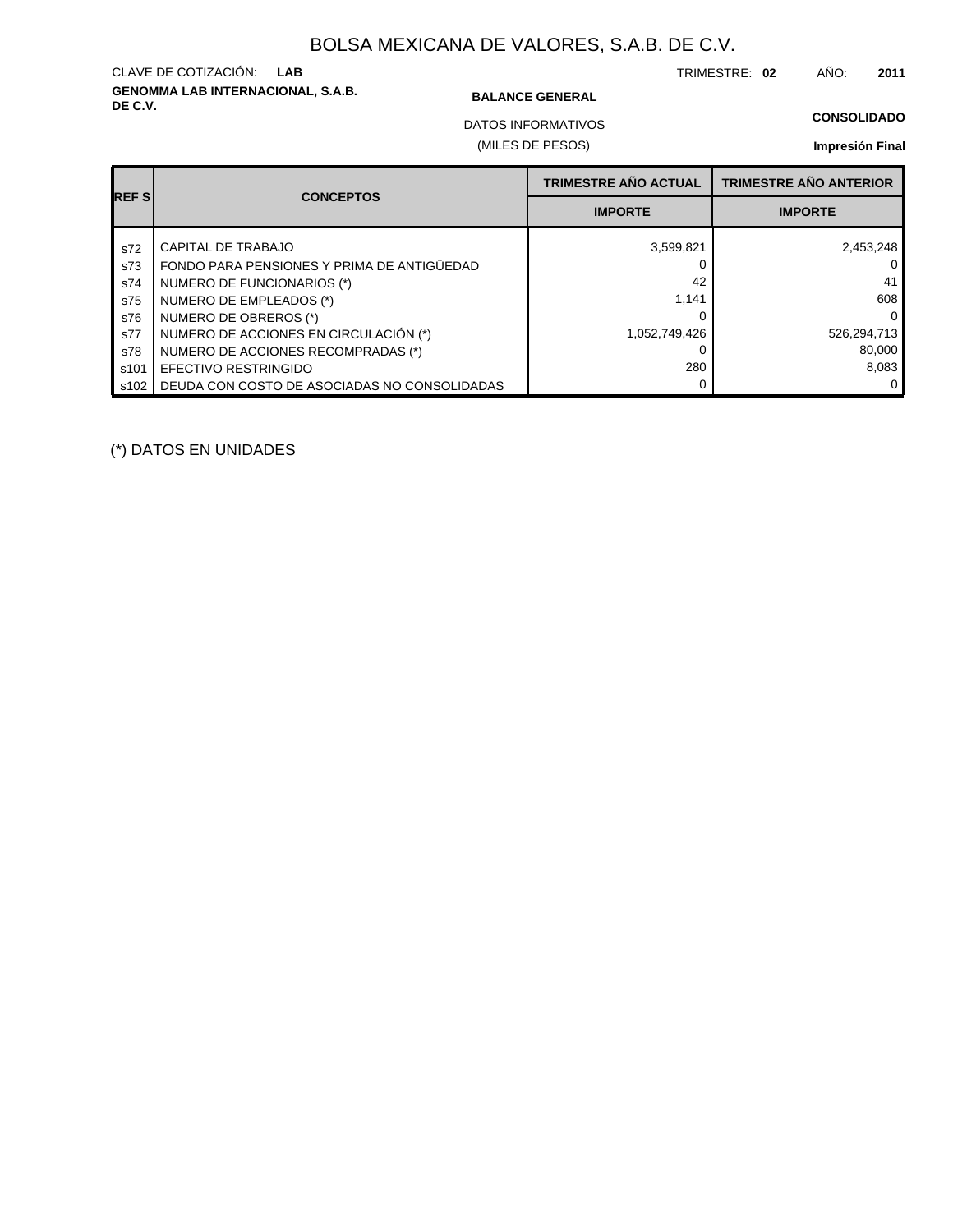# **GENOMMA LAB INTERNACIONAL, S.A.B.** CLAVE DE COTIZACIÓN:

**DE C.V. ESTADO DE RESULTADOS**

TRIMESTRE: AÑO: **LAB 02 2011**

DEL 1 DE ENERO AL 30 DE JUNIO DE 2011 Y 2010 **CONSOLIDADO**

### (MILES DE PESOS)

### **Impresión Final**

| <b>REFR</b> | <b>CONCEPTOS</b>                                                                             |                | TRIMESTRE AÑO ACTUAL |                | <b>TRIMESTRE AÑO ANTERIOR</b> |
|-------------|----------------------------------------------------------------------------------------------|----------------|----------------------|----------------|-------------------------------|
|             |                                                                                              | <b>IMPORTE</b> | $\frac{9}{6}$        | <b>IMPORTE</b> | $\frac{9}{6}$                 |
| r01         | <b>VENTAS NETAS</b>                                                                          | 3,194,979      | 100                  | 2,456,822      | 100                           |
| r02         | <b>COSTO DE VENTAS</b>                                                                       | 943,199        | 30                   | 706,366        | 29                            |
| r03         | UTILIDAD (PÉRDIDA) BRUTA                                                                     | 2,251,780      | 70                   | 1,750,456      | 71                            |
| r04         | <b>GASTOS GENERALES</b>                                                                      | 1,645,556      | 52                   | 1,279,096      | 52                            |
| r05         | UTILIDAD ( PÉRDIDA) DE OPERACIÓN                                                             | 606,224        | 19                   | 471,360        | 19                            |
| r08         | OTROS INGRESOS Y (GASTOS), NETO.                                                             | $-1,203$       | 0                    | 13.945         | 1                             |
| r06         | RESULTADO INTEGRAL DE FINANCIAMIENTO                                                         | $-284$         | 0                    | $-742$         | $\mathbf 0$                   |
| r12         | PARTICIPACIÓN EN LOS RESULTADOS DE SUBS. NO<br>CONSOLIDADAS, NEGOCIOS CONJUNTOS Y ASOCIADAS. | 356            | $\Omega$             | $-10,462$      | $\mathbf 0$                   |
| r48         | PARTIDAS NO ORDINARIAS                                                                       | O              | $\Omega$             | 0              | $\mathbf 0$                   |
| r09         | UTILIDAD (PÉRDIDA) ANTES DE IMPUESTOS A LA UTILIDAD                                          | 605,093        | 19                   | 474,101        | 19                            |
| r10         | <b>IMPUESTOS A LA UTILIDAD</b>                                                               | 188,657        | 6                    | 144,629        | 6                             |
| r11         | UTILIDAD (PÉRDIDA) ANTES DE LAS OPERACIONES<br><b>DISCONTINUADAS</b>                         | 416,436        | 13                   | 329,472        | 13                            |
| r14         | OPERACIONES DISCONTINUADAS                                                                   | 0              | 0                    | 0              | $\mathbf 0$                   |
| r18         | UTILIDAD (PÉRDIDA) NETA CONSOLIDADA                                                          | 416,436        | 13                   | 329,472        | 13                            |
| r19         | PARTICIPACIÓN NO CONTROLADORA EN LA UTILIDAD<br>(PÉRDIDA) NETA                               | 11,500         | $\Omega$             | 4,688          | 0                             |
| r20         | PARTICIPACIÓN CONTROLADORA EN LA UTILIDAD<br>(PÉRDIDA) NETA                                  | 404,936        | 13                   | 324,784        | 13                            |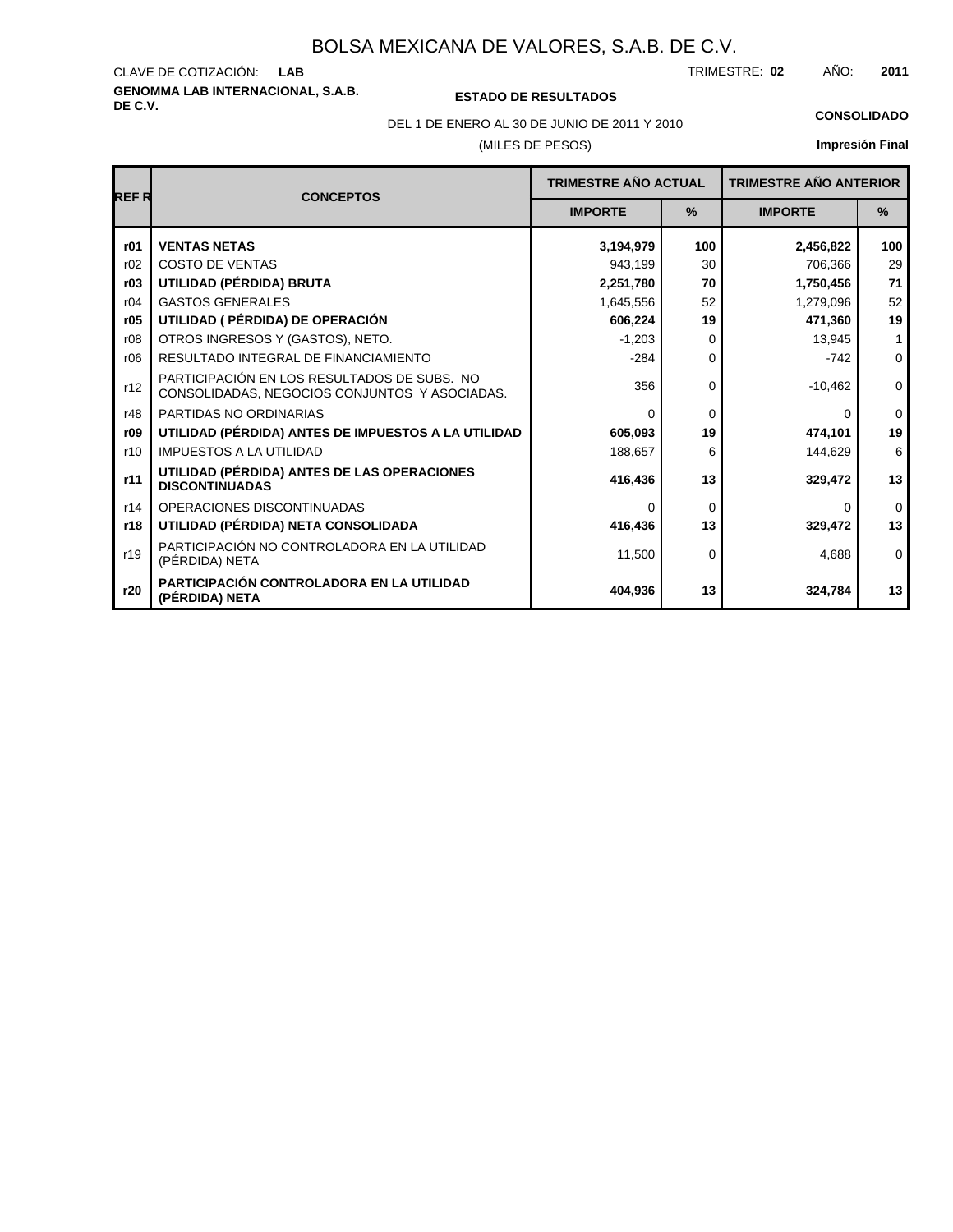# **GENOMMA LAB INTERNACIONAL, S.A.B. DE C.V. ESTADO DE RESULTADOS** CLAVE DE COTIZACIÓN:

TRIMESTRE: AÑO: **LAB 02 2011**

### **CONSOLIDADO**

(MILES DE PESOS) DESGLOSE DE PRINCIPALES CONCEPTOS

# **Impresión Final**

| <b>REFR</b> | <b>CONCEPTOS</b>                            | <b>TRIMESTRE AÑO ACTUAL</b> |          | <b>TRIMESTRE AÑO ANTERIOR</b> |          |  |
|-------------|---------------------------------------------|-----------------------------|----------|-------------------------------|----------|--|
|             |                                             | <b>IMPORTE</b>              | %        | <b>IMPORTE</b>                | %        |  |
| r01         | <b>VENTAS NETAS</b>                         | 3,194,979                   | 100      | 2,456,822                     | 100      |  |
| r21         | <b>NACIONALES</b>                           | 2,356,324                   | 74       | 1,843,673                     | 75       |  |
| r22         | <b>EXTRANJERAS</b>                          | 838,655                     | 26       | 613,149                       | 25       |  |
| r23         | CONVERSIÓN EN DÓLARES (***)                 | 71,225                      | 2        | 47,755                        | 2        |  |
| r08         | OTROS INGRESOS Y (GASTOS), NETO.            | $-1,203$                    | 100      | 13,945                        | 100      |  |
| r49         | OTROS INGRESOS Y (GASTOS), NETO.            | 4,719                       | $-392$   | 16,605                        | 119      |  |
| r34         | P.T.U. CAUSADA                              | 5,922                       | $-492$   | 2,660                         | 19       |  |
| r35         | P.T.U. DIFERIDA                             | 0                           | 0        | O                             | $\Omega$ |  |
| r06         | <b>RESULTADO INTEGRAL DE FINANCIAMIENTO</b> | $-284$                      | 100      | $-742$                        | 100      |  |
|             |                                             |                             |          |                               |          |  |
| r24         | <b>INTERESES PAGADOS</b>                    | 17,449                      | $-6144$  | 3,426                         | $-462$   |  |
| r42         | UTILIDAD (PÉRDIDA) EN ACTUALIZACIÓN DE UDIS | $\Omega$                    | $\Omega$ | 0                             | $\Omega$ |  |
| r45         | <b>OTROS GASTOS FINANCIEROS</b>             | 2,124                       | $-748$   | 2,279                         | $-307$   |  |
| r26         | <b>INTERESES GANADOS</b>                    | 13,154                      | $-4632$  | 16,512                        | $-2225$  |  |
| r46         | OTROS PRODUCTOS FINANCIEROS                 | 15,232                      | $-5363$  | 7,313                         | $-986$   |  |
| r25         | UTILIDAD (PÉRDIDA) EN CAMBIOS NETO          | $-9,097$                    | 3203     | $-13,176$                     | 1776     |  |
| r28         | RESULTADO POR POSICIÓN MONETARIA            | 0                           | 0        | $-5,686$                      | 766      |  |
| r10         | <b>IMPUESTOS A LA UTILIDAD</b>              | 188,657                     | 100      | 144,629                       | 100      |  |
| r32         | <b>IMPUESTO CAUSADO</b>                     | 242,073                     | 128      | 172,736                       | 119      |  |
| r33         | <b>IMPUESTO DIFERIDO</b>                    | $-53,416$                   | $-28$    | $-28,107$                     | $-19$    |  |

(\*\*\*) DATOS EN MILES DE DOLARES AL TIPO DE CAMBIO DE CIERRE DEL TRIMESTRE QUE SE REPORTA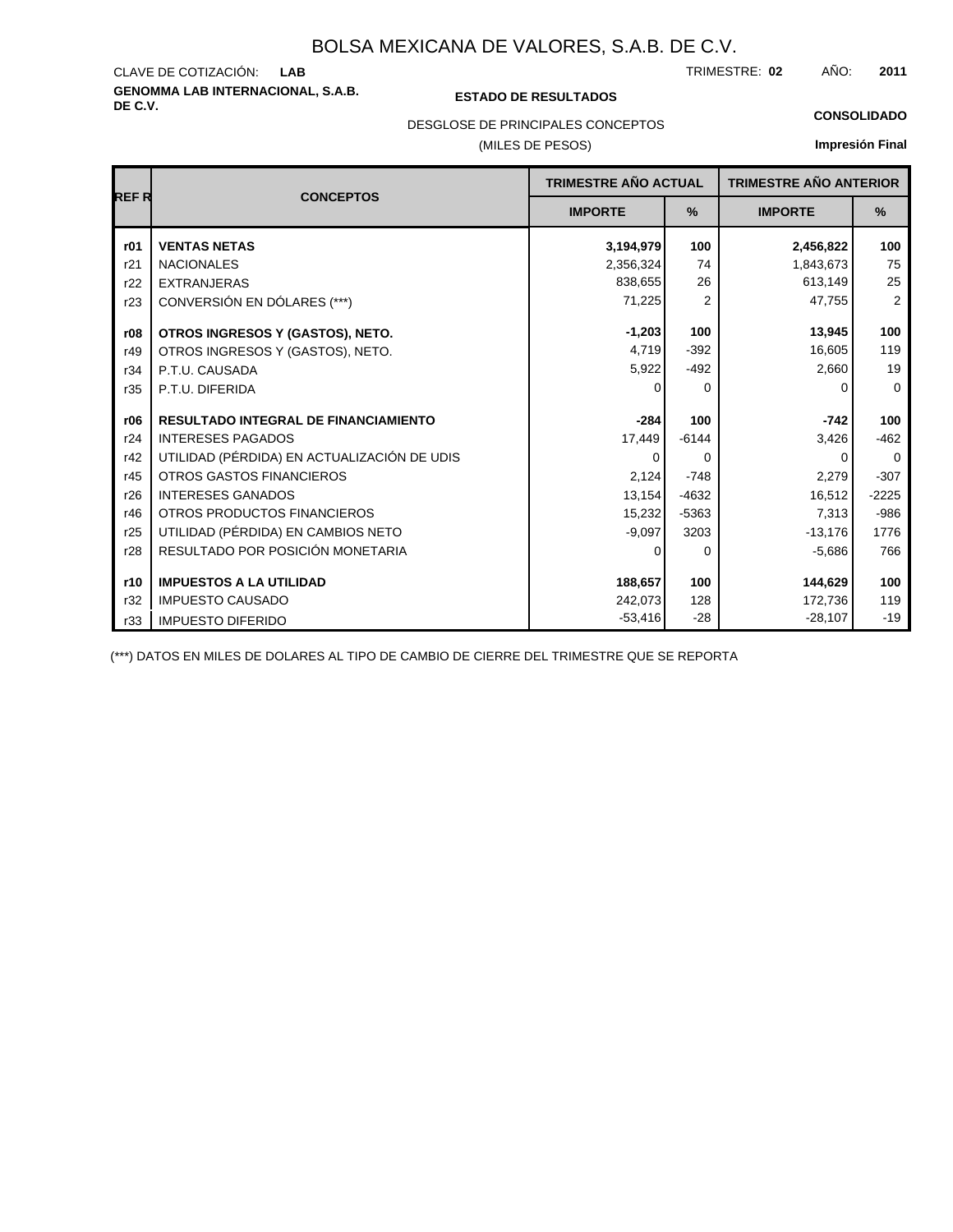**GENOMMA LAB INTERNACIONAL, S.A.B.** CLAVE DE COTIZACIÓN:

## **DE C.V. ESTADO DE RESULTADOS**

TRIMESTRE: AÑO: **LAB 02 2011**

### **CONSOLIDADO**

OTROS CONCEPTOS DE RESULTADOS

(MILES DE PESOS)

# **Impresión Final**

|       |                                                                 | <b>TRIMESTRE AÑO ACTUAL</b> | <b>TRIMESTRE AÑO ANTERIOR</b> |  |
|-------|-----------------------------------------------------------------|-----------------------------|-------------------------------|--|
| REF R | <b>CONCEPTOS</b>                                                | <b>IMPORTE</b>              | <b>IMPORTE</b>                |  |
| r36   | <b>VENTAS TOTALES</b>                                           | 3,899,148                   | 2,846,991                     |  |
| r37   | RESULTADO FISCAL DEL EJERCICIO                                  | 542,550                     | 382,505                       |  |
| r38   | VENTAS NETAS (**)                                               | 7,001,778                   | 5,246,900                     |  |
| r39   | RESULTADO DE OPERACIÓN (**)                                     | 1,749,655                   | 1,233,019                     |  |
| r40   | PARTICIPACIÓN CONTROLADORA EN LA UTILIDAD<br>(PÉRDIDA) NETA(**) | 1,152,717                   | 886,574                       |  |
| r41   | UTILIDAD (PÉRDIDA) NETA CONSOLIDADA (**)                        | 1,179,922                   | 891,667                       |  |
| r47   | DEPRECIACIÓN Y AMORTIZACIÓN OPERATIVA                           | 41,232                      | 36,159                        |  |

(\*\*) INFORMACIÓN ÚLTIMOS DOCE MESES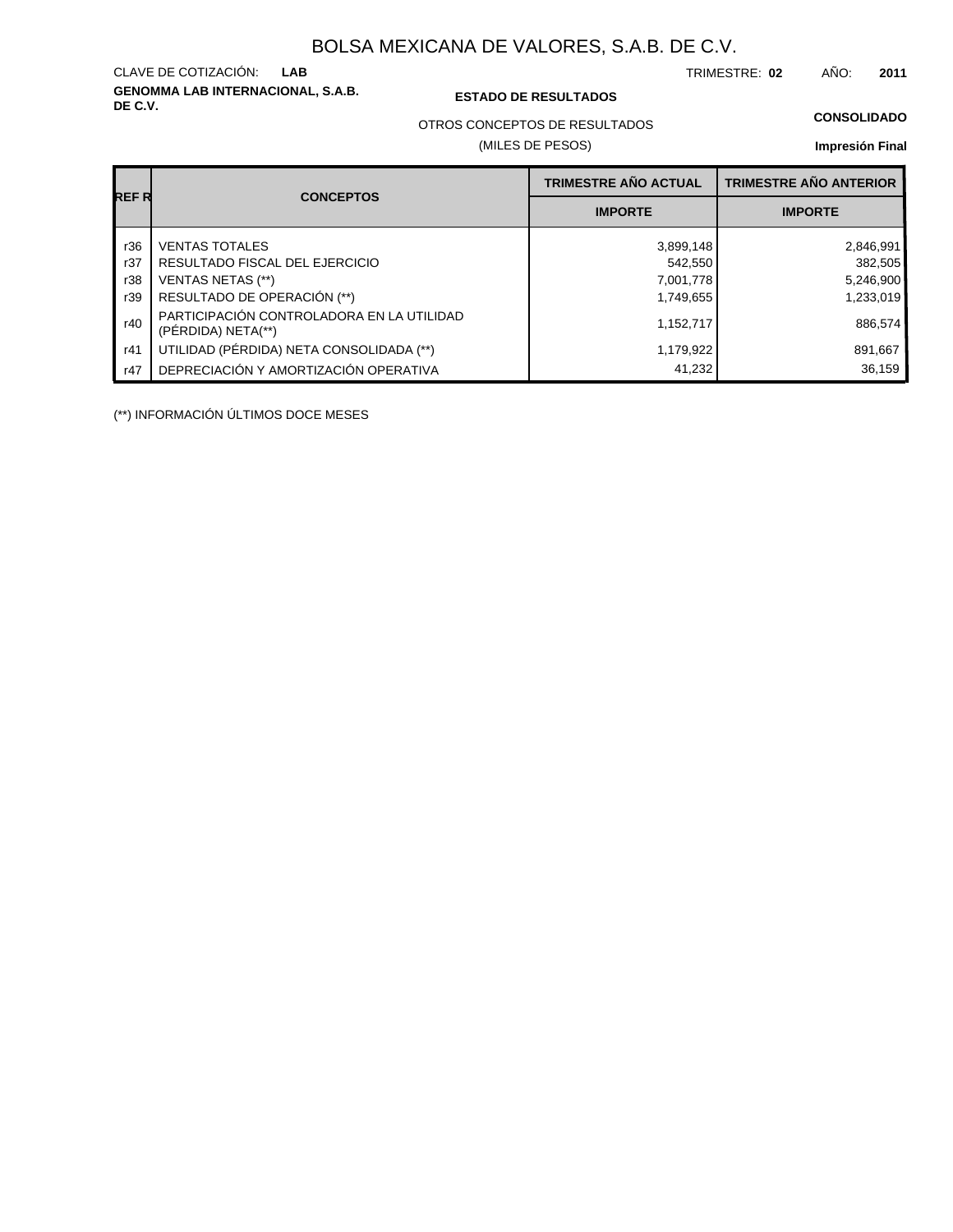**GENOMMA LAB INTERNACIONAL, S.A.B.** CLAVE DE COTIZACIÓN: TRIMESTRE: AÑO: **LAB 02 2011**

# **ESTADO DE RESULTADOS TRIMESTRAL**

DEL 1 DE ABRIL AL 30 DE JUNIO DE 2011 **CONSOLIDADO**

(MILES DE PESOS)

**Impresión Final**

| <b>REF</b>       | <b>CONCEPTOS</b>                                                                             |                | <b>TRIMESTRE AÑO ACTUAL</b> |                | <b>TRIMESTRE AÑO ANTERIOR</b> |
|------------------|----------------------------------------------------------------------------------------------|----------------|-----------------------------|----------------|-------------------------------|
| <b>RT</b>        |                                                                                              | <b>IMPORTE</b> | $\frac{9}{6}$               | <b>IMPORTE</b> | $\frac{9}{6}$                 |
| rt <sub>01</sub> | <b>IVENTAS NETAS</b>                                                                         | 1,716,908      | 100                         | 1,344,395      | 100                           |
| rt02             | <b>ICOSTO DE VENTAS</b>                                                                      | 500,136        | 29                          | 361,457        | 27                            |
| rt <sub>03</sub> | UTILIDAD (PÉRDIDA) BRUTA                                                                     | 1,216,772      | 71                          | 982,938        | 73                            |
| rt04             | <b>GASTOS GENERALES</b>                                                                      | 824.343        | 48                          | 657,861        | 49                            |
| rt <sub>05</sub> | UTILIDAD ( PÉRDIDA) DE OPERACIÓN                                                             | 392,429        | 23                          | 325,077        | 24                            |
| rt08             | OTROS INGRESOS Y (GASTOS), NETO.                                                             | $-534$         | $\Omega$                    | 1,826          | 0                             |
| rt <sub>06</sub> | <b>IRESULTADO INTEGRAL DE FINANCIAMIENTO</b>                                                 | $-3,173$       | $\Omega$                    | 7,443          |                               |
| rt12             | PARTICIPACIÓN EN LOS RESULTADOS DE SUBS. NO<br>CONSOLIDADAS, NEGOCIOS CONJUNTOS Y ASOCIADAS. | 1,273          | 0                           | $-6,670$       | 0                             |
| rt48             | <b>IPARTIDAS NO ORDINARIAS</b>                                                               | $\Omega$       | 0                           | 0              | $\Omega$                      |
| rt <sub>09</sub> | UTILIDAD (PÉRDIDA) ANTES DE IMPUESTOS A LA UTILIDAD                                          | 389,995        | 23                          | 327,676        | 24                            |
| rt10             | <b>IIMPUESTOS A LA UTILIDAD</b>                                                              | 117,458        |                             | 98,872         | $\overline{7}$                |
| rt11             | UTILIDAD (PÉRDIDA) ANTES DE LAS OPERACIONES<br><b>DISCONTINUADAS</b>                         | 272,537        | 16                          | 228,804        | 17                            |
| rt14             | <b>IOPERACIONES DISCONTINUADAS</b>                                                           | $\Omega$       | $\Omega$                    | 0              | $\mathbf 0$                   |
| rt18             | UTILIDAD (PÉRDIDA) NETA CONSOLIDADA                                                          | 272,537        | 16                          | 228,804        | 17                            |
| rt19             | PARTICIPACIÓN NO CONTROLADORA EN LA UTILIDAD<br>(PÉRDIDA) NETA                               | 5,278          | 0                           | 1,520          | 0                             |
| rt20             | PARTICIPACIÓN CONTROLADORA EN LA UTILIDAD<br>(PÉRDIDA) NETA                                  | 267,259        | 16                          | 227,284        | 17                            |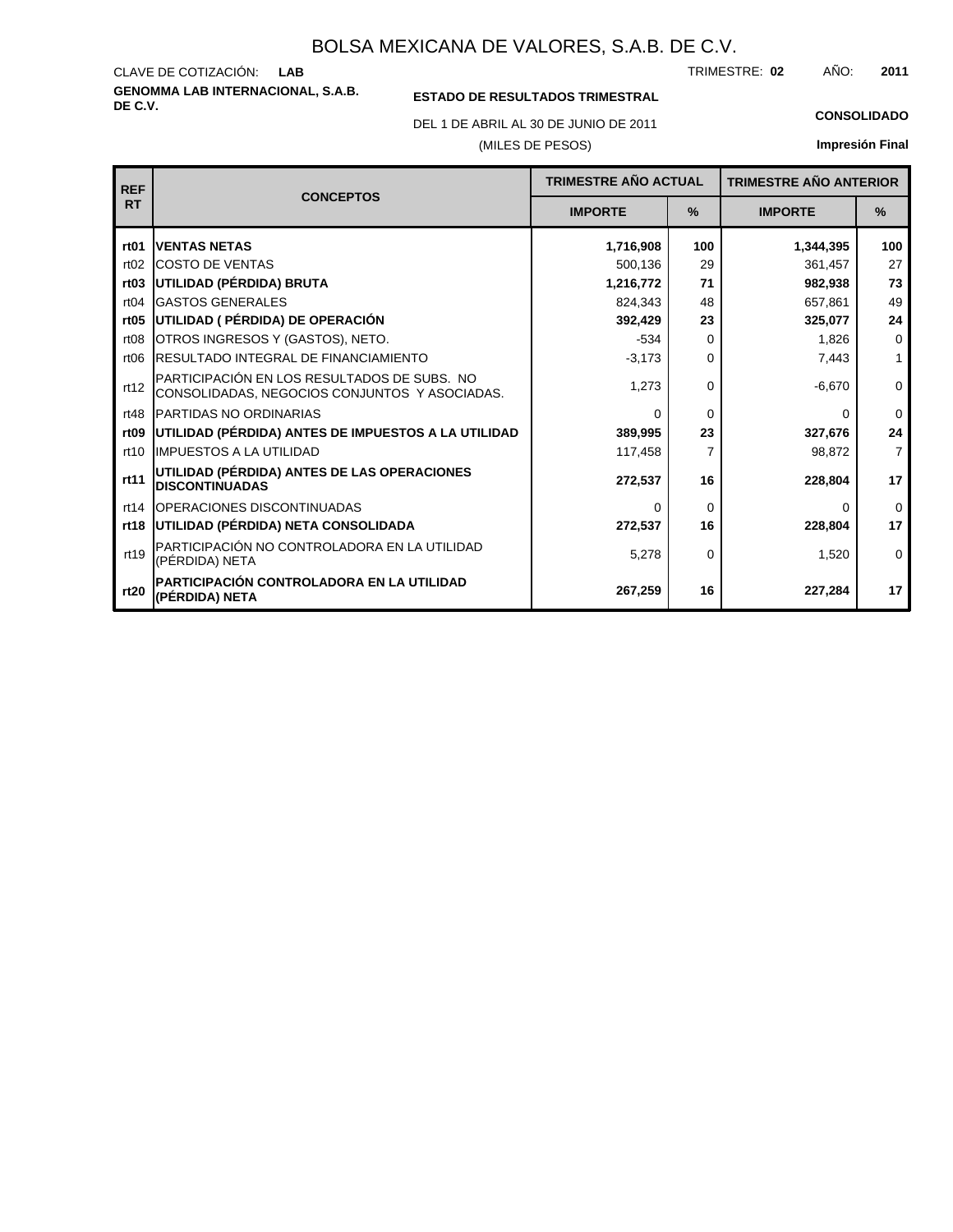**GENOMMA LAB INTERNACIONAL, S.A.B.** CLAVE DE COTIZACIÓN: TRIMESTRE: AÑO: **LAB 02 2011**

## **ESTADO DE RESULTADOS TRIMESTRAL**

DESGLOSE DE PRINCIPALES CONCEPTOS

(MILES DE PESOS)

### **CONSOLIDADO**

**Impresión Final**

| <b>REF</b>       |                                             | <b>TRIMESTRE AÑO ACTUAL</b> |          | <b>TRIMESTRE AÑO ANTERIOR</b> |          |
|------------------|---------------------------------------------|-----------------------------|----------|-------------------------------|----------|
| <b>RT</b>        | <b>CONCEPTOS</b>                            | <b>IMPORTE</b>              | %        | <b>IMPORTE</b>                | %        |
| rt <sub>0</sub>  | <b>VENTAS NETAS</b>                         | 1,716,908                   | 100      | 1,344,395                     | 100      |
| rt21             | <b>NACIONALES</b>                           | 1,277,424                   | 74       | 1,056,340                     | 79       |
| rt22             | <b>EXTRANJERAS</b>                          | 439,484                     | 26       | 288,055                       | 21       |
| rt23             | CONVERSIÓN EN DÓLARES (***)                 | 37,324                      | 2        | 22,435                        | 2        |
| rt <sub>08</sub> | OTROS INGRESOS Y (GASTOS), NETO.            | $-534$                      | 100      | 1,826                         | 100      |
| rt49             | OTROS INGRESOS Y (GASTOS), NETO.            | 2,349                       | $-440$   | 2,853                         | 156      |
| rt34             | P.T.U. CAUSADA                              | 2,883                       | $-540$   | 1,027                         | 56       |
| rt35             | P.T.U. DIFERIDA                             | 0                           | 0        | 0                             | $\Omega$ |
| rt <sub>06</sub> | <b>RESULTADO INTEGRAL DE FINANCIAMIENTO</b> | $-3,173$                    | 100      | 7,443                         | 100      |
| rt24             | <b>INTERESES PAGADOS</b>                    | 15,084                      | $-475$   | $-26$                         | $\Omega$ |
|                  | UTILIDAD (PÉRDIDA) EN ACTUALIZACIÓN DE UDIS |                             |          |                               | $\Omega$ |
| rt42             |                                             | $\Omega$                    | $\Omega$ | O                             |          |
| rt45             | <b>OTROS GASTOS FINANCIEROS</b>             | 910                         | $-29$    | 1,225                         | 16       |
| rt26             | <b>INTERESES GANADOS</b>                    | 6,260                       | $-197$   | 6,612                         | 89       |
| rt46             | OTROS PRODUCTOS FINANCIEROS                 | 8.377                       | $-264$   | 1,183                         | 16       |
| rt25             | UTILIDAD (PÉRDIDA) EN CAMBIOS NETO          | $-1,816$                    | 57       | 2,735                         | 37       |
| rt28             | RESULTADO POR POSICIÓN MONETARIA            | 0                           | 0        | $-1,888$                      | $-25$    |
| rt10             | <b>IMPUESTOS A LA UTILIDAD</b>              | 117,458                     | 100      | 98,872                        | 100      |
| rt32             | <b>IMPUESTO CAUSADO</b>                     | 114.948                     | 98       | 124,031                       | 125      |
| rt33             | <b>IMPUESTO DIFERIDO</b>                    | 2,510                       | 2        | $-25,159$                     | $-25$    |

(\*\*\*) DATOS EN MILES DE DOLARES AL TIPO DE CAMBIO DE CIERRE DEL TRIMESTRE QUE SE REPORTA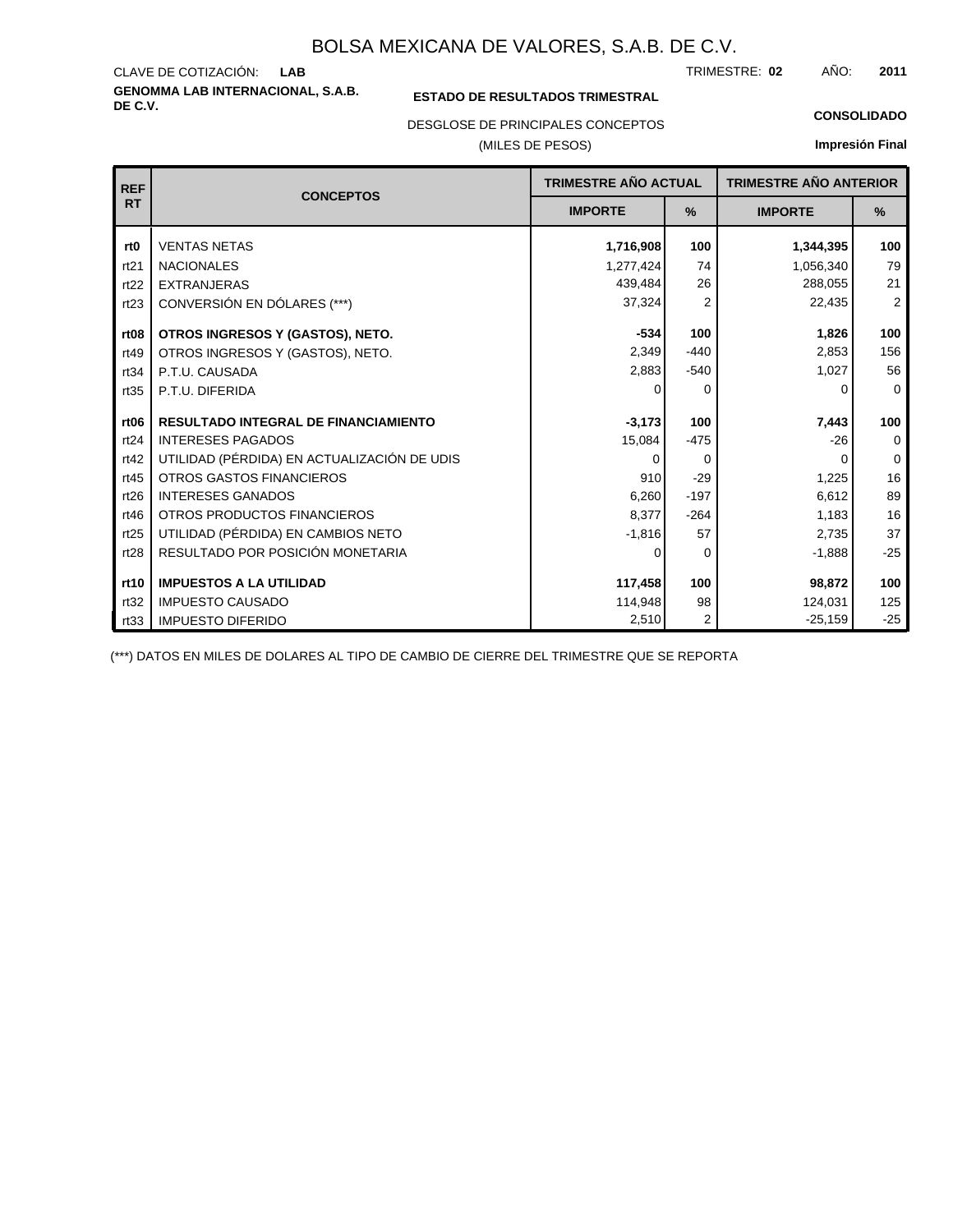TRIMESTRE: **02** AÑO: **2011**

**GENOMMA LAB INTERNACIONAL, S.A.B.** CLAVE DE COTIZACIÓN: **LAB**

**ESTADO DE RESULTADOS TRIMESTRAL** 

### OTROS CONCEPTOS DE RESULTADOS

(MILES DE PESOS)

### **CONSOLIDADO**

**Impresión Final**

| <b>REF</b> | <b>CONCEPTOS</b>                      | <b>TRIMESTRE AÑO ACTUAL</b> | <b>TRIMESTRE AÑO ANTERIOR</b> |  |
|------------|---------------------------------------|-----------------------------|-------------------------------|--|
| <b>RT</b>  |                                       | <b>IMPORTE</b>              | <b>IMPORTE</b>                |  |
| rt47       | DEPRECIACIÓN Y AMORTIZACIÓN OPERATIVA | 21.465                      | 21.384                        |  |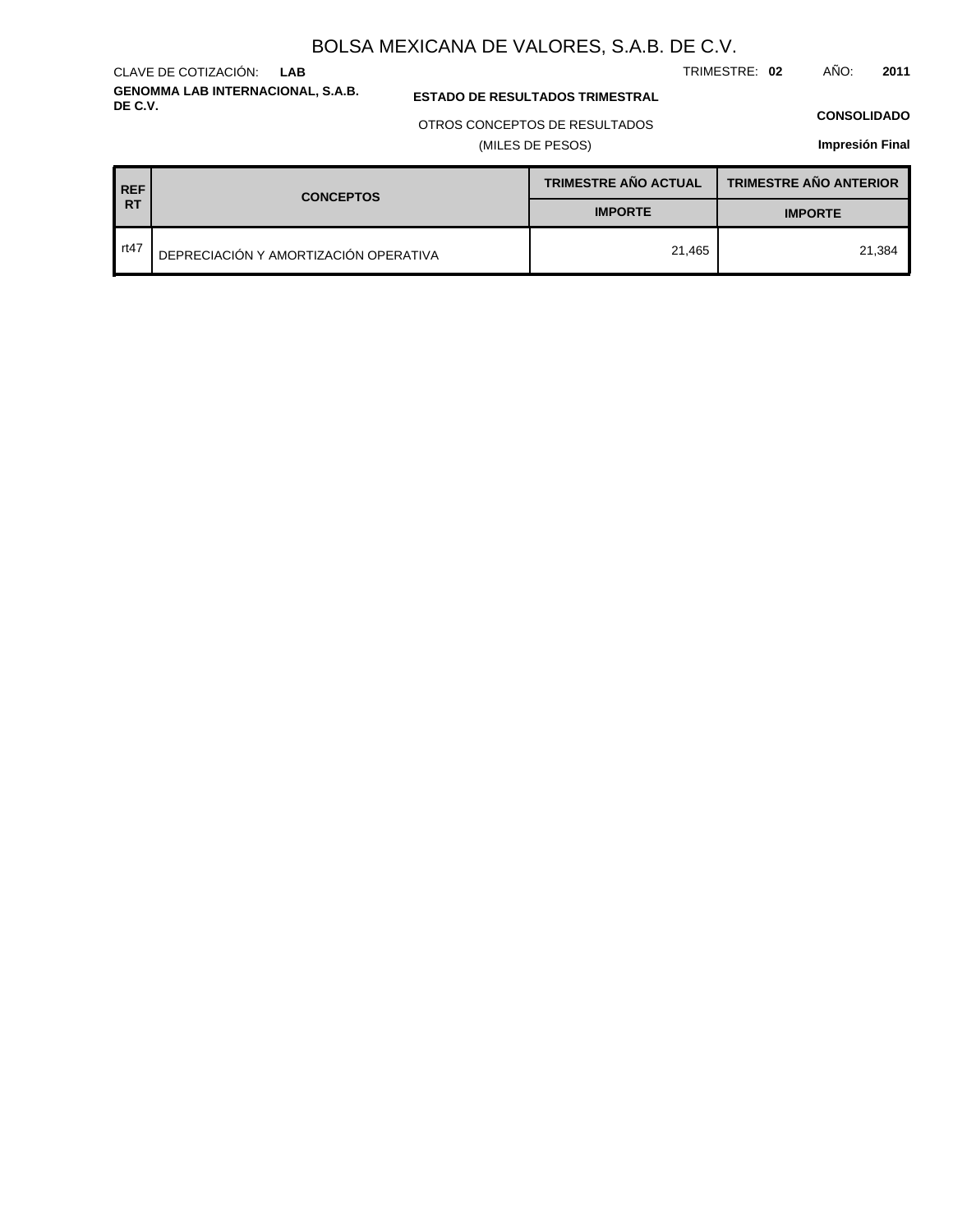CLAVE DE COTIZACIÓN: **LAB**

> **ESTADO DE FLUJO DE EFECTIVO (MÉTODO INDIRECTO)**

TRIMESTRE: **02** AÑO: **2011**

**GENOMMA LAB INTERNACIONAL, S.A.B. DE C.V.**

### PRINCIPALES CONCEPTOS

**Impresión Final**

# (MILES DE PESOS)

**CONSOLIDADO**

| <b>REFE</b> | <b>CONCEPTOS</b>                                                                       | <b>TRIMESTRE AÑO</b><br><b>ACTUAL</b> | <b>TRIMESTRE AÑO</b><br><b>ANTERIOR</b> |
|-------------|----------------------------------------------------------------------------------------|---------------------------------------|-----------------------------------------|
|             |                                                                                        | <b>IMPORTE</b>                        | <b>IMPORTE</b>                          |
|             | <b>ACTIVIDADES DE OPERACIÓN</b>                                                        |                                       |                                         |
| e01         | UTILIDAD (PÉRDIDA) ANTES DE IMPUESTOS A LA UTILIDAD                                    | 605,093                               | 329,472                                 |
| e02         | +(-) PARTIDAS SIN IMPACTO EN EL EFECTIVO                                               |                                       | 0                                       |
| e03         | +(-) PARTIDAS RELACIONADAS CON ACTIVIDADES DE INVERSIÓN                                | 231,227                               | 191,143                                 |
| e04         | +(-) PARTIDAS RELACIONADAS CON ACTIVIDADES DE FINANCIAMIENTO                           | 14,407                                | $\Omega$                                |
| e05         | <b>FLUJO DERIVADO DEL RESULTADO ANTES DE IMPUESTOS A LA UTILIDAD</b>                   | 850,727                               | 520,615                                 |
| e06         | FLUJOS GENERADOS O UTILIZADOS EN LA OPERACIÓN                                          | $-1,590,575$                          | $-563,541$                              |
| e07         | <b>FLUJOS NETOS DE EFECTIVO DE ACTIVIDADES DE OPERACIÓN</b>                            | -739,848                              | $-42.926$                               |
|             | <b>ACTIVIDADES DE INVERSIÓN</b>                                                        |                                       |                                         |
| e08         | FLUJOS NETOS DE EFECTIVO DE ACTIVIDADES DE INVERSIÓN                                   | $-626,436$                            | $-280,413$                              |
| e09         | EFECTIVO EXCEDENTE (REQUERIDO) PARA APLICAR EN ACTIVIDADES DE<br><b>FINANCIAMIENTO</b> | $-1,366,284$                          | $-323,339$                              |
|             | <b>ACTIVIDADES DE FINANCIAMIENTO</b>                                                   |                                       |                                         |
| e10         | FLUJOS NETOS DE EFECTIVO DE ACTIVIDADES DE FINANCIAMIENTO                              | 826,043                               | $-13,176$                               |
| e11         | INCREMENTO (DISMINUCIÓN) NETO DE EFECTIVO Y DEMÁS EQUIVALENTES DE<br><b>EFECTIVO</b>   | $-540,241$                            | $-336,515$                              |
| e12         | DIFERENCIA EN CAMBIOS EN EL EFECTIVO Y EQUIVALENTES DE EFECTIVO                        | $-28,704$                             | 2,769                                   |
| e13         | EFECTIVO Y EQUIVALENTES DE EFECTIVO AL PRINCIPIO DEL PERIODO                           | 1,454,437                             | 1,078,416                               |
| e14         | <b>EFECTIVO Y EQUIVALENTES DE EFECTIVO AL FINAL DEL PERIODO</b>                        | 885,492                               | 744,670                                 |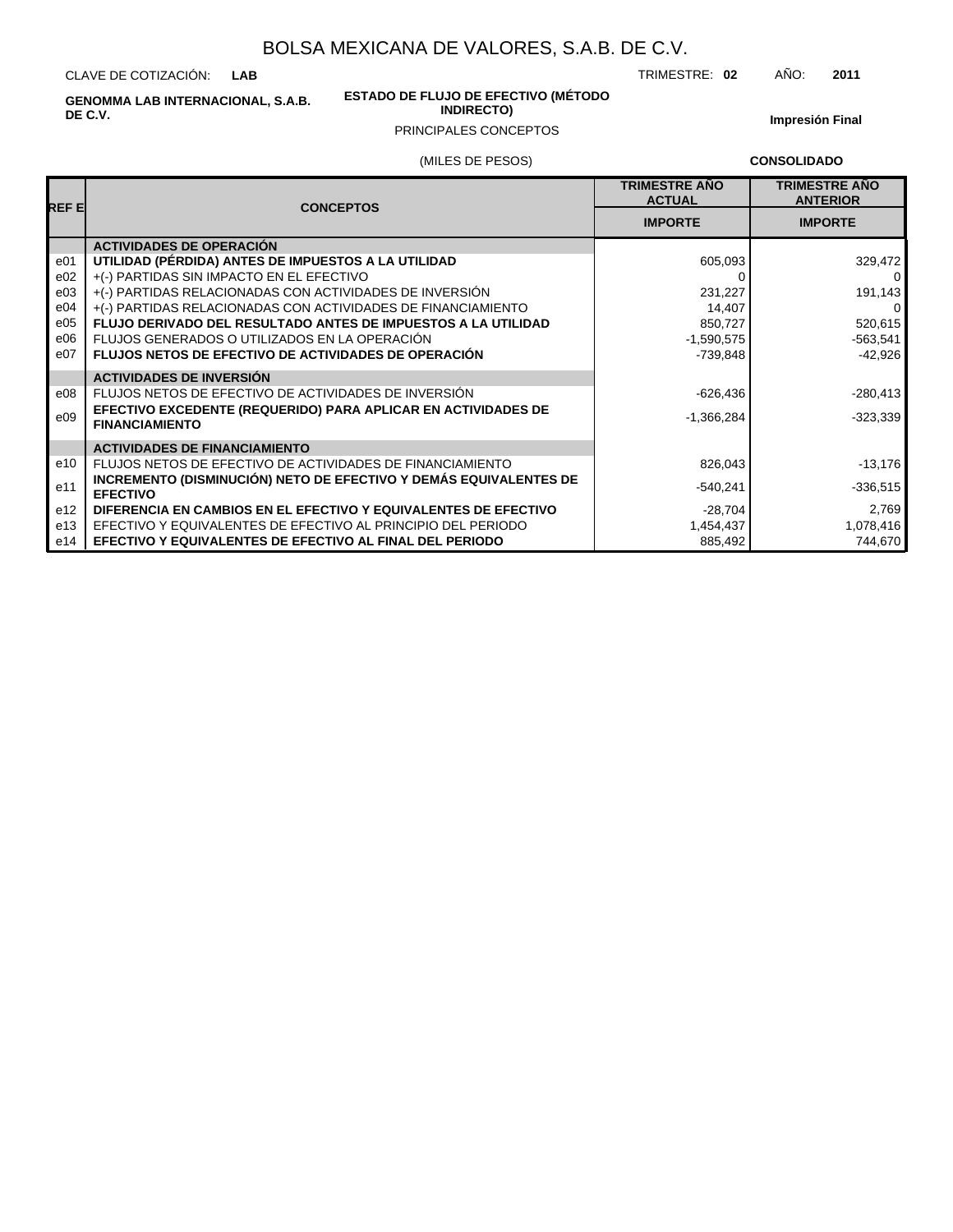CLAVE DE COTIZACIÓN: **LAB**

**DE C.V.**

**GENOMMA LAB INTERNACIONAL, S.A.B.**

**ESTADO DE FLUJO DE EFECTIVO (MÉTODO**

**INDIRECTO)**

(MILES DE PESOS)

TRIMESTRE: **02** AÑO: **2011**

**Impresión Final**

### DESGLOSE DE PRINCIPALES CONCEPTOS

**CONSOLIDADO**

#### **REF E TRIMESTRE AÑO ACTUAL IMPORTE CONCEPTOS TRIMESTRE AÑO ANTERIOR IMPORTE e02**  $+(-)$  PARTIDAS SIN IMPACTO EN EL EFECTIVO e15 +ESTIMACIÓN DEL EJERCICIO 0 0 e16 +PROVISIÓN DEL EJERCICIO e17 + (-) OTRAS PARTIDAS NO REALIZADAS 0 0 0 0 **e03 +(-) PARTIDAS RELACIONADAS CON ACTIVIDADES DE INVERSIÓN** e18 + DEPRECIACIÓN Y AMORTIZACIÓN DEL EJERCICIO \* e19 (-) + UTILIDAD O PÉRDIDA EN VENTA DE INMUEBLES, MAQUINARIA Y EQUIPO 231,227 41,232 1,586 0 36,159 191,143 e20 + PÉRDIDA POR DETERIORO 0 0 10,462  $\Omega$ 0 0  $\Omega$ (-)+PARTICIPACIÓN EN ASOCIADAS Y NEGOCIOS CONJUNTOS -356 (-)DIVIDENDOS COBRADOS e23 (-)INTERESES A FAVOR e22 e21 e24 (-) +OTRAS PARTIDAS 188,765 144,522 **e04 +(-) PARTIDAS RELACIONADAS CON ACTIVIDADES DE FINANCIAMIENTO** 14,407 0 e25 e26 +INTERESES DEVENGADOS + (-) OTRAS PARTIDAS 14,407  $\mathsf{C}$ 0 0 **e06 FLUJOS GENERADOS O UTILIZADOS EN LA OPERACIÓN** -1,590,575 -563,541 e32 e31 e30 e29 e28 e27 + (-)IMPUESTOS A LA UTILIDAD PAGADOS O DEVUELTOS + (-) INCREMENTO (DECREMENTO) EN OTROS PASIVOS + (-) INCREMENTO (DECREMENTO) EN PROVEEDORES + (-) DECREMENTO (INCREMENTO) EN OTRAS CUENTAS POR COBRAR Y OTROS ACTIVOS + (-) DECREMENTO (INCREMENTO) EN INVENTARIOS + (-) DECREMENTO (INCREMENTO) EN CUENTAS POR COBRAR -202,084 -56,919 -144,984 -88,659 -196,486 -901,443 -42,300 43,155 11,724 49,371 -113,356 -512,135 **e08 FLUJOS NETOS DE EFECTIVO DE ACTIVIDADES DE INVERSIÓN** -626,436 -280,413 e38 e37 e36 e35 e34 e33 +DISPOSICIÓN DE ACTIVOS INTANGIBLES -INVERSIÓN EN ACTIVOS INTANGIBLES +VENTA DE INMUEBLES, PLANTA Y EQUIPO -INVERSIÓN EN INMUEBLES, PLANTA Y EQUIPO +DISPOSICIÓN DE ACCIONES CON CARÁCTER PERMANENTE - INVERSIÓN DE ACCS. CON CARÁCTER PERMANENTE -597,428  $\mathsf{C}$ -29,008  $\overline{0}$  $\Omega$ 0 -124,828 0 -155,623  $\overline{0}$  $\Omega$ 0 e44 e43 e42 e41 e40 e39 + (-) OTRAS PARTIDAS +(-) DECREMENTO (INCREMENTO) ANTICIPOS Y PRESTAMOS A TERCEROS +INTERESES COBRADOS +DIVIDENDOS COBRADOS +DISPOSICIÓN DE OTRAS INVERSIONES CON CARÁCTER PERMANENTE -OTRAS INVERSIONES CON CARÁCTER PERMANENTE  $\overline{0}$  $\Omega$  $\Omega$  $\Omega$  $\Omega$  $\Omega$ 38 0 0 0 0 0 **e10 FLUJOS NETOS DE EFECTIVO DE ACTIVIDADES DE FINANCIAMIENTO** 826,043 -13,176 e50 e49 e48 e47 e46 e45 (-) AMORTIZACIÓN DE OTROS FINANCIAMIENTOS (-) AMORTIZACIÓN DE FINANCIAMIENTOS BURSÁTILES (-) AMORTIZACIÓN DE FINANCIAMIENTOS BANCARIOS + OTROS FINANCIAMIENTOS + FINANCIAMIENTOS BURSÁTILES + FINANCIAMIENTOS BANCARIOS 0  $\mathcal{C}$ 0  $\Omega$  $\Omega$ 850,000 0 0 0 0 0  $\Omega$ e56 e55 e54 e53 e52 e51 -RECOMPRA DE ACCIONES -INTERESES PAGADOS + APORTACIONES PARA FUTUROS AUMENTOS DE CAPITAL + PRIMA EN VENTA DE ACCIONES (-) DIVIDENDOS PAGADOS + (-) INCREMENTO (DECREMENTO) EN EL CAPITAL SOCIAL -13,663  $\Omega$  $\Omega$  $\mathcal{C}$ 0 0 -11,102 0 0 0 0 0 e57 + (-) OTRAS PARTIDAS -10,294 -2,074

\* EN CASO DE QUE DICHO IMPORTE SEA DIFERENTE A LA CUENTA R47 DEBERÁ EXPLICAR EN NOTAS.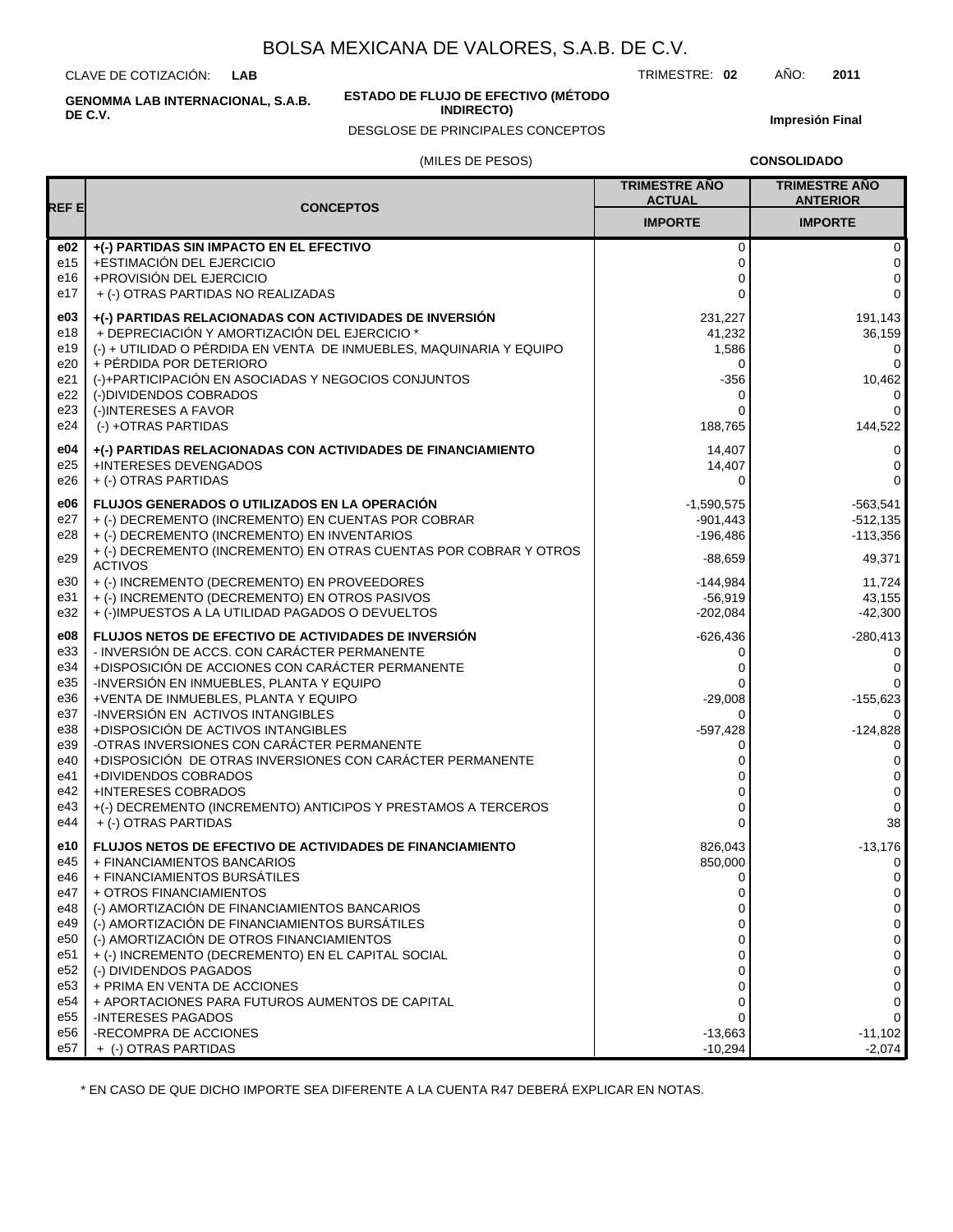**GENOMMA LAB INTERNACIONAL, S.A.B.** CLAVE DE COTIZACIÓN: TRIMESTRE: **02** AÑO: **2011 LAB**

## **DE C.V. DATOS POR ACCIÓN**

### **CONSOLIDADO**

# **Impresión Final**

|                 |                                                                                     | <b>TRIMESTRE AÑO ACTUAL</b> |            |                | <b>TRIMESTRE AÑO ANTERIOR</b> |               |
|-----------------|-------------------------------------------------------------------------------------|-----------------------------|------------|----------------|-------------------------------|---------------|
| <b>REF D</b>    | <b>CONCEPTOS</b>                                                                    | <b>IMPORTE</b>              |            | <b>IMPORTE</b> |                               |               |
| d <sub>01</sub> | UTILIDAD BÁSICA POR ACCIÓN ORDINARIA (**)                                           | \$<br>1.10                  |            | \$             | 1.68                          |               |
| d02             | UTILIDAD BÁSICA POR ACCIÓN PREFERENTE (**)                                          | \$<br>0                     |            | \$             | 0.00                          |               |
| d03             | UTILIDAD DILUIDA POR ACCIÓN (**)                                                    | \$<br>$\Omega$              |            | \$             | 0.00                          |               |
| d04             | UTILIDAD (PÉRDIDA) ANTES DE OPERACIONES<br>DISCONTINUADAS POR ACCIÓN ORDINARIA (**) | \$<br>1.12                  |            | \$             | 1.71                          |               |
| d05             | EFECTO DE OPERACIONES DISCONTINUADAS SOBRE LA<br>UTILIDAD (PÉRDIDA) POR ACCIÓN (**) | \$<br>$-0.02$               |            | \$             | $-0.03$                       |               |
| d08             | VALOR EN LIBROS POR ACCIÓN                                                          | \$<br>4.23                  |            | \$             | 6.42                          |               |
| d09             | DIVIDENDO EN EFECTIVO ACUMULADO POR ACCIÓN                                          | \$<br>$\mathbf 0$           |            | \$             | 0.00                          |               |
| d10             | DIVIDENDO EN ACCIONES POR ACCIÓN                                                    |                             | 0 acciones |                |                               | 0.00 acciones |
| d11             | PRECIO DE MERCADO (ULTIMO HECHO) A VALOR EN<br>LIBROS.                              | 7.05                        | veces      |                | 6.69                          | veces         |
| d12             | PRECIO DE MERCADO (ULTIMO HECHO) A UTILIDAD<br>BÁSICA POR ACCIÓN ORDINARIA (**)     | 27.25                       | veces      |                | 25.51                         | veces         |
| d13             | PRECIO DE MERCADO (ULTIMO HECHO) A UTILIDAD<br>BÁSICA POR ACCIÓN PREFERENTE (**)    | 0                           | veces      |                | $0.00\,$                      | veces         |

(\*\*) INFORMACIÓN ULTIMOS DOCE MESES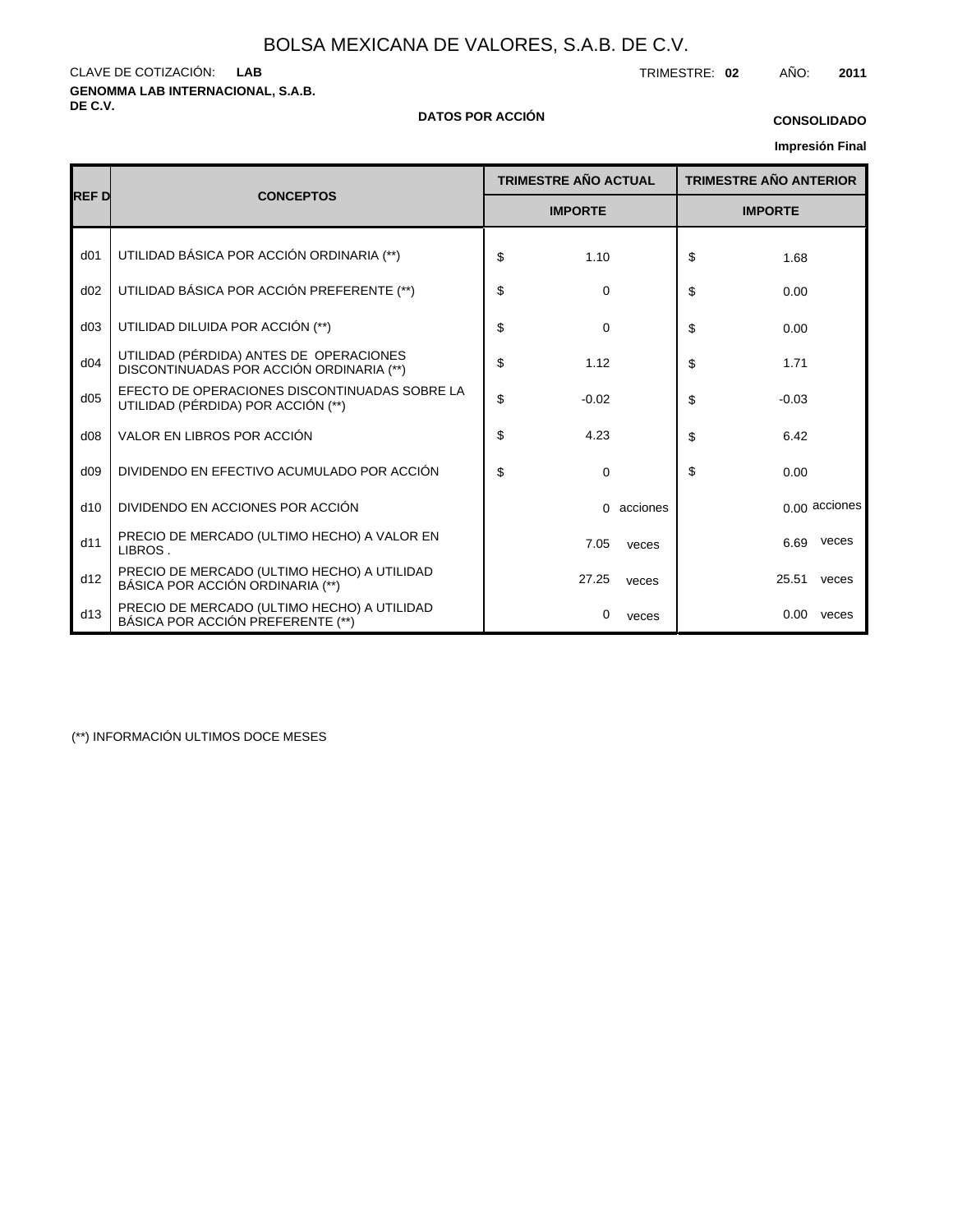**GENOMMA LAB INTERNACIONAL, S.A.B. DE C.V.** CLAVE DE COTIZACIÓN: TRIMESTRE: **02** AÑO: **2011 LAB**

### **RAZONES Y PROPORCIONES**

## **CONSOLIDADO**

**Impresión Final**

| REF P           | <b>CONCEPTOS</b>                                                          | <b>TRIMESTRE AÑO ACTUAL</b> |       | <b>TRIMESTRE AÑO ANTERIOR</b> |               |  |
|-----------------|---------------------------------------------------------------------------|-----------------------------|-------|-------------------------------|---------------|--|
| p01             | <b>RENDIMIENTO</b><br>UTILIDAD (PÉRDIDA) NETA CONSOLIDADA A VENTAS NETAS  | 13.03                       | $\%$  | 13.41                         | $\%$          |  |
| p02             | UTILIDAD (PÉRDIDA) NETA CONSOLIDADA A CAPITAL<br>CONTABLE (**)            | 26.31                       | $\%$  | 26.32                         | %             |  |
| D <sub>03</sub> | UTILIDAD (PÉRDIDA) NETA CONSOLIDADA A ACTIVO TOTAL (**)                   | 16.08                       | %     | 19.41                         | %             |  |
| p04             | DIVIDENDOS EN EFECTIVO A RESULTADO NETO DEL<br><b>EJERCICIO ANTERIOR</b>  | $\mathbf 0$                 | %     | 0.00                          | %             |  |
| p05             | RESULTADO POR POSICIÓN MONETARIA A UTILIDAD<br>(PÉRDIDA) NETA CONSOLIDADA | 0.00                        | $\%$  | $-1.73$                       | $\%$          |  |
|                 | <b>ACTIVIDAD</b>                                                          |                             |       |                               |               |  |
| D06             | VENTAS NETAS A ACTIVO TOTAL (**)                                          | 0.95                        | veces | 1.14                          | veces         |  |
| p07             | VENTAS NETAS A INMUEBLES, PLANTA Y EQUIPO (NETO) (**)                     | 16.32                       | veces | 13.62                         | veces         |  |
| p08             | ROTACIÓN DE INVENTARIOS(**)                                               | 1.79                        | veces | 2.03                          | veces         |  |
| p09             | DÍAS DE VENTAS POR COBRAR                                                 | 136                         | dias  | 113                           | dias          |  |
| p10             | INTERESES PAGADOS A PASIVO TOTAL CON COSTO (**)                           | $\Omega$                    | %     | 0.00                          | %             |  |
|                 | <b>APALACAMIENTO</b>                                                      |                             |       |                               |               |  |
| p11             | PASIVO TOTAL A ACTIVO TOTAL                                               | 38.90                       | $\%$  | 26.26                         | %             |  |
| p12             | PASIVO TOTAL A CAPITAL CONTABLE                                           | 0.64                        | veces | 0.36                          | veces         |  |
| p13             | PASIVO EN MONEDA EXTRANJERA A PASIVO TOTAL                                | 11.06                       | %     | 22.58                         | $\%$          |  |
| p14             | PASIVO A LARGO PLAZO A INMUEBLES, PLANTA Y EQUIPO<br>(NETO)               | 198.07                      | $\%$  | 0.00                          | $\frac{0}{0}$ |  |
| p15             | UTILIDAD (PÉRDIDA) DESPUÉS DE GTOS. GRALES. A<br><b>INTERESES PAGADOS</b> | 34.74                       | veces | 137.58                        | veces         |  |
| p16             | VENTAS NETAS A PASIVO TOTAL (**)                                          | 2.45                        | veces | 4.35                          | veces         |  |
|                 | <b>LIQUIDEZ</b>                                                           |                             |       |                               |               |  |
| p17             | ACTIVO CIRCULANTE A PASIVO CIRCULANTE                                     | 3.27                        | veces | 3.29                          | veces         |  |
| p18             | ACTIVO CIRCULANTE MENOS INVENTARIOS A PASIVO<br><b>CIRCULANTE</b>         | 2.55                        | veces | 2.59                          | veces         |  |
| p19             | ACTIVO CIRCULANTE A PASIVO TOTAL                                          | 1.82                        | veces | 2.92                          | veces         |  |
| p20             | EFECTIVO E INVERSIONES TEMPORALES A PASIVO<br><b>CIRCULANTE</b>           | 55.96                       | $\%$  | 69.37                         | $\%$          |  |

(\*\*) INFORMACIÓN ULTIMOS DOCE MESES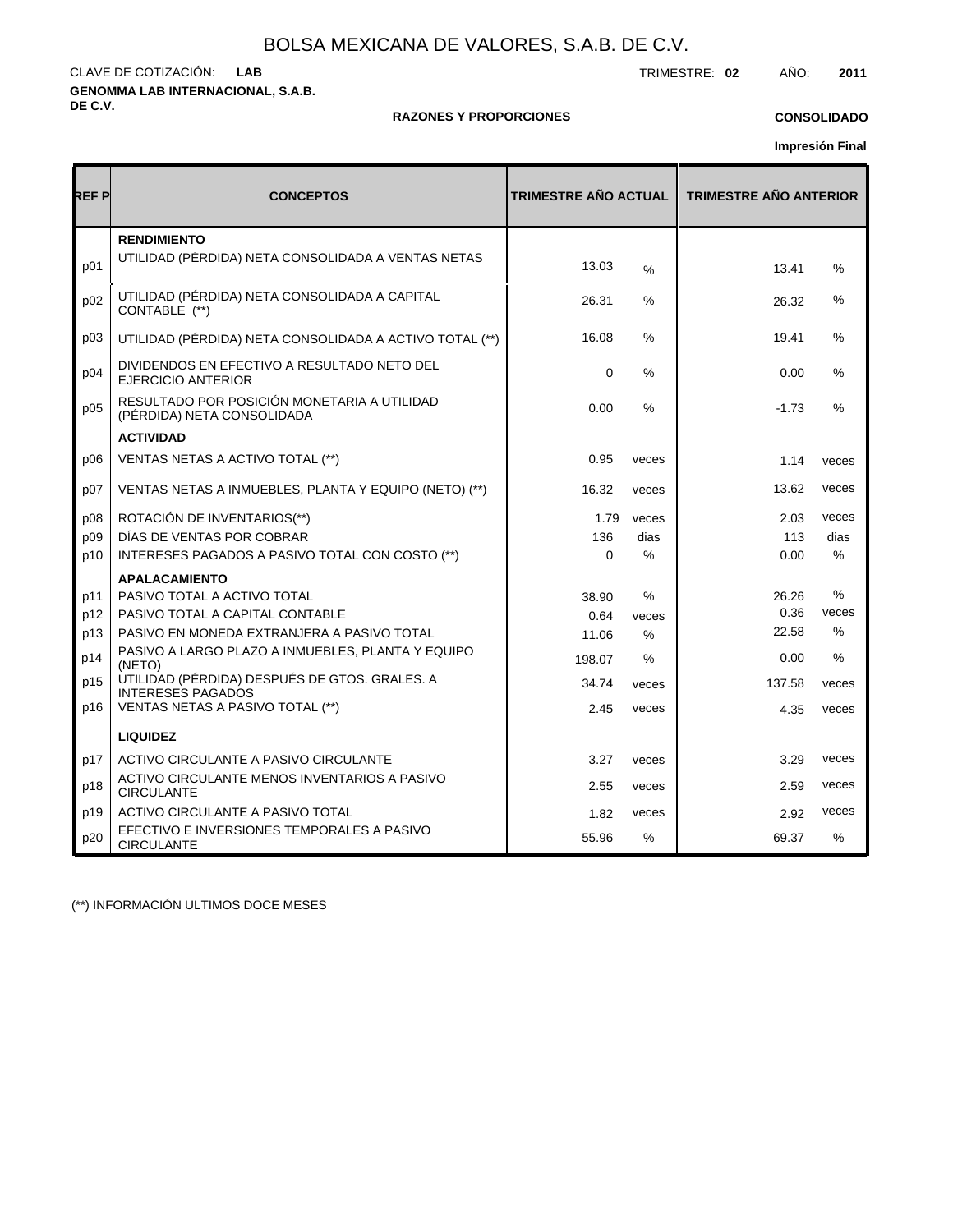CLAVE DE COTIZACIÓN: **LAB**

**GENOMMA LAB INTERNACIONAL,**

### **COMENTARIOS Y ANALISIS DE LA ADMINISTRACIÓN SOBRE LOS RESULTADOS DE S.A.B. DE C.V.** PAGINA / 6 **OPERACIÓN Y SITUACIÓN FINANCIERA DE LA COMPAÑÍA**

TRIMESTRE: **02** AÑO: **2011**

 $1/6$ **CONSOLIDADO Impresión Final**

GENOMMA LAB INTERNACIONAL REPORTA RESULTADOS DEL SEGUNDO TRIMESTRE 2011

MÉXICO D.F., A 27 DE JULIO DE 2011

EL DÍA DE HOY GENOMMA LAB INTERNACIONAL, S.A.B. DE C.V. (BMV: LAB) ("GENOMMA LAB" O "LA COMPAÑÍA"), DIO A CONOCER LOS RESULTADOS CORRESPONDIENTES AL SEGUNDO TRIMESTRE TERMINADO EL 30 DE JUNIO DE 2011. TODAS LAS CIFRAS INCLUIDAS EN ESTE REPORTE SE ENCUENTRAN PRESENTADAS DE ACUERDO A LAS NORMAS DE INFORMACIÓN FINANCIERA (NIF) Y SE ENCUENTRAN EN PESOS NOMINALES MEXICANOS.

RESULTADOS Y HECHOS RELEVANTES DEL 2T 2011 (VS. 2T 2010)

 LAS VENTAS NETAS EN EL TRIMESTRE ALCANZARON PS. 1,716.9 MILLONES, UN INCREMENTO DE 27.7% CONTRA EL MISMO PERIODO DE 2010, MIENTRAS LAS VENTAS NETAS PARA LA PRIMERA MITAD DEL AÑO INCREMENTARON 30.0%, ALCANZANDO PS. 3,195.0 MILLONES.

 EL EBITDA ALCANZÓ PS. 413.9 MILLONES EN EL TRIMESTRE, UN INCREMENTO DE 19.5%, LO QUE REPRESENTA UN MARGEN DE 24.1%. EN LA PRIMERA MITAD DEL AÑO EL EBITDA INCREMENTÓ 27.6%, ALCANZANDO PS. 647.5 MILLONES, LO QUE REPRESENTA UN MARGEN DE 20.3%.

 LA UTILIDAD NETA CONSOLIDADA CRECIÓ 19.1%, PARA ALCANZAR PS. 272.5 MILLONES EN EL SEGUNDO TRIMESTRE, Y UN 26.4% EN LA PRIMERA MITAD DEL AÑO, PARA ALCANZAR PS. 416.4 MILLONES. LA UTILIDAD POR ACCIÓN FUE DE PS. 1.09, UN INCREMENTO DE 30.0%.

 LAS VENTAS NETAS INTERNACIONALES EN EL TRIMESTRE ALCANZARON PS. 439.5 MILLONES, LO QUE REPRESENTA UN INCREMENTO DE 55.3%. EN LA PRIMERA MITAD DEL AÑO ALCANZARON PS. 833.3 MILLONES, UN INCREMENTO DE 39.5%.

 DURANTE EL SEGUNDO TRIMESTRE GENOMMA LAB LANZÓ EXITOSAMENTE 22 EXTENSIONES DE LÍNEA BAJO 8 MARCAS EXISTENTES Y 7 PRODUCTOS BAJO 3 NUEVAS MARCAS . COMENTARIOS DEL PRESIDENTE Y DIRECTOR GENERAL

EL SR. RODRIGO HERRERA, PRESIDENTE DEL CONSEJO DE ADMINISTRACIÓN Y DIRECTOR GENERAL DE LA COMPAÑÍA MENCIONÓ: "ANUNCIAMOS NUESTROS RESULTADOS PARA EL SEGUNDO TRIMESTRE DE 2011, LOS CUALES ESTÁN EN LÍNEA CON NUESTRA GUÍA DE RESULTADOS PARA 2011. LAS MARCAS ADQUIRIDAS RECIENTEMENTE ESTÁN EMPEZANDO A DAR RESULTADOS POSITIVOS Y ESPERAMOS QUE INCREMENTEN SU PARTICIPACIÓN EN NUESTRAS VENTAS A MEDIDA QUE CONTINUAMOS CON NUESTRA ESTRATEGIA DE RELANZAMIENTO DURANTE EL RESTO DEL AÑO. TAMBIÉN ESPERAMOS QUE LAS OPERACIONES INTERNACIONALES CONTINÚEN INCREMENTANDO SU PARTICIPACIÓN EN VENTAS, CONVIRTIÉNDOSE EN UNO DE LOS PRINCIPALES CONDUCTORES DEL CRECIMIENTO DE LA COMPAÑÍA. "NUESTRAS VENTAS INTERNACIONALES CONTINUARON MOSTRANDO FUERTES SEÑALES DE CRECIMIENTO, DERIVADAS PRINCIPALMENTE DEL LANZAMIENTO DE NUEVOS PRODUCTOS Y UNA MAYOR PENETRACIÓN EN LOS MERCADOS EN LOS QUE PARTICIPAMOS. NOS SENTIMOS ESPECIALMENTE OPTIMISTAS RESPECTO A BRASIL, EL CUAL CONTINÚA MOSTRANDO UN FUERTE CRECIMIENTO, Y ESTADOS UNIDOS, AL CUAL VEMOS COMO UNA IMPORTANTE OPORTUNIDAD YA QUE SUS VENTAS ESTÁN MOSTRANDO RESULTADOS CADA VEZ MÁS POSITIVOS Y ESPERAMOS QUE CONTINÚEN MEJORANDO EN LOS SIGUIENTES MESES. LAS VENTAS EN NUESTRAS OPERACIONES INTERNACIONALES FUERON IMPULSADAS PRINCIPALMENTE POR BRASIL, COLOMBIA Y ARGENTINA. ESTOS RESULTADOS ESTÁN EN LÍNEA CON NUESTRO OBJETIVO A CINCO AÑOS DE CONVERTIRNOS EN LA FARMACÉUTICA OTC NÚMERO UNO EN LATINOAMÉRICA. "ADICIONALMENTE, DURANTE EL SEGUNDO TRIMESTRE REALIZAMOS UNA RECONFIGURACIÓN DE NUESTRA ESTRATEGIA DE PRIMER NIVEL POR TU SALUD, LA CUAL CONSISTE EN FORMAS MÁS EFICIENTES Y CONTROLADAS DE LLEGAR A LOS PUNTOS DE VENTA, CREANDO UNA FUERZA DE DISTRIBUCIÓN MÁS ESPECIALIZADA Y EFICIENTE, Y UNA ESTRATEGIA DE PRECIOS QUE NOS LLEVARÁ A INCREMENTAR NUESTRAS VENTAS EN ESTE SEGMENTO, COMO YA LO HICIMOS EN ESTE TRIMESTRE. "SEGUIMOS OPTIMISTAS RESPECTO A LA SEGUNDA MITAD DEL AÑO, YA QUE ESTAREMOS LANZANDO NUESTRAS MARCAS ADQUIRIDAS, ASÍ COMO EXTENSIONES DE LÍNEA BAJO MARCAS EXISTENTES, LO CUAL SE TRADUCIRÁ EN CRECIMIENTO SOSTENIDO PARA LA COMPAÑÍA."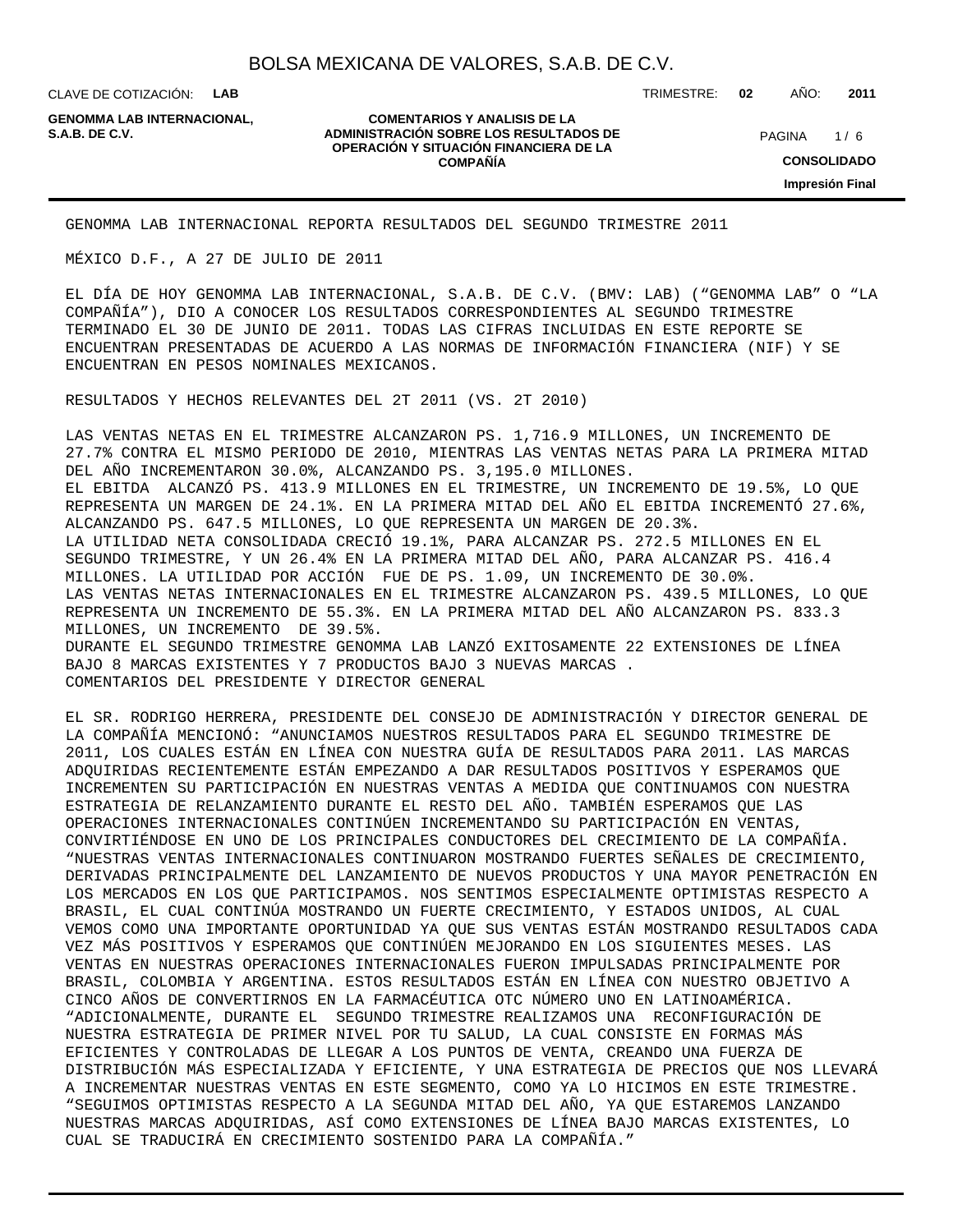CLAVE DE COTIZACIÓN: **LAB**

**GENOMMA LAB INTERNACIONAL,**

### **COMENTARIOS Y ANALISIS DE LA ADMINISTRACIÓN SOBRE LOS RESULTADOS DE PAGINA 2/6** PAGINA 2/6 **OPERACIÓN Y SITUACIÓN FINANCIERA DE LA COMPAÑÍA**

 $2/6$ 

TRIMESTRE: **02** AÑO: **2011**

**CONSOLIDADO**

**Impresión Final**

### RESULTADOS CONSOLIDADOS DEL SEGUNDO TRIMESTRE 2011

LA SIGUIENTE TABLA PRESENTA EL ESTADO DE RESULTADOS CONSOLIDADOS, EN MILLONES DE PESOS (EXCEPTO LAS ACCIONES Y LAS UTILIDADES POR ACCIÓN), MOSTRANDO EL MARGEN DE CADA CONCEPTO, COMO PORCENTAJE DE VENTAS NETAS, ASÍ COMO LA VARIACIÓN PORCENTUAL PARA EL TRIMESTRE TERMINADO EL 30 DE JUNIO DE 2011, EN COMPARACIÓN CON EL MISMO PERIODO DE 2010: PARA EL TRIMESTRE Y EL PERIODO DE SEIS MESES TERMINADO AL 30 DE JUNIO 2011 Y 2010 (EN MILLONES DE PESOS NOMINALES)

1 EL EBITDA SE CALCULA AGREGANDO AMORTIZACIÓN Y DEPRECIACIÓN A LA UTILIDAD OPERATIVA. 2 LA UTILIDAD POR ACCIÓN SE CALCULÓ DIVIDIENDO LA UTILIDAD NETA CONSOLIDADA DE LOS ÚLTIMOS 12 MESES ENTRE EL PROMEDIO PONDERADO DEL NÚMERO DE ACCIONES QUE HABÍA EN LA SOCIEDAD DURANTE EL PERIODO. EL NÚMERO TOTAL DE ACCIONES EN CIRCULACIÓN AL 30 DE JUNIO DE 2011 ERA DE 1,052,749,426.

LAS VENTAS NETAS AUMENTARON 27.7%, ALCANZANDO PS. 1,716.9 MILLONES EN EL SEGUNDO TRIMESTRE DEL 2011, EN COMPARACIÓN CON PS. 1,344.4 MILLONES EN EL MISMO TRIMESTRE DEL 2010. ESTE INCREMENTO ES EL RESULTADO DE: I) UN INCREMENTO DE 1.8% (PS. 18.4 MILLONES) DE LA LÍNEA BASE EN MÉXICO, INCLUYENDO LAS EXTENSIONES DE LÍNEA DE ESTAS MARCAS, ALCANZANDO PS. 1,041.7 MILLONES; II) UN INCREMENTO DE 210.9% (PS. 80.3 MILLONES) DEBIDO AL EFECTO DE LOS LANZAMIENTOS DEL AÑO ANTERIOR EN MÉXICO, INCLUYENDO LAS RECIENTES EXTENSIONES DE LÍNEA EN DICHAS MARCAS LANZADAS DURANTE EL 2010, ALCANZANDO PS. 118.4 MILLONES; III) PS. 117.3 MILLONES DURANTE EL SEGUNDO TRIMESTRE DE 2011 DE MARCAS NUEVAS EN MÉXICO, DEBIDO AL LANZAMIENTO DE 7 NUEVOS PRODUCTOS BAJO 3 MARCAS NUEVAS DURANTE EL AÑO; Y V) UN CRECIMIENTO DE 55.3% (PS. 156.5 MILLONES) DE LAS OPERACIONES INTERNACIONALES PARA ALCANZAR PS. 439.5 MILLONES. EN UNA BASE ACUMULADA, AL 30 DE JUNIO DE 2011, LA LÍNEA BASE EN MÉXICO CRECIÓ 11.2%;

LOS LANZAMIENTOS DEL AÑO ANTERIOR EN MÉXICO CRECIERON 240.8%; LAS VENTAS DE MARCAS NUEVAS EN MÉXICO ALCANZARON PS. 157.4 MILLONES Y LAS OPERACIONES INTERNACIONALES CRECIERON 39.5%.

LA COMPAÑÍA CLASIFICA LAS VENTAS NETAS DE LAS MARCAS DE LA SIGUIENTE MANERA:

1) LÍNEA BASE SON MARCAS LANZADAS AL MENOS DOS AÑOS ANTES DEL AÑO FISCAL EN MÉXICO (2009, 2008, 2007 Y ANTERIORES),

2) LANZAMIENTOS DEL AÑO ANTERIOR SON MARCAS LANZADAS DURANTE EL AÑO FISCAL ANTERIOR EN MÉXICO (2010),

3) MARCAS NUEVAS SON MARCAS LANZADAS DURANTE EL AÑO FISCAL EN CURSO EN MÉXICO(2011), E

4) INTERNACIONALES SON LAS VENTAS NETAS DE LAS OPERACIONES INTERNACIONALES.

LA SIGUIENTE TABLA MUESTRA EL DESGLOSE DE LAS VENTAS NETAS ACUMULADAS A JUNIO DEL 2011 Y 2010 POR MARCA: (EN MILLONES DE PESOS NOMINALES)

UTILIDAD BRUTA AUMENTÓ 23.8% PARA LLEGAR A PS. 1,216.8 MILLONES EN EL SEGUNDO TRIMESTRE DE 2011, EN COMPARACIÓN CON PS. 982.9 MILLONES EN EL SEGUNDO TRIMESTRE DE 2010. EL MARGEN BRUTO DISMINUYÓ 2.2 PUNTOS PORCENTUALES, COMO PORCENTAJE DE VENTAS NETAS, AL ALCANZAR 70.9% EN EL SEGUNDO TRIMESTRE DE 2011, COMPARADO CON 73.1% DURANTE EL MISMO PERIODO DE 2010. ESTA DISMINUCIÓN DE MARGEN SE ATRIBUYE PRINCIPALMENTE A UN MAYOR PESO EN VENTAS NETAS DE NUESTRA MARCA DE MEDICAMENTOS GENÉRICOS PRIMER NIVEL POR TU SALUD, LA CUAL TIENE UN MAYOR COSTO DE VENTAS COMO PORCENTAJE DE VENTAS NETAS, ASÍ COMO A UN CAMBIO EN LA MEZCLA DE NUESTROS PRODUCTOS, YA QUE SE TUVIERON MÁS VENTAS EN EL SEGMENTO DE CUIDADO PERSONAL DURANTE ESTE TRIMESTRE DEBIDO A LAS MARCAS ADQUIRIDAS RECIENTEMENTE, DICHOS PRODUCTOS TAMBIÉN TIENEN UN MAYOR COSTO DE VENTAS COMO PORCENTAJE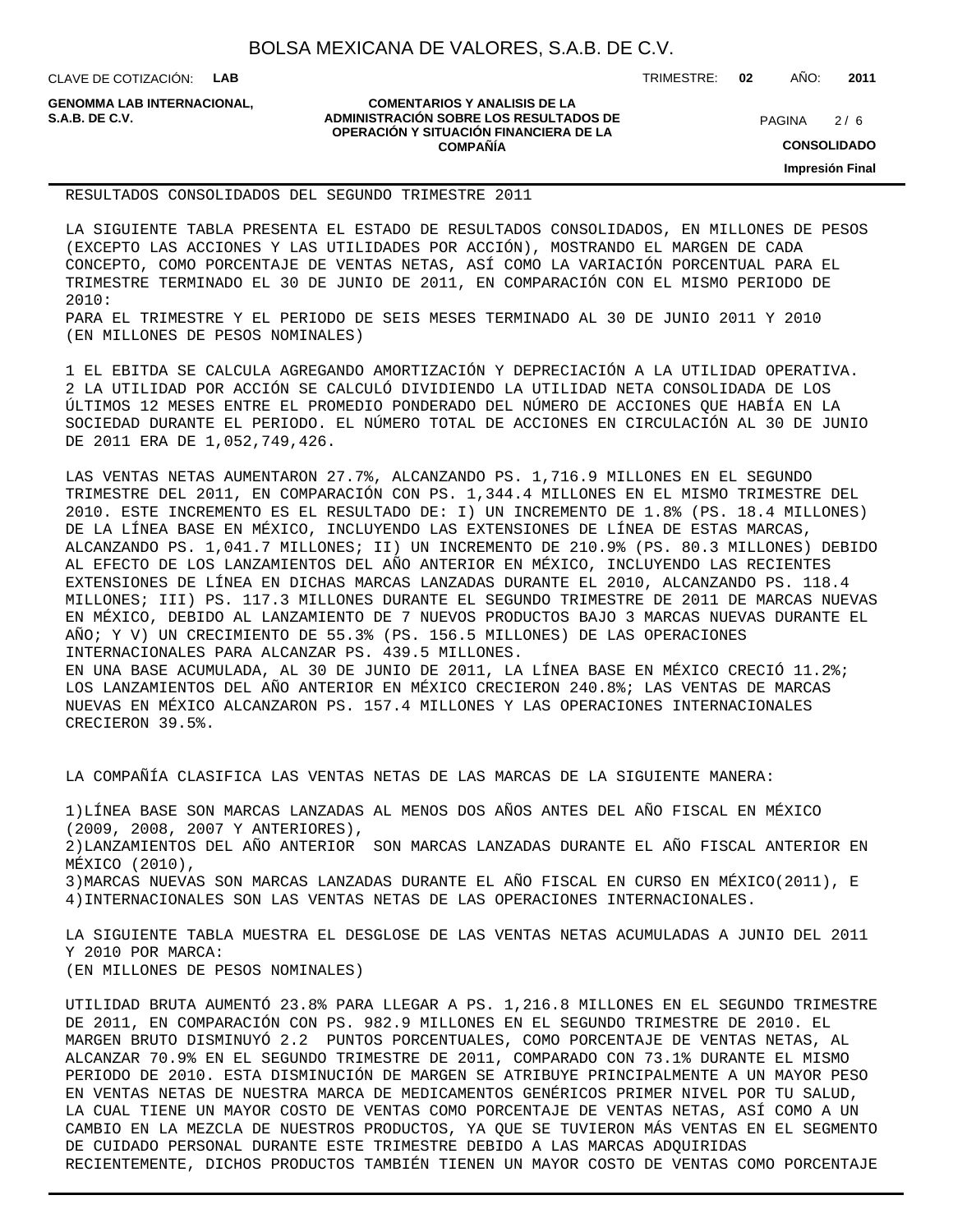**COMENTARIOS Y ANALISIS DE LA**

**OPERACIÓN Y SITUACIÓN FINANCIERA DE LA COMPAÑÍA**

CLAVE DE COTIZACIÓN: **LAB**

**ADMINISTRACIÓN SOBRE LOS RESULTADOS DE S.A.B. DE C.V.** PAGINA / 6 **GENOMMA LAB INTERNACIONAL,**

TRIMESTRE: **02** AÑO: **2011**

 $3/6$ 

**CONSOLIDADO**

**Impresión Final**

### DE VENTAS NETAS.

LOS GASTOS GENERALES, DE VENTA Y ADMINISTRACIÓN, COMO PORCENTAJE DE VENTAS NETAS, DISMINUYERON 0.9 PUNTOS PORCENTUALES PARA ALCANZAR 48.0% EN EL SEGUNDO TRIMESTRE DE 2011, COMPARADO CON 48.9% EN EL SEGUNDO TRIMESTRE DE 2010. ESTA DISMINUCIÓN SE DEBIÓ PRINCIPALMENTE AL APALANCAMIENTO CORPORATIVO EN LA MAYORÍA DE LOS GASTOS GENERALES, DE VENTA Y ADMINISTRACIÓN, QUE SE OBTUVO POR EL INCREMENTO EN VENTAS NETAS DURANTE EL SEGUNDO TRIMESTRE DE 2011, COMPARADO CON EL MISMO PERIODO DE 2010.

EBITDA AUMENTÓ 19.5%, ALCANZANDO PS. 413.9 MILLONES DURANTE EL SEGUNDO TRIMESTRE DE 2011, COMPARADO CON PS. 346.5 MILLONES EN EL MISMO PERIODO DE 2010. EL MARGEN DE EBITDA DISMINUYÓ 1.7 PUNTOS PORCENTUALES, COMO PORCENTAJE DE VENTAS NETAS, PARA ALCANZAR 24.1% EN EL SEGUNDO TRIMESTRE DE 2011, COMPARADO CON 25.8% EN EL SEGUNDO TRIMESTRE DE 2010. LA DISMINUCIÓN EN EL MARGEN DE EBITDA SE DEBE PRINCIPALMENTE AL INCREMENTO DE 2.2 PUNTOS PORCENTUALES EN EL COSTO DE VENTAS, COMO PORCENTAJE DE VENTAS NETAS, EL CUAL FUE PARCIALMENTE CONTRARRESTADO POR UN DECREMENTO DE 0.5 PUNTOS PORCENTUALES EN GASTOS GENERALES, DE VENTA Y ADMINISTRACIÓN (EXCLUYENDO DEPRECIACIÓN Y AMORTIZACIÓN), COMO PORCENTAJE DE VENTAS NETAS.

CONCILIACIÓN DEL EBITDA PARA EL SEGUNDO TRIMESTRE TERMINADO EL 30 DE JUNIO DE 2011 Y 2010 (EN MILLONES DE PESOS NOMINALES)

LA UTILIDAD OPERATIVA AUMENTÓ 20.7%, ALCANZANDO PS. 392.4 MILLONES EN EL SEGUNDO TRIMESTRE DE 2011, COMPARADO CON PS. 325.1 MILLONES EN EL SEGUNDO TRIMESTRE DE 2010. EL MARGEN OPERATIVO DISMINUYÓ 1.3 PUNTOS PORCENTUALES, COMO PORCENTAJE DE VENTAS NETAS, ALCANZANDO 22.9% DURANTE EL SEGUNDO TRIMESTRE DE 2011, COMPARADO CON 24.2% DURANTE EL MISMO PERIODO DE 2010. ESTE INCREMENTO ES EL RESULTADO DE LAS RAZONES YA MENCIONADAS, JUNTO CON UNA DISMINUCIÓN EN LA DEPRECIACIÓN Y AMORTIZACIÓN, COMO PORCENTAJE DE VENTAS NETAS.

EL RESULTADO INTEGRAL DE FINANCIAMIENTO RESULTÓ EN UNA PÉRDIDA DE PS. 3.2 MILLONES EN EL SEGUNDO TRIMESTRE DE 2011, LO CUAL REPRESENTA UNA DISMINUCIÓN DE PS. 10.6 MILLONES COMPARADO CON UNA GANANCIA DE PS. 7.4 MILLONES EN EL SEGUNDO TRIMESTRE DE 2010. EL DECREMENTO SE DEBE PRINCIPALMENTE A: I) UNA PÉRDIDA CAMBIARIA DE PS. 1.8 MILLONES EN EL SEGUNDO TRIMESTRE DE 2011, COMPARADO CON UNA GANANCIA DE PS. 3.1 MILLONES PARA EL MISMO PERIODO DE 2010; II) UN INCREMENTO EN LOS GASTOS FINANCIEROS DE PS. 13.8 MILLONES A PS. 16.0 MILLONES DURANTE EL SEGUNDO TRIMESTRE DE 2011, COMPARADO CON PS 2.2 MILLONES DURANTE EL MISMO PERIODO DE 2010, ESTE INCREMENTO SE DEBE PRINCIPALMENTE A LA DEUDA RECIENTEMENTE ADQUIRIDA; III) UN MENOR INGRESO FINANCIERO DE PS. 6.3 MILLONES DURANTE EL SEGUNDO TRIMESTRE DE 2011, COMPARADO CON PS. 7.3 MILLONES DURANTE EL MISMO PERIODO DE 2010; IV) NO HUBO PÉRDIDA POR POSICIÓN MONETARIA EN EL SEGUNDO TRIMESTRE DE 2011, COMPARADO CON UNA PÉRDIDA DE PS. 1.9 MILLONES EN EL MISMO PERIODO DEL 2010; V) UN DECREMENTO DE PS. 7.2 MILLONES EN EL EFECTO DEL TIPO DE CAMBIO EN OPERACIONES INTERNACIONALES, RESULTANDO EN UNA PÉRDIDA DE PS. 8.4 MILLONES EN EL SEGUNDO TRIMESTRE DE 2011, COMPARADO CON UNA PÉRDIDA DE PS. 1.2 MILLONES EN EL SEGUNDO TRIMESTRE DE 2010. AL 30 DE JUNIO DE 2011, LA COMPAÑÍA MANTENÍA UNA CAJA EN EFECTIVO DE PS. 885.2 MILLONES.

LA UTILIDAD NETA CONSOLIDADA AUMENTÓ 19.1%, ALCANZANDO PS. 275.5 MILLONES DURANTE EL SEGUNDO TRIMESTRE DE 2011, COMPARADO CON PS. 228.8 MILLONES DURANTE EL SEGUNDO TRIMESTRE DE 2010. BALANCE GENERAL

EFECTIVO Y EQUIVALENTES INCREMENTÓ 20.2% (PS. 148.6 MILLONES), ALCANZANDO PS. 885.2 MILLONES AL 30 DE JUNIO DE 2011, COMPARADO CON PS. 736.6 MILLONES AL 30 DE JUNIO DE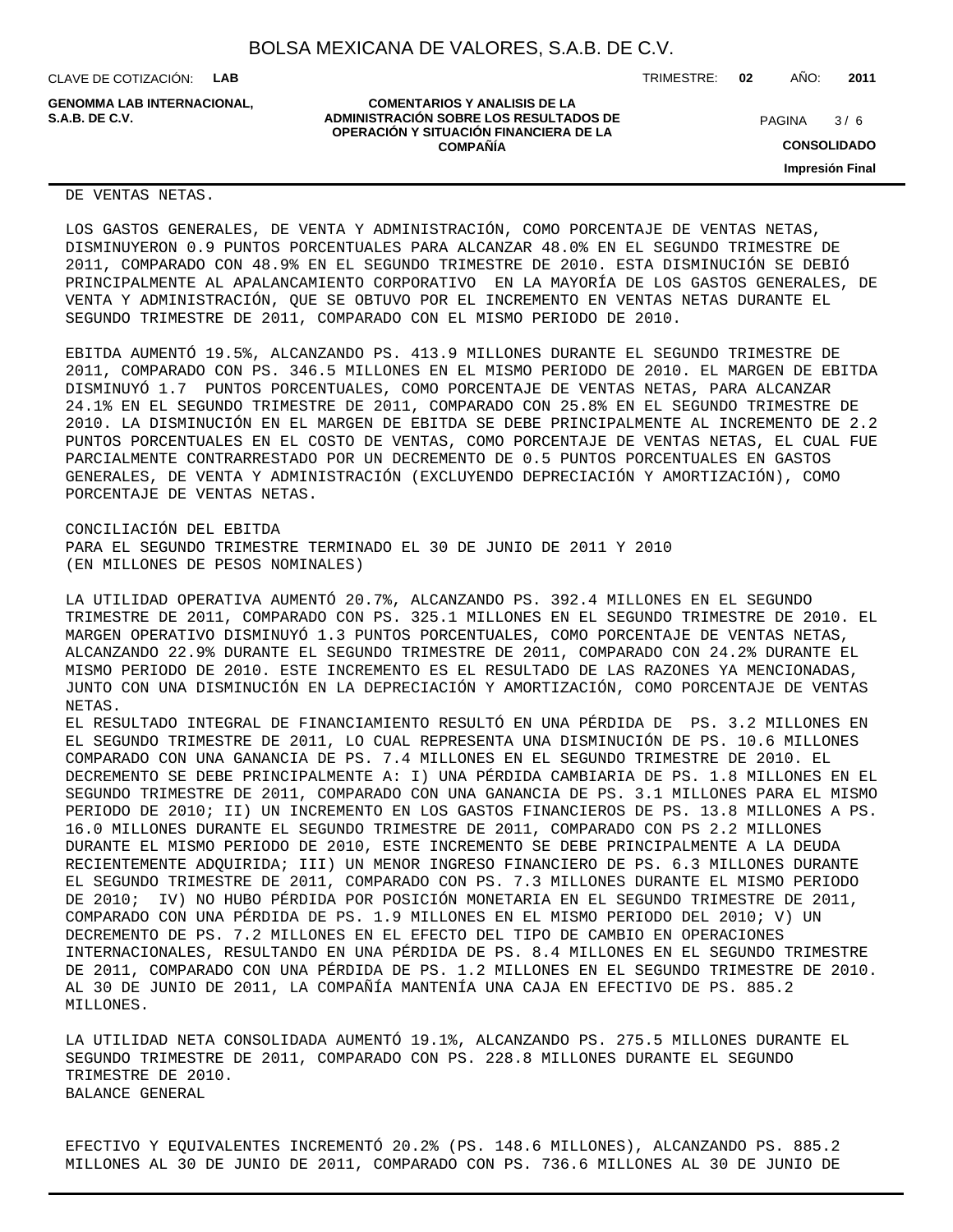CLAVE DE COTIZACIÓN: **LAB**

**GENOMMA LAB INTERNACIONAL,**

### **COMENTARIOS Y ANALISIS DE LA ADMINISTRACIÓN SOBRE LOS RESULTADOS DE PAGINA 1/6** PAGINA 1/6 **OPERACIÓN Y SITUACIÓN FINANCIERA DE LA COMPAÑÍA**

 $4/6$ 

**CONSOLIDADO**

**Impresión Final**

2010. ESTE INCREMENTO SE DEBIÓ PRINCIPALMENTE A LA GENERACIÓN DE EFECTIVO RELACIONADO CON NUESTRAS OPERACIONES DURANTE LOS ÚLTIMOS DOCE MESES Y FUE PARCIALMENTE CONTRARRESTADO POR REQUERIMIENTOS DEL CAPITAL DE TRABAJO PARA FINANCIAR EL CRECIMIENTO DE LA COMPAÑÍA, ASÍ COMO POR INVERSIONES HECHAS EN NUESTRO NUEVO CENTRO DE DISTRIBUCIÓN. ADICIONALMENTE, SE REALIZARON PAGOS DE ADQUISICIONES DE MARCAS DURANTE LOS ÚLTIMOS DOCE MESES POR UN TOTAL DE PS. 646.9 MILLONES, LOS CUALES FUERON REFINANCIADOS CON LA DEUDA ADQUIRIDA RECIENTEMENTE.

LA CARTERA DE CLIENTES FUE DE PS. 2,803.9 MILLONES AL 30 DE JUNIO DE 2011, COMPARADO CON PS. 1,781.9 MILLONES AL 30 DE JUNIO DE 2010. LOS DÍAS DE CLIENTES INCREMENTARON EN 22 DÍAS, AL PASAR DE 122 DÍAS AL 30 DE JUNIO DE 2010 A 144 DÍAS AL 30 DE JUNIO DE 2011. ESTE AUMENTO SE DEBIÓ A EXTENSIONES DE PLAZOS DADAS A LOS CLIENTES DERIVADAS DEL LANZAMIENTO DE VARIAS NUEVAS INICIATIVAS Y DEL RELANZAMIENTO DE PRIMER NIVEL POR TU SALUD, LO QUE INVOLUCRA ABRIR NUEVOS CANALES DE DISTRIBUCIÓN.

INVENTARIOS ALCANZARON PS. 1,143.1 MILLONES AL 30 DE JUNIO DE 2011, COMPARADO CON PS. 743.5 MILLONES AL 30 DE JUNIO DE 2010. LOS DÍAS DE INVENTARIO AUMENTARON 24 DÍAS, AL PASAR DE 177 DÍAS AL 30 DE JUNIO DE 2010 A 201 DÍAS AL 30 DE JUNIO DE 2011. ESTE CAMBIO SE DEBIÓ PRINCIPALMENTE A LA ACUMULACIÓN DE INVENTARIOS EN NUESTRAS OPERACIONES INTERNACIONALES CON EL FIN DE PREPARARNOS PARA LOS VARIOS LANZAMIENTOS QUE SE TIENEN PLANEADOS PARA LA SEGUNDA MITAD DEL AÑO, ASÍ COMO AL RESULTADO DE UNA ESTRATEGIA DEFENSIVA PARA PREVENIR AUMENTOS EN LOS PRECIOS POR PARTE DE LOS PROVEEDORES QUE PUDIERAN SURGIR POR UN AUMENTO EN LOS PRECIOS DE LA MATERIA PRIMA.

PROVEEDORES ALCANZARON PS. 823.8 MILLONES AL 30 DE JUNIO DE 2011, COMPARADO CON PS. 606.3 MILLONES AL 30 DE JUNIO DE 2010. LOS DÍAS DE PROVEEDORES AUMENTARON EN 1 DÍA, AL PASAR DE 144 DÍAS AL 30 DE JUNIO DE 2010 A 145 DÍAS AL 30 DE JUNIO DE 2011. ESTOS RESULTADOS ESTÁN EN LÍNEA CON EL SEGUNDO TRIMESTRE DE 2010.

OTROS ACTIVOS CIRCULANTES ALCANZARON PS. 350.1 MILLONES AL 30 DE JUNIO DE 2011, COMPARADO CON PS. 264.9 MILLONES AL 30 DE JUNIO DE 2010. ESTE AUMENTO SE DEBIÓ PRINCIPALMENTE A UN INCREMENTO EN LA PUBLICIDAD PAGADA POR ADELANTADO.

OTROS PASIVOS CIRCULANTES ALCANZARON PS. 758.6 MILLONES AL 30 DE JUNIO DE 2011, COMPARADO CON PS. 467.2 MILLONES AL 30 DE JUNIO DE 2010. ESTE AUMENTO SE DEBIÓ PRINCIPALMENTE A LOS PASIVOS DERIVADOS DE LOS PAGOS POR ADQUISICIONES A LARGO PLAZO, ASÍ COMO A LOS GASTOS FINANCIEROS DE LA DEUDA ADQUIRIDA RECIENTEMENTE.

PRÉSTAMOS DE INSTITUCIONES FINANCIERAS A LARGO PLAZO ALCANZARON PS. 850.0 MILLONES AL 30 DE JUNIO DE 2011, DE NUESTRAS LÍNEAS DE CRÉDITO A MEDIANO Y LARGO PLAZO, REPRESENTANDO UNA RAZÓN DE DEUDA A EBITDA (ÚLTIMOS DOCE MESES) DE 0.46. EL USO PRINCIPAL DE ESTOS RECURSOS FUE REFINANCIAR LAS RECIENTES ADQUISICIONES DE MARCAS.

CICLO DE CONVERSIÓN DE EFECTIVO ALCANZÓ 200 DÍAS AL FINAL DE SEGUNDO TRIMESTRE DEL 2011, COMPARADO CON 155 DÍAS AL FINAL DEL MISMO PERIODO DEL 2010.

RESUMEN OPERATIVO

SEGMENTACIÓN DE VENTAS DEL SEGUNDO TRIMESTRE

DURANTE EL SEGUNDO TRIMESTRE DE 2011 NUESTRA MEZCLA DE PRODUCTOS CAMBIÓ. LOS PRODUCTOS FARMACÉUTICOS OTC REPRESENTARON EL 38.3% DE LAS VENTAS EN MÉXICO, LOS PRODUCTOS DE CUIDADO PERSONAL REPRESENTARON EL 49.5% Y LOS MEDICAMENTOS GENÉRICOS REPRESENTARON EL 12.2% PARA ESTE TRIMESTRE.

LAS VENTAS NETAS DE PRODUCTOS DE CUIDADO PERSONAL EN MÉXICO INCREMENTARON 82.3%

TRIMESTRE: **02** AÑO: **2011**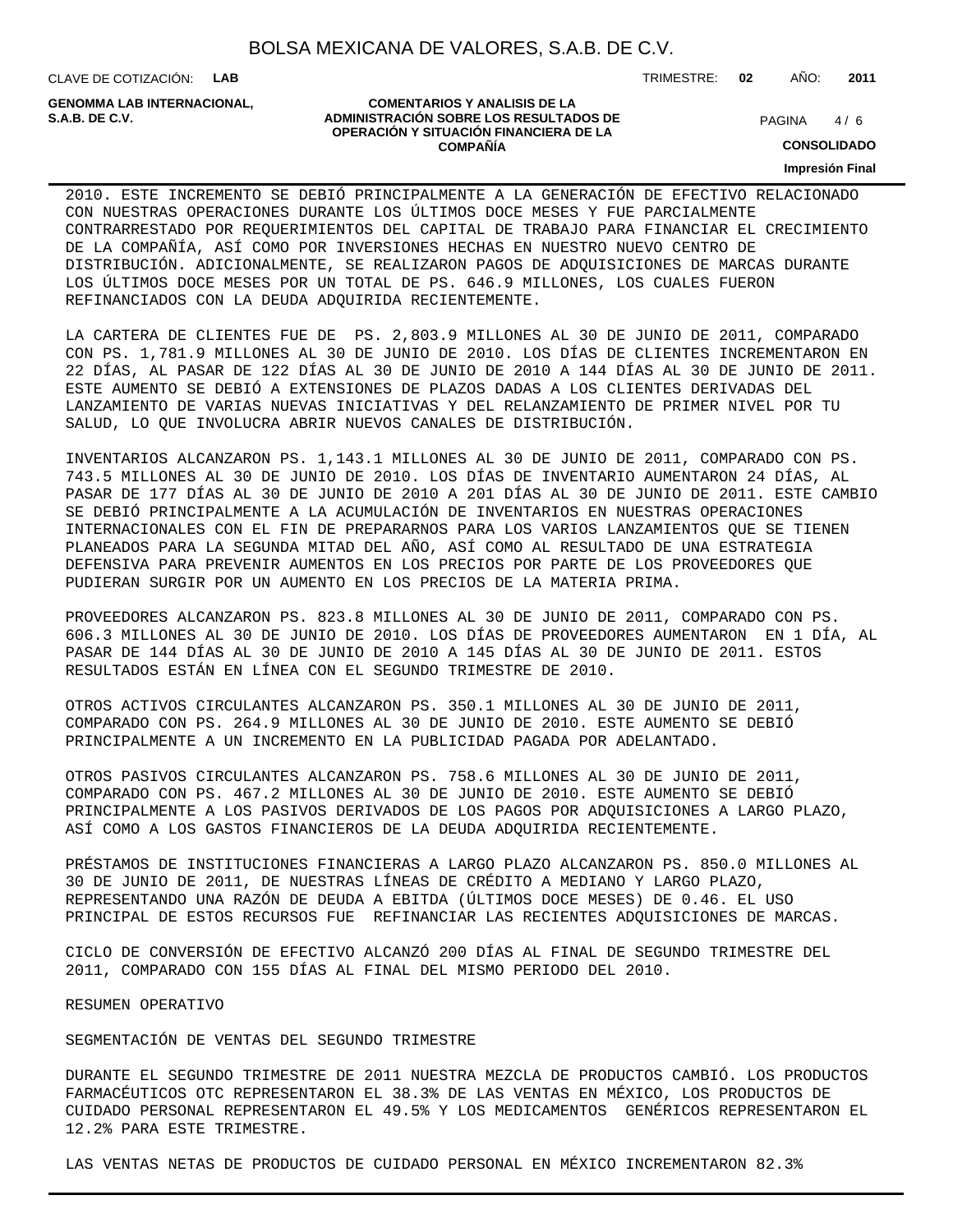CLAVE DE COTIZACIÓN: **LAB**

### **COMENTARIOS Y ANALISIS DE LA ADMINISTRACIÓN SOBRE LOS RESULTADOS DE S.A.B. DE C.V.** PAGINA / 6 **OPERACIÓN Y SITUACIÓN FINANCIERA DE LA COMPAÑÍA**

**CONSOLIDADO**

**Impresión Final**

DURANTE EL SEGUNDO TRIMESTRE DE 2011, COMPARADO CON EL MISMO TRIMESTRE DE 2010. DURANTE EL SEGUNDO TRIMESTRE DE 2011 LA COMPAÑÍA LANZÓ 27 NUEVOS PRODUCTOS DE CUIDADO PERSONAL.

EN EL SEGUNDO TRIMESTRE DEL 2011 LAS VENTAS NETAS DE MEDICAMENTOS DE LIBRE VENTA ("OTC") EN MÉXICO DISMINUYERON 25.4% , COMPARADAS CON EL MISMO PERIODO DE 2010. DURANTE EL SEGUNDO TRIMESTRE DE 2011 LA COMPAÑÍA LANZÓ 2 NUEVOS PRODUCTOS OTC.

LAS VENTAS NETAS DE MEDICAMENTOS GENÉRICOS FUERON DE PS. 155.8 MILLONES EN EL SEGUNDO TRIMESTRE DEL 2011, LO CUAL REPRESENTA UN INCREMENTO DE 165.9%, COMPARADO CON EL MISMO PERIODO DEL 2010.

LAS VENTAS NETAS DE NUESTRAS OPERACIONES INTERNACIONALES AUMENTARON 55.3%, ALCANZANDO PS. 439.5 MILLONES EN EL SEGUNDO TRIMESTRE DE 2011, COMPARADO CON PS. 283.0 MILLONES EN EL MISMO TRIMESTRE DE 2010. ESTE CRECIMIENTO FUE PRINCIPALMENTE IMPULSADO POR LAS OPERACIONES EN LOS MERCADOS DE BRASIL, COLOMBIA Y ARGENTINA.

(EN MILLONES DE PESOS NOMINALES)

\*GI: GENÉRICOS INTERCAMBIABLES

LANZAMIENTO DE NUEVOS PRODUCTOS Y EXTENSIONES DE LÍNEA DURANTE LA PRIMERA MITAD DE 2011 GENOMMA LAB LANZÓ 42 PRODUCTOS COMO EXTENSIONES DE LA LÍNEA BASE Y LANZAMIENTOS DEL AÑO ANTERIOR; Y 11 NUEVOS PRODUCTOS BAJO 6 NUEVAS MARCAS; ENTRE LOS QUE DESTACAN:

MA EVANS INTERVENCIÓN CAPILAR ES UNA EXTENSIÓN DE LÍNEA DE NUESTRA MARCA MA EVANS, LA CUAL FUE ADQUIRIDA EN 2007 POR SU ALTO NIVEL DE RECONOCIMIENTO EN LA CATEGORÍA DE SHAMPOOS. MA EVANS INTERVENCIÓN CAPILAR ES UN PRODUCTO FARMACÉUTICO OTC QUE COMBATE LA CALVICIE TÍPICA (ALOPECIA ANDROGÉNICA). CONTIENE MINOXIDIL, EL ÚNICO INGREDIENTE ACTIVO PROBADO QUE HACE QUE VUELVA A CRECER EL PELO.

INCENTIV SOLUCIÓN ES EL PRIMER MEDICAMENTO OTC EN MÉXICO PARA LA CISTITIS. EL TRATAMIENTO DURA SÓLO TRES DÍAS Y DESDE LA PRIMERA TOMA ALIVIA, CAMBIANDO EL PH DE LA ORINA.

NEXT PRIMARIA SOLUCIÓN ES UNA EXTENSIÓN DE LÍNEA DE NUESTRA MARCA NEXT, LA CUAL ES UNA DE LAS MARCAS LÍDERES EN LA CATEGORÍA DE ANTIGRIPALES. NEXT PRIMARIA SOLUCIÓN ES UN JARABE ANTIGRIPAL PARA NIÑOS EN EDAD ESCOLAR.

### OTROS EVENTOS CORPORATIVOS

 EL 30 DE JUNIO TUVIMOS NUESTRO "GENOMMA DAY" EN LA CIUDAD DE NUEVA YORK, EN EL CUAL SE DISCUTIERON LOS PRINCIPALES LOGROS DE LA COMPAÑÍA A TRES AÑOS DE LA OFERTA PÚBLICA INICIAL, ASÍ COMO NUESTRA VISIÓN ESTRATÉGICA PARA LOS PRÓXIMOS CINCO AÑOS, EN LOS QUE ESPERAMOS ALCANZAR LOS SIGUIENTES OBJETIVOS:

O SER LA FARMACÉUTICA OTC #1 EN LATINOAMÉRICA

O ALCANZAR EL 75% DE PARTICIPACIÓN DE LAS VENTAS INTERNACIONALES EN LAS VENTAS TOTALES DE LA COMPAÑÍA

O LLEVAR UN PROMEDIO DE 40% DE NUESTRAS MARCAS A CADA PAÍS EN DONDE PARTICIPAMOS

O MAYOR EXPANSIÓN DE NUESTRA HUELLA GEOGRÁFICA

**GENOMMA LAB INTERNACIONAL,**

 $5/6$ 

TRIMESTRE: **02** AÑO: **2011**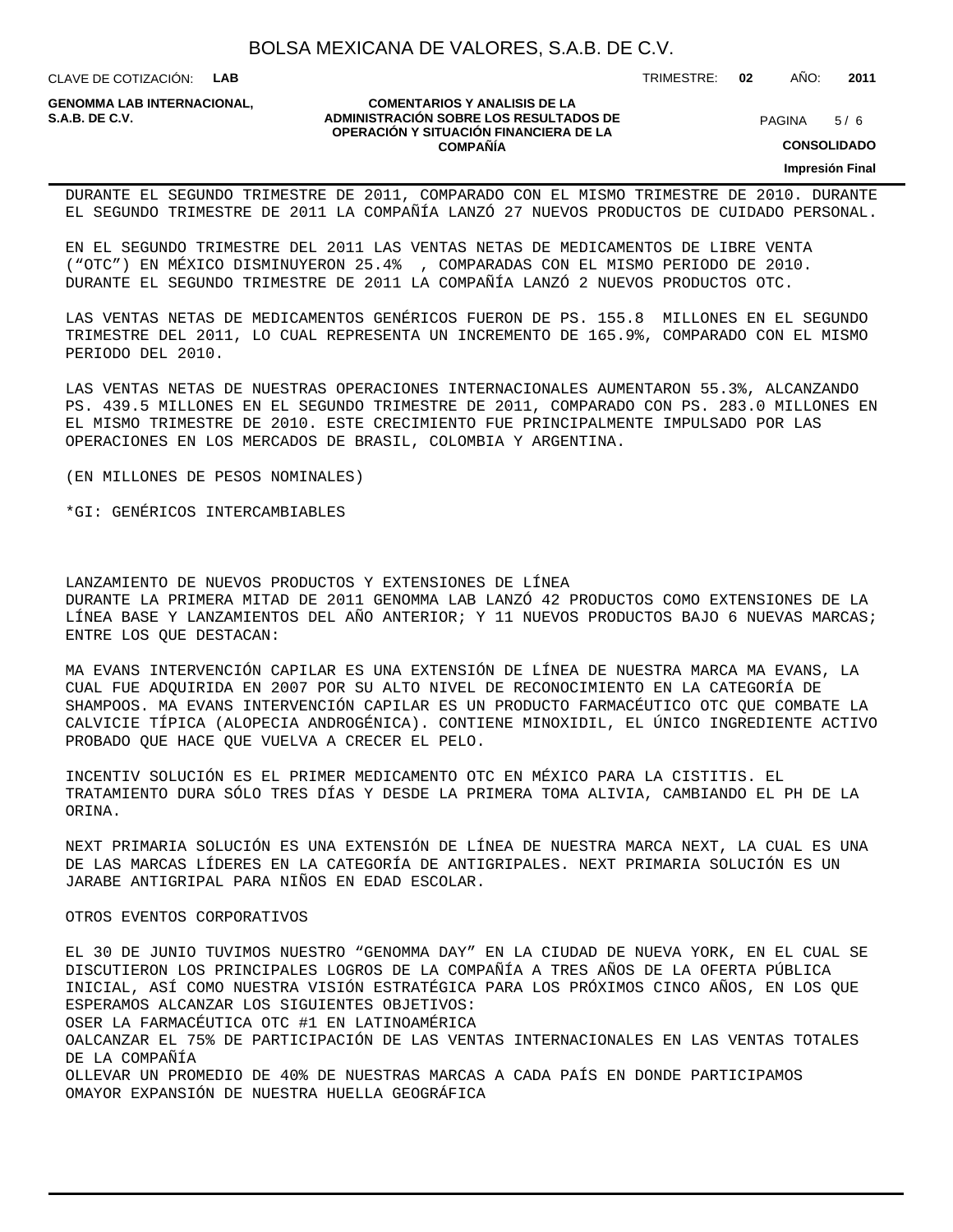CLAVE DE COTIZACIÓN: **LAB**

**GENOMMA LAB INTERNACIONAL,**

**COMENTARIOS Y ANALISIS DE LA ADMINISTRACIÓN SOBRE LOS RESULTADOS DE S.A.B. DE C.V.** PAGINA / 6 **OPERACIÓN Y SITUACIÓN FINANCIERA DE LA COMPAÑÍA**

TRIMESTRE: **02** AÑO: **2011**

 $6/6$ 

**CONSOLIDADO**

**Impresión Final**

DESCRIPCIÓN DE LA COMPAÑÍA

GENOMMA LAB INTERNACIONAL, S.A.B. DE C.V. ES UNA DE LAS EMPRESAS DE MAYOR CRECIMIENTO EN LA INDUSTRIA DE PRODUCTOS FARMACÉUTICOS Y PARA EL CUIDADO PERSONAL EN MÉXICO CON UNA CRECIENTE PRESENCIA INTERNACIONAL. GENOMMA LAB SE DEDICA AL DESARROLLO, VENTA Y PROMOCIÓN DE UNA GRAN VARIEDAD DE PRODUCTOS DE MARCA PREMIUM, MUCHOS DE LOS CUALES SON LÍDERES DE LA CATEGORÍA EN LA CUAL COMPITEN EN TÉRMINOS DE VENTAS Y PARTICIPACIÓN DE MERCADO. GENOMMA LAB TIENE UNA COMBINACIÓN DE DESARROLLO DE NUEVOS Y EXITOSOS PRODUCTOS, UNA MERCADOTECNIA DIRIGIDA AL CLIENTE, UNA AMPLIA RED DE DISTRIBUCIÓN DE PRODUCTOS Y UN MODELO DE OPERACIÓN ALTAMENTE FLEXIBLE Y DE BAJO COSTO. LAS ACCIONES DE GENOMMA LAB COTIZAN EN LA BOLSA MEXICANA DE VALORES BAJO EL SÍMBOLO DE COTIZACIÓN "LAB.B" (BLOOMBERG: LABB.MX).

INFORMACIÓN SOBRE ESTIMACIONES Y RIESGOS ASOCIADOS.

LA INFORMACIÓN QUE SE PRESENTA EN ESTE COMUNICADO CONTIENE CIERTAS DECLARACIONES ACERCA DEL FUTURO E INFORMACIÓN RELATIVA A GENOMMA LAB INTERNACIONAL, S.A.B. DE C.V. Y SUS SUBSIDIARIAS (EN CONJUNTO "GENOMMA LAB" O LA "COMPAÑÍA") LAS CUALES ESTÁN BASADAS EN EL ENTENDIMIENTO DE SUS ADMINISTRADORES, ASÍ COMO EN SUPUESTOS E INFORMACIÓN ACTUALMENTE DISPONIBLE PARA LA COMPAÑÍA. TALES DECLARACIONES REFLEJAN LA VISIÓN ACTUAL DE GENOMMA LAB SOBRE EVENTOS FUTUROS Y ESTÁN SUJETAS A CIERTOS RIESGOS, FACTORES INCIERTOS Y PRESUNCIONES. MUCHOS FACTORES PODRÍAN CAUSAR QUE LOS RESULTADOS, DESEMPEÑO, O LOGROS ACTUALES DE LA COMPAÑÍA SEAN MATERIALMENTE DIFERENTES CON RESPECTO A CUALQUIER RESULTADO FUTURO, DESEMPEÑO O LOGRO DE GENOMMA LAB QUE PUDIERA SER INCLUIDA, EN FORMA EXPRESA O IMPLÍCITA DENTRO DE DICHAS DECLARACIONES ACERCA DEL FUTURO, INCLUYENDO, ENTRE OTROS: CAMBIOS EN LAS CONDICIONES GENERALES ECONÓMICAS Y/O POLÍTICAS, CAMBIOS GUBERNAMENTALES Y COMERCIALES A NIVEL GLOBAL Y EN LOS PAÍSES EN LOS QUE LA COMPAÑÍA HACE NEGOCIOS, CAMBIOS EN LAS TASAS DE INTERÉS Y DE INFLACIÓN, VOLATILIDAD CAMBIARIA, CAMBIOS EN LA DEMANDA Y REGULACIÓN DE LOS PRODUCTOS COMERCIALIZADOS POR LA COMPAÑÍA, CAMBIOS EN EL PRECIO DE MATERIAS PRIMAS Y OTROS INSUMOS, CAMBIOS EN LA ESTRATEGIA DE NEGOCIOS Y VARIOS OTROS FACTORES. SI UNO O MÁS DE ESTOS RIESGOS O FACTORES INCIERTOS SE MATERIALIZAN, O SI LOS SUPUESTOS UTILIZADOS RESULTAN SER INCORRECTOS, LOS RESULTADOS REALES PODRÍAN VARIAR MATERIALMENTE DE AQUELLOS DESCRITOS EN EL PRESENTE COMO ANTICIPADOS , CREÍDOS, ESTIMADOS O ESPERADOS. GENOMMA LAB NO PRETENDE Y NO ASUME NINGUNA OBLIGACIÓN DE ACTUALIZAR ESTAS DECLARACIONES ACERCA DEL FUTURO.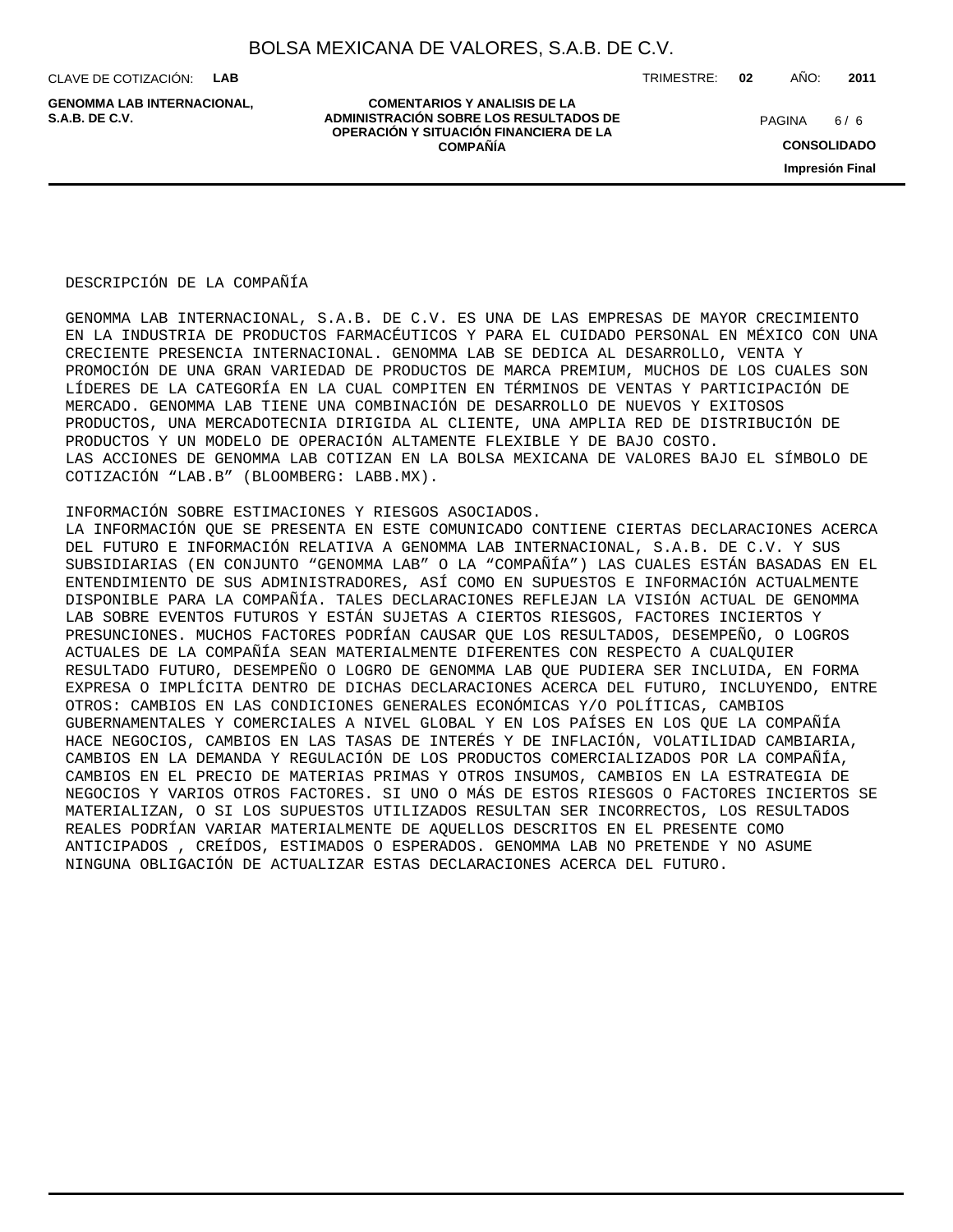**LAB**

CLAVE DE COTIZACIÓN: TRIMESTRE: **02** AÑO: **2011**

**GENOMMA LAB INTERNACIONAL,**

**NOTAS COMPLEMENTARIAS A LA INFORMACIÓN FINANCIERA S.A.B. DE C.V.** PAGINA 1/15

**CONSOLIDADO Impresión Final**

GENOMMA LAB INTERNACIONAL, S. A. B. DE C. V. Y SUBSIDIARIAS

NOTAS A LOS ESTADOS FINANCIEROS CONSOLIDADOS POR LOS PERIODOS DE SEIS MESES QUE TERMINARON EL 30 DE JUNIO DE 2011 Y 2010 (EN MILES DE PESOS)

### 1. ACTIVIDADES Y EVENTOS IMPORTANTES

GENOMMA LAB INTERNACIONAL, S. A. B. DE C. V. Y SUBSIDIARIAS (LA COMPAÑÍA) SE DEDICA A LA VENTA DE PRODUCTOS FARMACÉUTICOS QUE NO REQUIEREN PRESCRIPCIÓN MÉDICA (EN ADELANTE PRODUCTOS OTC FARMACÉUTICOS), DE PRODUCTOS FARMACÉUTICOS GENÉRICOS EN MÉXICO (EN ADELANTE PRODUCTOS GI) Y PRODUCTOS DE CUIDADO PERSONAL EN MÉXICO CON UNA CRECIENTE PRESENCIA EN MERCADOS INTERNACIONALES.

LA COMPAÑÍA DESARROLLA, VENDE Y COMERCIALIZA UNA AMPLIA GAMA DE PRODUCTOS DE PRIMERA CLASE CON 73 MARCAS PROPIAS, CON PRODUCTOS EN DIVERSAS CATEGORÍAS, ENTRE LOS QUE SE ENCUENTRAN ANTIACNÉ, MEDICAMENTOS GENÉRICOS, PROTECCIÓN Y MEJORA SEXUAL, CREMA PARA MEJORAR LA TEXTURA DE PIEL CON CICATRICES, TRATAMIENTO DE HEMORROIDES, CONTRA VARICES, PARA EVITAR LA CAÍDA DEL CABELLO, UNGÜENTO PARA DOLORES MUSCULARES, ANTIÁCIDOS, ANTIMICÓTICOS, PARA EL ALIVIO DE LA COLITIS, PARA CONTRARRESTAR EL NIVEL DE STRESS, JABONES, MULTIVITAMÍNICOS, SHAMPOOS Y ANTIGRIPALES. LA COMPAÑÍA ESTÁ ENFOCADA EN INCREMENTAR EL VALOR DE LAS MARCAS DE SUS PRODUCTOS POR MEDIO DE CAMPAÑAS MERCADOLÓGICAS, PRINCIPALMENTE A TRAVÉS DE LA TELEVISIÓN. LAS VENTAS DE LAS SUBSIDIARIAS EN EL EXTRANJERO REPRESENTAN APROXIMADAMENTE EL 26% Y 24% DE LAS VENTAS NETAS CONSOLIDADAS EN 2011 Y 2010, RESPECTIVAMENTE.

OPERACIÓN DISCONTINUADA – DURANTE 2008, LA COMPAÑÍA DECIDIÓ INICIAR EL PROCESO DE CIERRE DE SU SUBSIDIARIA EN ESPAÑA COMO PARTE DE UNA ESTRATEGIA PARA ENFOCAR SU FUERZA DE VENTAS EN CENTROAMÉRICA Y SUDAMÉRICA. LA TRANSACCIÓN SE RECONOCIÓ COMO UNA OPERACIÓN DISCONTINUADA, DANDO EFECTO RETROACTIVO A LOS ESTADOS FINANCIEROS CONSOLIDADOS PARA FINES DE COMPARABILIDAD. DURANTE 2009, LA COMPAÑÍA ADQUIRIÓ EL 15% DE LAS ACCIONES QUE ESTABAN EN PODER DEL ACCIONISTA MINORITARIO.

COMPRA DE MARCAS Y LICENCIAS – DURANTE 2011 LA COMPAÑÍA ADQUIRIÓ LAS MARCAS VANART, POMADA DE LA CAMPANA, GALAFLEX Y AFFAIR. DURANTE 2010, LA COMPAÑÍA ADQUIRIÓ LAS MARCAS ENGLISH LEATHER, OSSART, NASALUB, MICOTEX Y SANTÉ. DURANTE 2009, LA COMPAÑÍA ADQUIRIÓ LAS MARCAS: TEATRICAL, HENNA EGIPCIA, FLOR DE NARANJA, JOCKEY CLUB, POR TU SALUD, A TRAVÉS DE LA COMPRA DE MMN Y LA LICENCIA DEVLYN. DURANTE 2008, LA COMPAÑÍA ADQUIRIÓ LA MARCA UNIGASTROZOL Y NO ADQUIRIÓ LICENCIAS.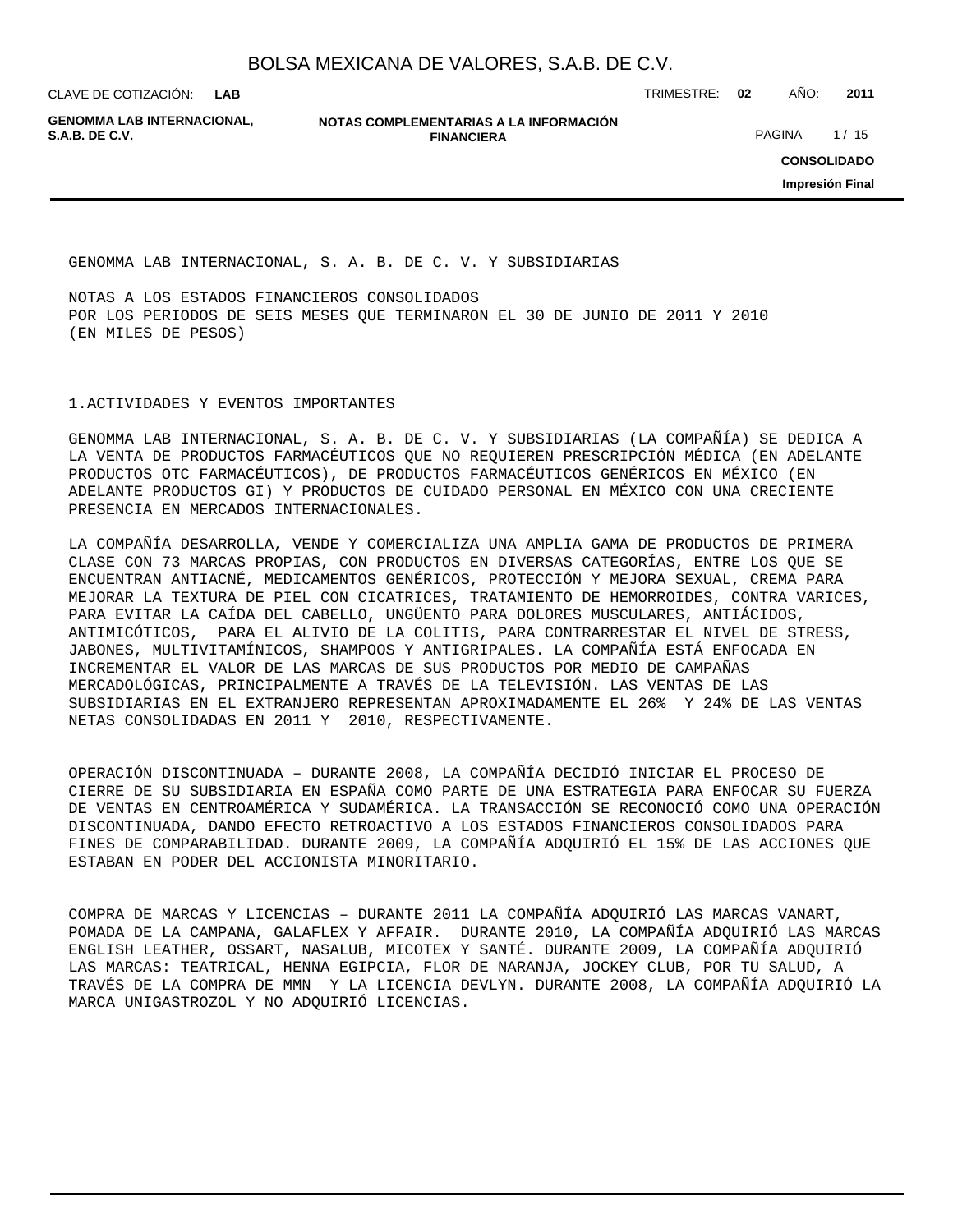| BOLSA MEXICANA DE VALORES, S.A.B. DE C.V. |  |  |
|-------------------------------------------|--|--|
|-------------------------------------------|--|--|

**FINANCIERA**

**LAB**

**GENOMMA LAB INTERNACIONAL,**

**NOTAS COMPLEMENTARIAS A LA INFORMACIÓN**

CLAVE DE COTIZACIÓN: TRIMESTRE: **02** AÑO: **2011**

**S.A.B. DE C.V.** PAGINA 2 / 15

**CONSOLIDADO**

**Impresión Final**

2. BASES DE PRESENTACIÓN

A. CONSOLIDACIÓN DE ESTADOS FINANCIEROS - LOS ESTADOS FINANCIEROS CONSOLIDADOS INCLUYEN LOS DE GENOMMA LAB INTERNACIONAL, S. A. B. DE C. V. Y LOS DE SUS SUBSIDIARIAS, CUYA PARTICIPACIÓN ACCIONARIA EN SU CAPITAL SOCIAL SE MUESTRA A CONTINUACIÓN:

COMPAÑÍA % DE PARTICIPACIÓN 2011 Y 2010 % DE PARTICIPACIÓN 2009 ACTIVI-DAD MONEDA DE REGISTRO MONEDA FUNCIONAL MÉXICO – GENOMMA LABORATORIES MÉXICO, S. A. DE C. V. 100 100 (1) PESO MEXICANO PESO MEXICANO TELEVISION PRODUCTS RETAIL, S. A. DE C. V. 100 100 (2) PESO MEXICANO PESO MEXICANO MEDICINAS Y MEDICAMENTOS NACIONALES, S. A. DE C. V. 100 - (3) PESO MEXICANO PESO MEXICANO

INICIATIVAS DE ÉXITO, S. A. DE C. V. 100 - (4) PESO MEXICANO PESO MEXICANO AERO LAB, S. A. DE C. V. 100 - (5) PESO MEXICANO PESO MEXICANO

NORTEAMÉRICA – GENOMMA LAB USA, INC. 100 - (6) DÓLAR ESTADOUNIDENSE DÓLAR ESTADOUNIDENSE LAB BRANDS INTERNATIONAL, LLC 70 - (1) DÓLAR ESTADOUNIDENSE DÓLAR ESTADOUNIDENSE

CENTROAMÉRICA – GENOMMA LAB CENTROAMÉRICA, S. A. 100 100 (2) DÓLAR ESTADOUNIDENSE DÓLAR ESTADOUNIDENSE

SUDAMÉRICA – GENOMMA LAB PERÚ, S. A. 100 100 (6) SOL DÓLAR ESTADOUNIDENSE GENOMMA LAB CHILE, S. A. 100 100 (6) PESO CHILENO DÓLAR ESTADOUNIDENSE GENOMMA LAB ECUADOR, S. A. 100 100 (6) DÓLAR ESTADOUNIDENSE DÓLAR ESTADOUNIDENSE GENOMMA LABORATORIES ARGENTINA, S. A. 85 85 (6) PESO ARGENTINO DÓLAR ESTADOUNIDENSE GENOMMA LAB COLOMBIA, LTDA 100 100 (6) PESO COLOMBIANO DÓLAR ESTADOUNIDENSE GENOMMA LABORATORIES DO BRASIL, LTDA 85 - (6) REAL DÓLAR ESTADOUNIDENSE GENOMMA LAB DOMINICANA, S.R.L. 100 - (6) PESO DOMINICANO DÓLAR ESTADOUNIDENSE

EUROPA – OPERACIÓN DISCONTINUADA GENOMMA LABORATORIOS MÉDICOS, S. L. 100 85 (6) EURO DÓLAR ESTADOUNIDENSE

(1) INVESTIGACIÓN Y DESARROLLO DE PRODUCTOS OTC FARMACÉUTICOS Y DE CUIDADO PERSONAL.

(2) PRESTACIÓN DE SERVICIOS PROFESIONALES.

(3) VENTA DE PRODUCTOS FARMACÉUTICOS (GI Y OTC FARMACÉUTICOS).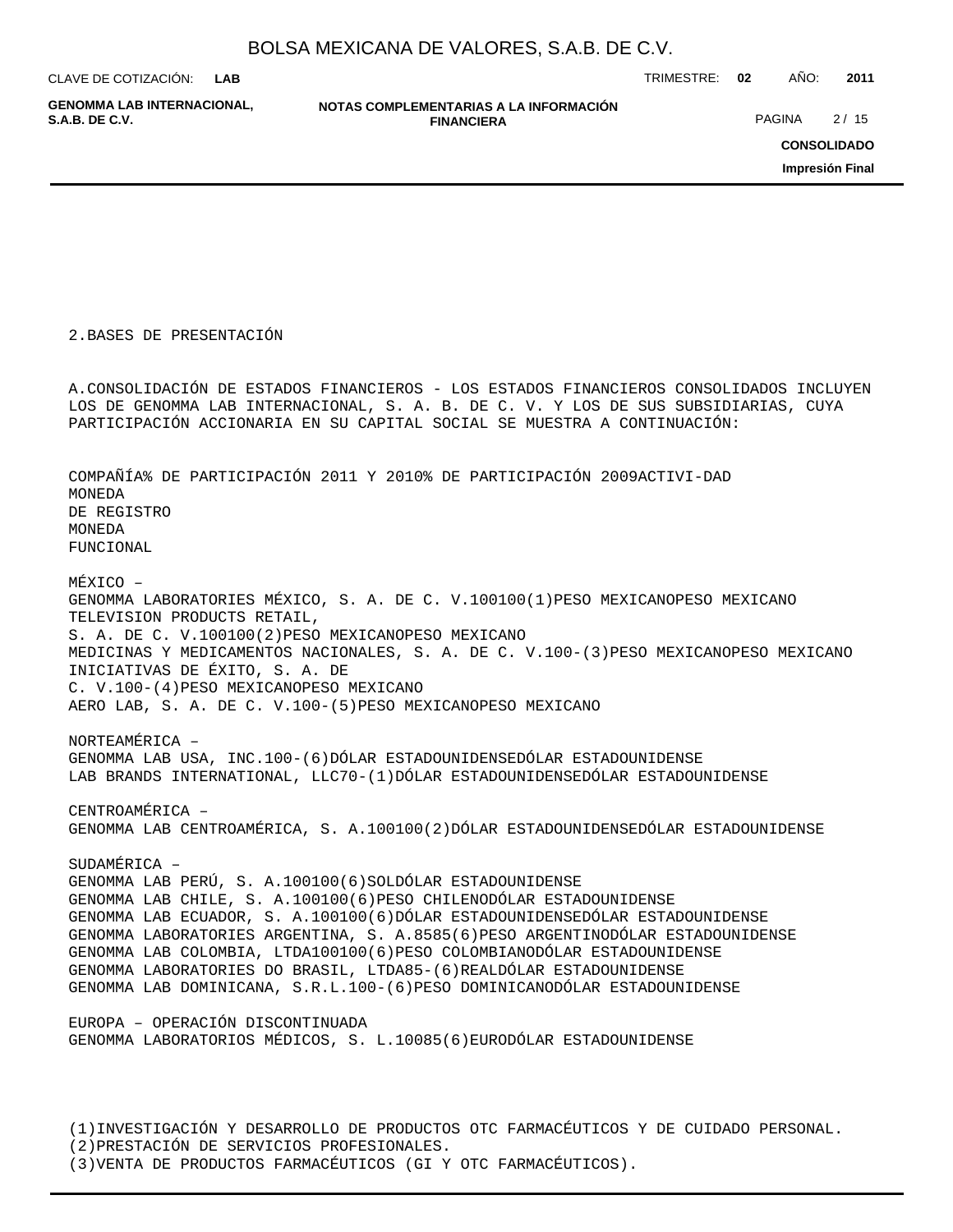CLAVE DE COTIZACIÓN: TRIMESTRE: **02** AÑO: **2011 LAB**

**GENOMMA LAB INTERNACIONAL,**

#### **NOTAS COMPLEMENTARIAS A LA INFORMACIÓN FINANCIERA S.A.B. DE C.V. EXAMPLE 2008 EXAMPLE 2008 EINANCIERA PAGINA** 3/ 15

**CONSOLIDADO**

**Impresión Final**

(4) VENTA DE PRODUCTOS OTC FARMACÉUTICOS.

(5) SERVICIOS DE TRANSPORTACIÓN AÉREA.

(6) VENTA DE PRODUCTOS OTC FARMACÉUTICOS Y DE CUIDADO PERSONAL.

LOS SALDOS Y OPERACIONES IMPORTANTES ENTRE LAS COMPAÑÍAS CONSOLIDADAS HAN SIDO ELIMINADOS.

B. CONVERSIÓN DE ESTADOS FINANCIEROS DE SUBSIDIARIAS EN MONEDA EXTRANJERA – PARA CONSOLIDAR LOS ESTADOS FINANCIEROS DE SUBSIDIARIAS EXTRANJERAS, ÉSTOS SE MODIFICAN EN LA MONEDA DE REGISTRO PARA PRESENTARSE BAJO NORMAS DE INFORMACIÓN FINANCIERA MEXICANAS (NIF), EXCEPTO POR LA APLICACIÓN DE LA NIF B-10 EFECTOS DE LA INFLACIÓN CUANDO LA ENTIDAD EXTRANJERA OPERA EN UN ENTORNO INFLACIONARIO, YA QUE LAS NORMAS DE ESTA NIF SE APLICAN A LOS ESTADOS FINANCIEROS CONVERTIDOS A MONEDA FUNCIONAL. LOS ESTADOS FINANCIEROS SE CONVIERTEN A PESOS MEXICANOS, CONSIDERANDO LAS SIGUIENTES METODOLOGÍAS:

- LAS OPERACIONES EXTRANJERAS CUYA MONEDA DE REGISTRO Y FUNCIONAL ES LA MISMA, CONVIERTEN SUS ESTADOS FINANCIEROS UTILIZANDO LOS SIGUIENTES TIPOS DE CAMBIO:1) DE CIERRE PARA LOS ACTIVOS Y PASIVOS, 2) HISTÓRICO PARA EL CAPITAL CONTABLE Y 3) EL DE LA FECHA DE DEVENGAMIENTO PARA LOS INGRESOS, COSTOS Y GASTOS. LOS EFECTOS DE CONVERSIÓN SE REGISTRAN EN EL CAPITAL CONTABLE.

- LAS OPERACIONES EXTRANJERAS CONVIERTEN SUS ESTADOS FINANCIEROS DE LA MONEDA DE REGISTRO A LA MONEDA FUNCIONAL, UTILIZANDO LOS SIGUIENTES TIPOS DE CAMBIO: 1) DE CIERRE PARA LOS ACTIVOS Y PASIVOS MONETARIOS, 2) HISTÓRICO PARA ACTIVOS NO MONETARIOS, PASIVOS NO MONETARIOS Y CAPITAL CONTABLE Y 3) EL DE LA FECHA DE DEVENGAMIENTO PARA LOS INGRESOS, COSTOS Y GASTOS, EXCEPTO LOS QUE PROVIENEN DE PARTIDAS NO MONETARIAS QUE SE CONVIERTEN AL TIPO DE CAMBIO HISTÓRICO DE LA PARTIDA NO MONETARIA; LOS EFECTOS DE CONVERSIÓN, SE REGISTRAN EN EL RESULTADO INTEGRAL DE FINANCIAMIENTO. POSTERIORMENTE, PARA CONVERTIR LOS ESTADOS FINANCIEROS DE LA MONEDA FUNCIONAL AL PESO MEXICANO, SE UTILIZAN LOS SIGUIENTES TIPOS DE CAMBIO:1) DE CIERRE PARA LOS ACTIVOS Y PASIVOS Y 2) HISTÓRICO PARA EL CAPITAL CONTABLE, Y 3) EL DE LA FECHA DE DEVENGAMIENTO PARA TODOS LOS INGRESOS, COSTOS Y GASTOS. LOS EFECTOS DE CONVERSIÓN SE REGISTRAN EN EL CAPITAL CONTABLE. EN EL CASO DE OPERACIONES EXTRANJERAS QUE OPERAN EN UN ENTORNO ECONÓMICO INFLACIONARIO, PRIMERO REEXPRESAN SUS ESTADOS FINANCIEROS EN MONEDA DE PODER ADQUISITIVO AL CIERRE DEL EJERCICIO, UTILIZANDO EL ÍNDICE DE PRECIOS DEL PAÍS DE ORIGEN DE LA MONEDA FUNCIONAL, Y POSTERIORMENTE LOS CONVIERTEN UTILIZANDO EL TIPO DE CAMBIO DE CIERRE PARA TODAS LAS PARTIDAS; LOS EFECTOS DE CONVERSIÓN, SE REGISTRAN EN EL CAPITAL CONTABLE..

LAS MONEDAS DE REGISTRO Y FUNCIONAL DE LAS OPERACIONES EXTRANJERAS, SON COMO SIGUE:

COMPAÑÍA MONEDA DE REGISTRO MONEDA FUNCIONAL

GENOMMA LABORATORIES MÉXICO, S. A. DE C. V. PESO MEXICANO PESO MEXICANO

TELEVISION PRODUCTS RETAIL, S. A. DE C. V. PESO MEXICANO PESO MEXICANO

MEDICINAS Y MEDICAMENTOS NACIONALES, S.A. DE C. V. PESO MEXICANO PESO MEXICANO

INICIATIVAS DE ÉXITO, S. A. DE C. V. PESO MEXICANO PESO MEXICANO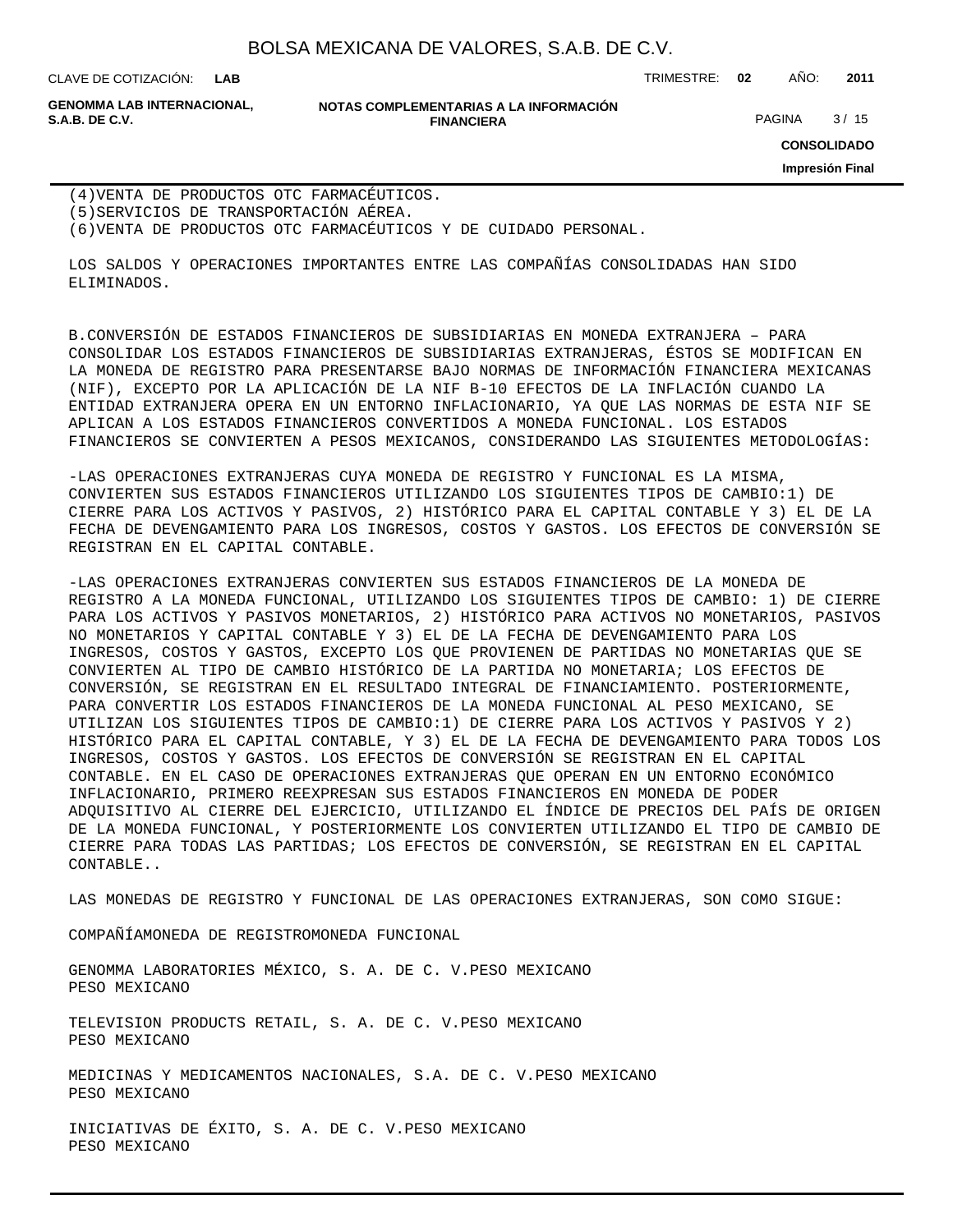**LAB**

CLAVE DE COTIZACIÓN: TRIMESTRE: **02** AÑO: **2011**

|                |  | <b>GENOMMA LAB INTERNACIONAL,</b> |  |
|----------------|--|-----------------------------------|--|
| S.A.B. DE C.V. |  |                                   |  |

#### **NOTAS COMPLEMENTARIAS A LA INFORMACIÓN FINANCIERA S.A.B. DE C.V.** PAGINA 2 / 15

**CONSOLIDADO**

**Impresión Final**

AERO LAB, S. A. DE C. V. PESO MEXICANO PESO MEXICANO GENOMMA LABORATORIOS MÉDICOS, S. L. EURO DÓLAR ESTADOUNIDENSE

GENOMMA LAB PERÚ, S. A. SOL DÓLAR ESTADOUNIDENSE

GENOMMA LAB CENTROAMÉRICA, S. A. DÓLAR ESTADOUNIDENSE DÓLAR ESTADOUNIDENSE

GENOMMA LAB CHILE, S. A. (ANTES INFOVISIÓN CHILE, S. A.) PESO CHILENO DÓLAR ESTADOUNIDENSE GENOMMA LAB ECUADOR, S.A. DÓLAR ESTADOUNIDENSE DÓLAR ESTADOUNIDENSE GENOMMA LABORATORIES ARGENTINA, S. A. PESO ARGENTINO DÓLAR ESTADOUNIDENSE

GENOMMA LABORATORIES DO BRASIL, LTDA REAL DÓLAR ESTADOUNIDENSE

GENOMMA LAB USA, INC. DÓLAR ESTADOUNIDENSE DÓLAR ESTADOUNIDENSE

LAB BRANDS INTERNATIONAL, LLC DÓLAR ESTADOUNIDENSE DÓLAR ESTADOUNIDENSE GENOMMA LAB COLOMBIA, LTDA. PESO COLOMBIANO DÓLAR ESTADOUNIDENSE GENOMMA LAB DOMINICANA, S.R.L. PESO DOMINICANO DÓLAR ESTADOUNIDENSE

C. UTILIDAD INTEGRAL – ES LA MODIFICACIÓN DEL CAPITAL CONTABLE DURANTE EL EJERCICIO POR CONCEPTOS QUE NO SON DISTRIBUCIONES Y MOVIMIENTOS DEL CAPITAL CONTRIBUIDO; SE INTEGRA POR LA UTILIDAD NETA DEL EJERCICIO MÁS OTRAS PARTIDAS QUE REPRESENTAN UNA GANANCIA O PÉRDIDA DEL MISMO PERIODO, LAS CUALES SE PRESENTAN DIRECTAMENTE EN EL CAPITAL CONTABLE SIN AFECTAR EL ESTADO DE RESULTADOS. AL MOMENTO DE REALIZARSE LOS ACTIVOS Y PASIVOS QUE ORIGINARON LAS OTRAS PARTIDAS DE UTILIDAD INTEGRAL, ESTAS ÚLTIMAS SE RECONOCEN EN EL ESTADO DE RESULTADOS. EN 2011 Y 2010, LAS OTRAS PARTIDAS DE UTILIDAD INTEGRAL ESTÁN REPRESENTADAS POR LOS EFECTOS DE CONVERSIÓN DE ENTIDADES EXTRANJERAS.

D. CLASIFICACIÓN DE COSTOS Y GASTOS – LOS COSTOS Y GASTOS PRESENTADOS EN LOS ESTADOS DE RESULTADOS FUERON CLASIFICADOS ATENDIENDO A SU FUNCIÓN DEBIDO A QUE PERMITE CALCULAR EL MARGEN DE UTILIDAD BRUTA, POR LO QUE SE SEPARÓ EL COSTO DE VENTAS DE LOS DEMÁS COSTOS Y GASTOS.

3. RESUMEN DE LAS PRINCIPALES POLÍTICAS CONTABLES

LOS ESTADOS FINANCIEROS CONSOLIDADOS ADJUNTOS CUMPLEN CON LAS NIF. SU PREPARACIÓN REQUIERE QUE LA ADMINISTRACIÓN DE LA COMPAÑÍA EFECTÚE CIERTAS ESTIMACIONES Y UTILICE DETERMINADOS SUPUESTOS PARA VALUAR ALGUNAS DE LAS PARTIDAS DE LOS ESTADOS FINANCIEROS Y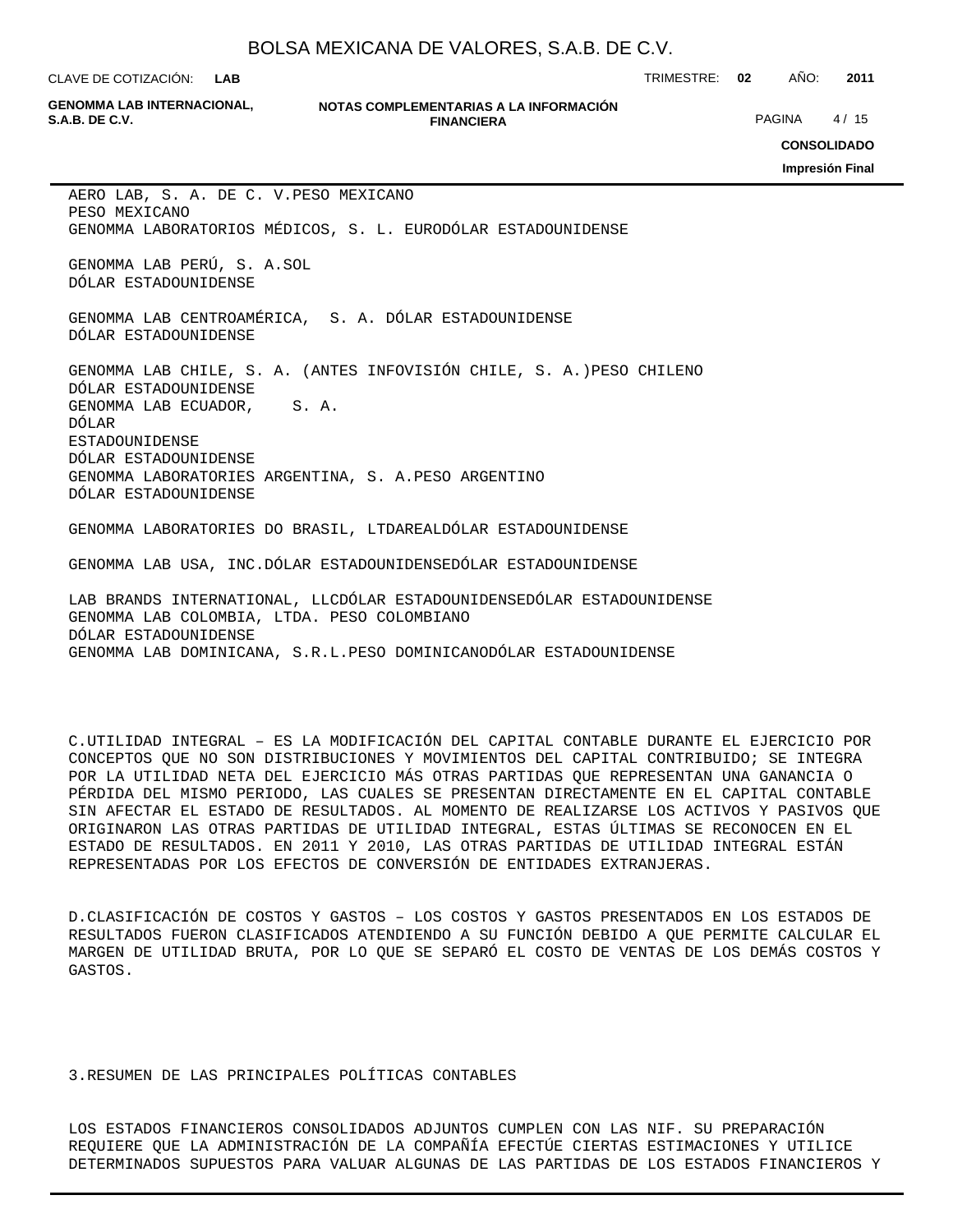**LAB**

**GENOMMA LAB INTERNACIONAL,**

**NOTAS COMPLEMENTARIAS A LA INFORMACIÓN FINANCIERA S.A.B. DE C.V.** PAGINA 5/15

**CONSOLIDADO**

**Impresión Final**

PARA EFECTUAR LAS REVELACIONES QUE SE REQUIEREN EN LOS MISMOS. SIN EMBARGO, LOS RESULTADOS REALES PUEDEN DIFERIR DE DICHAS ESTIMACIONES. LA ADMINISTRACIÓN DE LA COMPAÑÍA, APLICANDO EL JUICIO PROFESIONAL, CONSIDERA QUE LAS ESTIMACIONES Y SUPUESTOS UTILIZADOS FUERON LOS ADECUADOS EN LAS CIRCUNSTANCIAS. LAS PRINCIPALES POLÍTICAS CONTABLES SEGUIDAS POR LA COMPAÑÍA SON LAS SIGUIENTES:

A. CAMBIOS CONTABLES :

A PARTIR DEL 1 DE ENERO DE 2011, LA COMPAÑÍA ADOPTÓ LAS SIGUIENTES NUEVAS NIF:

LA NIF B-5, INFORMACIÓN FINANCIERA POR SEGMENTOS. – ESTABLECE EL ENFOQUE GERENCIAL PARA REVELAR LA INFORMACIÓN FINANCIERA POR SEGMENTOS A DIFERENCIA DEL BOLETÍN B-5 QUE, AUNQUE MANEJABA UN ENFOQUE GERENCIAL, REQUERÍA QUE LA INFORMACIÓN A REVELAR SE CLASIFICARA POR SEGMENTOS ECONÓMICOS, ÁREAS GEOGRÁFICAS O POR GRUPOS HOMOGÉNEOS DE CLIENTES; NO REQUIERE QUE LAS ÁREAS DEL NEGOCIO ESTÉN SUJETAS A RIESGOS DISTINTOS ENTRE SÍ PARA SEPARARLAS; PERMITE CATALOGAR COMO SEGMENTO A LAS ÁREAS EN ETAPA PREOPERATIVA; REQUIERE REVELAR POR SEPARADO LOS INGRESOS POR INTERESES, GASTOS POR INTERESES Y PASIVOS; Y REVELAR INFORMACIÓN DE LA ENTIDAD EN SU CONJUNTO SOBRE PRODUCTOS, SERVICIOS, ÁREAS GEOGRÁFICAS Y PRINCIPALES CLIENTES Y PROVEEDORES. AL IGUAL QUE EL BOLETÍN ANTERIOR, ESTA NORMA SÓLO ES OBLIGATORIA PARA EMPRESAS PÚBLICAS O QUE ESTÉN EN PROCESO DE CONVERTIRSE EN PÚBLICAS.

LA NIF B-9, INFORMACIÓN FINANCIERA A FECHAS INTERMEDIAS. – A DIFERENCIA DEL BOLETÍN B-9, REQUIERE LA PRESENTACIÓN EN FORMA CONDENSADA DEL ESTADO DE VARIACIONES EN EL CAPITAL CONTABLE Y DEL ESTADO DE FLUJOS DE EFECTIVO COMO PARTE DE LA INFORMACIÓN FINANCIERA A FECHAS INTERMEDIAS Y, PARA EFECTOS COMPARATIVOS, REQUIERE QUE LA INFORMACIÓN PRESENTADA AL CIERRE DE UN PERIODO INTERMEDIO SE PRESENTE CON LA INFORMACIÓN AL CIERRE DE UN PERIODO INTERMEDIO EQUIVALENTE AL DEL AÑO INMEDIATO ANTERIOR Y, EN EL CASO DEL BALANCE GENERAL, REQUIERE PRESENTAR EL DEL CIERRE ANUAL INMEDIATO ANTERIOR.

LA NIF C-4, INVENTARIOS. – ELIMINA EL COSTEO DIRECTO COMO UN SISTEMA DE VALUACIÓN Y EL MÉTODO DE VALUACIÓN DE ÚLTIMAS ENTRADAS PRIMERAS SALIDAS; ESTABLECE QUE LA MODIFICACIÓN RELATIVA AL COSTO DE ADQUISICIÓN DE INVENTARIOS SOBRE LA BASE DEL COSTO O VALOR DE MERCADO, EL QUE SEA MENOR, SÓLO DEBE HACERSE SOBRE LA BASE DEL VALOR NETO DE REALIZACIÓN; ESTABLECE NORMAS DE VALUACIÓN PARA INVENTARIOS DE PRESTADORES DE SERVICIOS; ACLARA QUE, EN LOS CASOS DE ADQUISICIONES DE INVENTARIOS MEDIANTE PAGOS A PLAZOS, LA DIFERENCIA ENTRE EL PRECIO DE COMPRA BAJO CONDICIONES NORMALES DE CRÉDITO Y EL IMPORTE PAGADO DEBE RECONOCERSE COMO COSTO FINANCIERO DURANTE EL PERIODO DE FINANCIAMIENTO; PERMITE QUE, EN CIERTAS CIRCUNSTANCIAS, LAS ESTIMACIONES POR PÉRDIDAS POR DETERIORO DE INVENTARIOS QUE SE HAYAN RECONOCIDO EN UN PERIODO ANTERIOR, SE DISMINUYAN O CANCELEN CONTRA LOS RESULTADOS DEL PERIODO EN QUE TENGAN MODIFICACIONES; REQUIERE REVELAR EL IMPORTE DE INVENTARIOS RECONOCIDO EN RESULTADOS DURANTE EL PERIODO, CUANDO EN EL COSTO DE VENTAS SE INCLUYEN OTROS ELEMENTOS O CUANDO UNA PARTE DEL COSTO DE VENTAS SE INCLUYE COMO PARTE DE LAS OPERACIONES DISCONTINUADAS O CUANDO EL ESTADO DE RESULTADOS SE PRESENTA CLASIFICADO CONFORME A LA NATURALEZA DE LOS RUBROS QUE LO INTEGRAN Y NO SE PRESENTA UN RUBRO DE COSTOS DE VENTAS SINO QUE LOS ELEMENTOS QUE INTEGRAN A ÉSTE SE PRESENTAN EN DIFERENTES RUBROS; REQUIERE REVELAR EL IMPORTE DE

## CLAVE DE COTIZACIÓN: TRIMESTRE: **02** AÑO: **2011**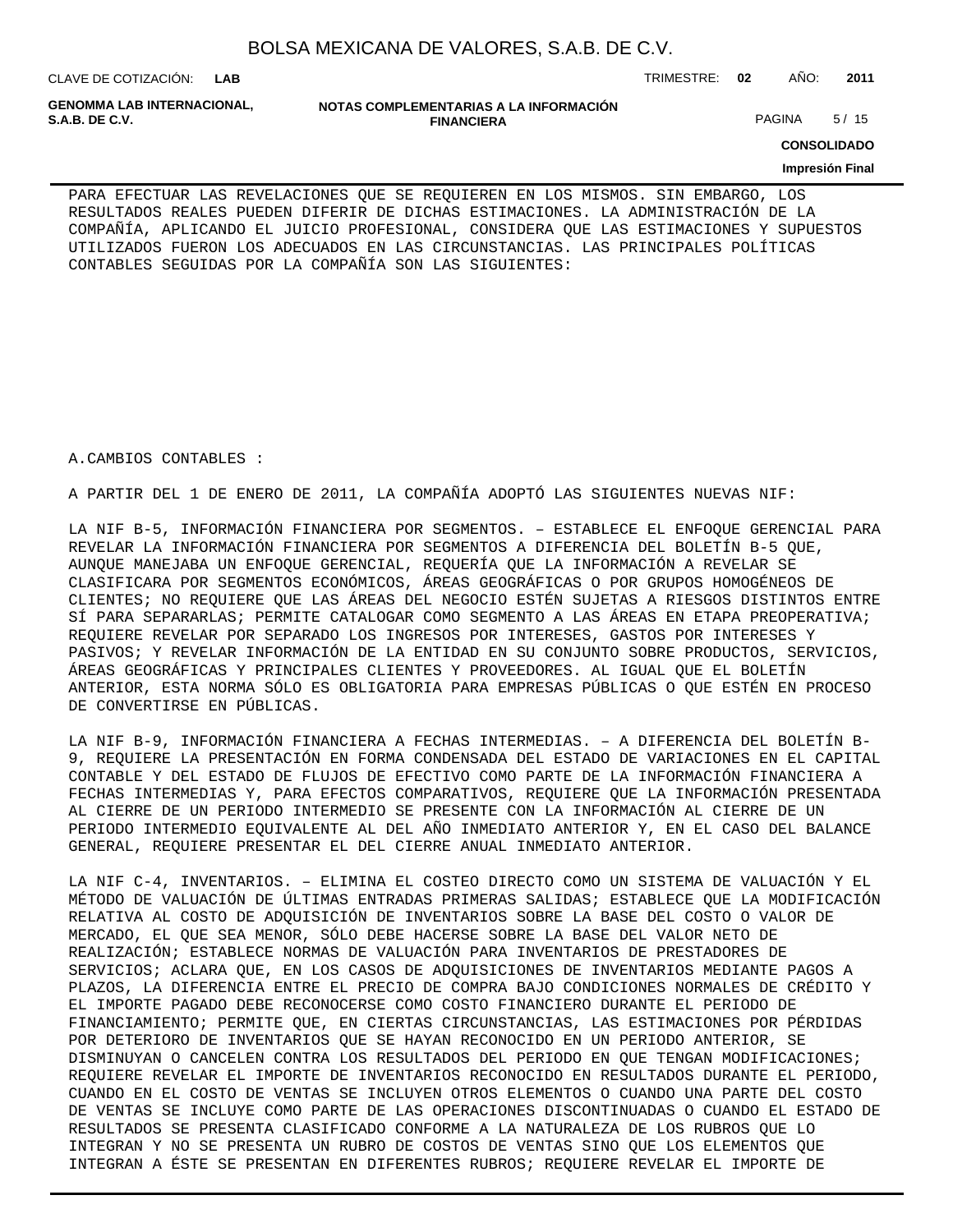**LAB**

CLAVE DE COTIZACIÓN: TRIMESTRE: **02** AÑO: **2011**

**GENOMMA LAB INTERNACIONAL,**

#### **NOTAS COMPLEMENTARIAS A LA INFORMACIÓN FINANCIERA S.A.B. DE C.V. EXAMPLE 2008 EXAMPLE 2008 EINANCIERA PAGINA** 6/15

**CONSOLIDADO**

### **Impresión Final**

CUALQUIER PÉRDIDA POR DETERIORO DE INVENTARIOS RECONOCIDO COMO COSTO EN EL PERIODO; REQUIERE QUE UN CAMBIO DE MÉTODO DE ASIGNACIÓN DE COSTO SE TRATE COMO UN CAMBIO CONTABLE Y REQUIERE RECONOCER COMO INVENTARIOS LOS ANTICIPOS A PROVEEDORES A PARTIR DEL MOMENTO EN QUE LOS RIESGOS Y BENEFICIOS DEL BIEN SE TRANSFIERAN A LA COMPAÑÍA.

LA NIF C-5, PAGOS ANTICIPADOS. – ESTABLECE COMO UNA CARACTERÍSTICA BÁSICA DE LOS PAGOS ANTICIPADOS EL QUE ÉSTOS NO LE TRANSFIEREN AÚN A LA COMPAÑÍA LOS RIESGOS Y BENEFICIOS INHERENTES A LOS BIENES Y SERVICIOS QUE ESTÁ POR ADQUIRIR O RECIBIR; POR LO TANTO, ESTA NORMA REQUIERE QUE LOS ANTICIPOS PARA LA COMPRA DE INVENTARIOS O PROPIEDADES, PLANTA Y EQUIPO, ENTRE OTROS, SE PRESENTEN EN EL RUBRO DE PAGOS ANTICIPADOS Y NO EN LOS RUBROS DE INVENTARIOS O PROPIEDADES, PLANTA Y EQUIPO, RESPECTIVAMENTE; REQUIERE QUE LOS PAGOS ANTICIPADOS SE RECONOZCAN COMO PÉRDIDA POR DETERIORO CUANDO PIERDAN SU CAPACIDAD PARA GENERAR BENEFICIOS ECONÓMICOS FUTUROS Y REQUIERE QUE LOS PAGOS ANTICIPADOS RELACIONADOS CON LA ADQUISICIÓN DE BIENES SE PRESENTEN, EN EL BALANCE GENERAL, EN ATENCIÓN A LA CLASIFICACIÓN DE LA PARTIDA DE DESTINO, EN EL CIRCULANTE O EN EL NO CIRCULANTE.

LA NIF C-6, PROPIEDADES, PLANTA Y EQUIPO. – INCLUYE COMO PARTE DE SU ALCANCE A LAS PROPIEDADES, PLANTA Y EQUIPO UTILIZADOS PARA DESARROLLAR O MANTENER ACTIVOS BIOLÓGICOS Y DE INDUSTRIAS EXTRACTIVAS; INCORPORA EL TRATAMIENTO DEL INTERCAMBIO DE ACTIVOS EN ATENCIÓN A LA SUSTANCIA ECONÓMICA; INCLUYE LAS BASES PARA DETERMINAR EL VALOR RESIDUAL DE UN COMPONENTE, CONSIDERANDO MONTOS ACTUALES QUE SE PODRÍAN OBTENER POR LA DISPOSICIÓN DEL MISMO, COMO SI ESTUVIERA EN LA FASE FINAL DE SU VIDA ÚTIL; ELIMINA LA REGLA DE ASIGNAR UN VALOR DETERMINADO CON AVALÚO A LAS PROPIEDADES, PLANTA Y EQUIPO ADQUIRIDAS SIN COSTO ALGUNO O A UN COSTO QUE ES INADECUADO PARA EXPRESAR SU SIGNIFICADO ECONÓMICO; ESTABLECE LA OBLIGACIÓN DE DEPRECIAR COMPONENTES QUE SEAN REPRESENTATIVOS DE UNA PARTIDA DE PROPIEDADES, PLANTA Y EQUIPO, INDEPENDIENTEMENTE DE DEPRECIAR EL RESTO DE LA PARTIDA COMO SI FUERA UN SOLO COMPONENTE Y, ESTABLECE LA REGLA DE CONTINUAR DEPRECIANDO UN COMPONENTE CUANDO NO SE ESTÉ UTILIZANDO, SALVO QUE SE UTILICEN MÉTODOS DE DEPRECIACIÓN EN FUNCIÓN A LA ACTIVIDAD.

MEJORAS A LAS NIF 2011. – LAS PRINCIPALES MEJORAS QUE GENERAN CAMBIOS CONTABLES QUE DEBEN RECONOCERSE EN EJERCICIOS QUE INICIEN A PARTIR 1 DE ENERO DE 2011, SON:

NIF B-1, CAMBIOS CONTABLES Y CORRECCIONES DE ERRORES. – REQUIERE QUE EN EL CASO DE QUE LA ENTIDAD HAYA APLICADO UN CAMBIO CONTABLE O CORREGIDO UN ERROR, PRESENTE UN ESTADO DE POSICIÓN FINANCIERA AL INICIO DEL PERIODO MÁS ANTIGUO POR EL QUE SE PRESENTE INFORMACIÓN FINANCIERA COMPARATIVA CON LA DEL PERIODO ACTUAL AJUSTADO CON LA APLICACIÓN RETROSPECTIVA. ASIMISMO, REQUIERE QUE DENTRO DEL ESTADO DE VARIACIONES EN EL CAPITAL CONTABLE, LA ENTIDAD MUESTRE POR CADA RUBRO DEL CAPITAL CONTABLE: A) LOS SALDOS INICIALES PREVIAMENTE INFORMADOS; B) LOS EFECTOS DE LA APLICACIÓN RETROSPECTIVA POR CADA PARTIDA AFECTADA EN EL CAPITAL CONTABLE, SEGREGANDO LOS EFECTOS DE LOS CAMBIOS CONTABLES Y LOS DE CORRECCIONES DE ERRORES; Y C) LOS SALDOS INICIALES AJUSTADOS RETROSPECTIVAMENTE.

NIF B-2, ESTADO DE FLUJOS DE EFECTIVO. – SE ELIMINA LA OBLIGACIÓN DE PRESENTAR EL RUBRO DE EFECTIVO EXCEDENTE PARA APLICAR EN ACTIVIDADES DE FINANCIAMIENTO O, EFECTIVO A OBTENER DE ACTIVIDADES DE FINANCIAMIENTO, DEJANDO DICHA PRESENTACIÓN A NIVEL DE RECOMENDACIÓN.

BOLETÍN C-3, CUENTAS POR COBRAR. – SE INCLUYEN NORMAS PARA EL RECONOCIMIENTO DE INGRESOS POR INTERESES DE LAS CUENTAS POR COBRAR Y ACLARA QUE NO ES PERMITIDO RECONOCER INGRESOS POR INTERESES DEVENGADOS DERIVADOS DE CUENTAS POR COBRAR CONSIDERADAS COMO DE DIFÍCIL RECUPERACIÓN.

NIF C-10, INSTRUMENTOS FINANCIEROS DERIVADOS Y OPERACIONES DE COBERTURA. – SE ELIMINAN LOS CASOS ESPECÍFICOS RESPECTO DE CUÁNDO SE EXCLUYE UN COMPONENTE DEL INSTRUMENTO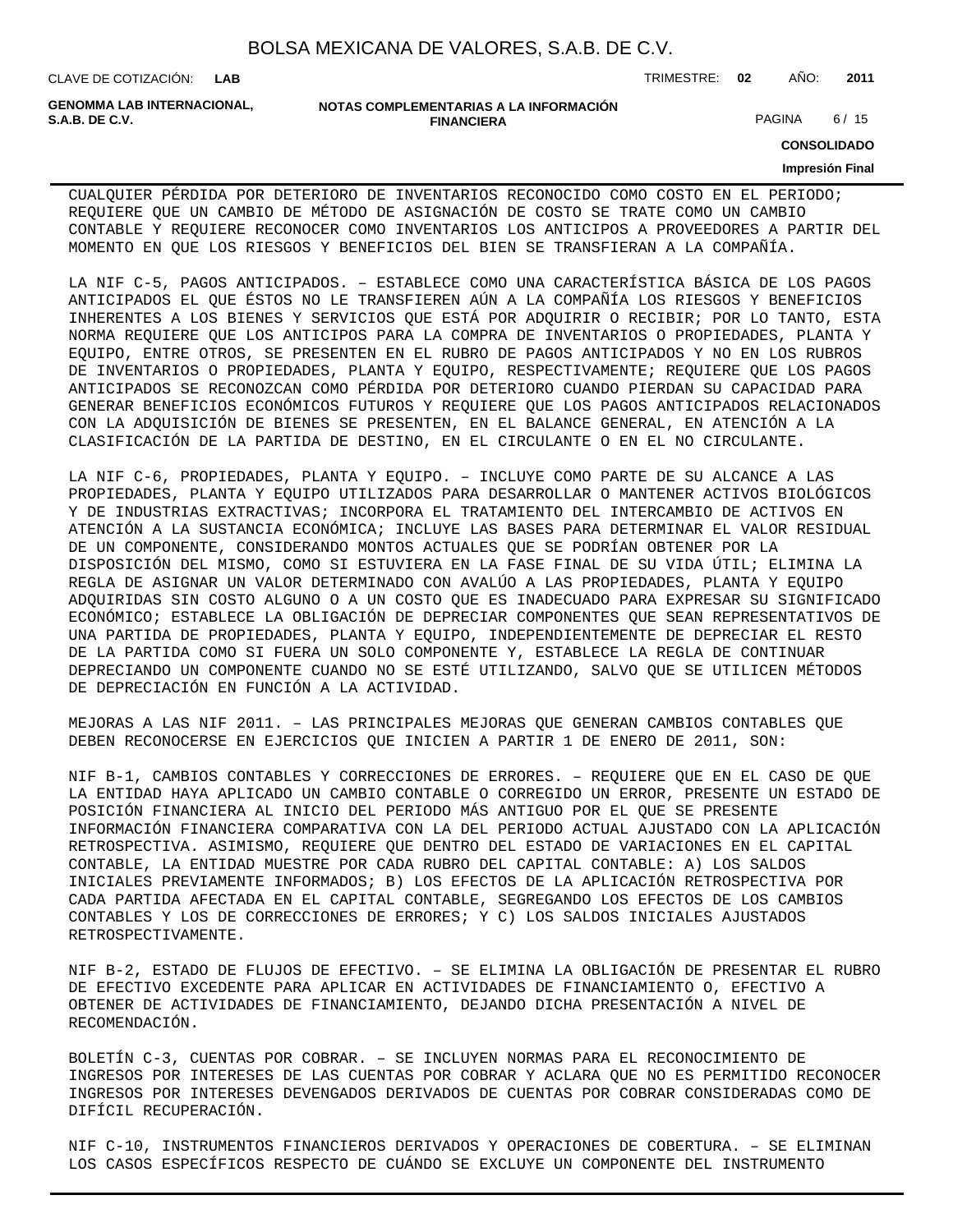CLAVE DE COTIZACIÓN: TRIMESTRE: **02** AÑO: **2011 LAB**

**GENOMMA LAB INTERNACIONAL,**

**NOTAS COMPLEMENTARIAS A LA INFORMACIÓN FINANCIERA S.A.B. DE C.V.** PAGINA 27 / 15

**CONSOLIDADO**

### **Impresión Final**

FINANCIERO DERIVADO EN LA DETERMINACIÓN DE LA EFECTIVIDAD DE LA COBERTURA Y ESTABLECE QUE EN EL CASO DE OPCIONES Y EN INSTRUMENTOS DEL TIPO FORWARD SOBRE DIVISAS, SE PERMITE EXCLUIR CIERTOS COMPONENTES DE LA VALUACIÓN PARA FINES DE EVALUACIÓN Y MEDICIÓN EN LA EFICACIA, QUE SE TRADUCEN EN RECONOCIMIENTO, PRESENTACIÓN Y REVELACIÓN PERTINENTE EN LOS SIGUIENTES CASOS: A) AL VALUAR LOS INSTRUMENTOS FINANCIEROS DERIVADOS DEL TIPO OPCIONES O COMBINACIÓN DE ÉSTAS, SE PERMITE SEPARAR AQUELLOS CAMBIOS EN SU VALOR RAZONABLE ATRIBUIBLES A CAMBIOS EN EL VALOR INTRÍNSECO DE LA(S) MISMA(S), CON RESPECTO A LOS CAMBIOS ATRIBUIBLES A SU VALOR EXTRÍNSECO Y DESIGNAR COMO EFECTOS EFICACES DE COBERTURA SÓLO EL CAMBIO ATRIBUIBLE AL VALOR INTRÍNSECO DE LA MISMA, EXCLUYENDO EL COMPONENTE EXTRÍNSECO; Y B) AL VALUAR LOS FORWARDS O CONTRATOS ADELANTADOS SOBRE PARIDAD ENTRE DIVISAS, SE PERMITE SEPARAR DEL CAMBIO EN SU VALOR RAZONABLE, EL ELEMENTO ATRIBUIBLE AL DIFERENCIAL ENTRE LAS TASAS DE INTERÉS DE LAS DIVISAS INVOLUCRADAS A SER INTERCAMBIADAS CON RESPECTO A LOS CAMBIOS ATRIBUIBLES AL COMPONENTE EN CAMBIOS EN EL PRECIO DE CONTADO O SPOT ENTRE LAS DIVISAS INVOLUCRADAS Y ESTABLECE QUE EL EFECTO ATRIBUIBLE AL COMPONENTE EXCLUIDO EN LA COBERTURA DE FLUJOS DE EFECTIVO SEBE RECONOCERSE DIRECTAMENTE EN LOS RESULTADOS DEL PERIODO; SE LIMITA LA CONTABILIDAD DE COBERTURAS CUANDO LA TRANSACCIÓN SE LLEVA A CABO CON PARTES RELACIONADAS CUANDO LAS MONEDAS FUNCIONALES DE LAS PARTES RELACIONADAS SON DIFERENTES ENTRE SÍ; SE REQUIERE QUE CUANDO LA POSICIÓN CUBIERTA ES LA PORCIÓN DE UN PORTAFOLIO DE ACTIVOS FINANCIEROS O DE PASIVOS FINANCIEROS, EL EFECTO DEL RIESGO CUBIERTO CORRESPONDIENTE A MOVIMIENTOS EN LA TASA DE INTERÉS DE LA PORCIÓN DE DICHO PORTAFOLIO SE PRESENTE COMO UNA CUENTA COMPLEMENTARIA DE LA POSICIÓN PRIMARIA, EN UN RENGLÓN POR SEPARADO; SE ESTABLECE QUE LAS CUENTAS DE APORTACIONES O MARGEN RECIBIDAS ASOCIADAS CON TRANSACCIONES CON FINES DE NEGOCIACIÓN O COBERTURA CON INSTRUMENTOS FINANCIEROS DERIVADOS DEBEN PRESENTARSE COMO UN PASIVO FINANCIERO POR SEPARADO DEL RUBRO DE INSTRUMENTOS FINANCIEROS SI SE RECIBE EFECTIVO O VALORES REALIZABLES Y QUE SÓLO SE REVELEN A SU VALOR RAZONABLE SI SE RECIBEN VALORES EN DEPÓSITO O GARANTÍAS FINANCIERAS PERMISIBLES QUE NO PASEN A SER PROPIEDAD DE LA ENTIDAD; SE INDICA QUE UNA PROPORCIÓN DEL MONTO TOTAL DEL INSTRUMENTO DE COBERTURA, TAL COMO UN PORCENTAJE DE SU MONTO NOCIONAL, PUEDE SER DESIGNADA COMO EL INSTRUMENTO DE COBERTURA EN UNA RELACIÓN DE COBERTURA, SIN EMBARGO, UNA RELACIÓN DE COBERTURA NO PUEDE SER DESIGNADA SÓLO POR UNA PORCIÓN DEL PLAZO EN QUE EL INSTRUMENTO QUE SE PRETENDE UTILIZAR COMO COBERTURA ESTÁ VIGENTE. NIF C-13, PARTES RELACIONADAS. – PRECISA LA DEFINICIÓN DE FAMILIAR CERCANO COMO UNA PARTE RELACIONADA PARA CONSIDERAR A TODAS LAS PERSONAS QUE CALIFICAN COMO PARTES RELACIONADAS O BIEN, PARA NO INCLUIR A AQUÉLLAS QUE EN REALIDAD, A PESAR DEL PARENTESCO, NO LO SON.

BOLETÍN D-5, ARRENDAMIENTOS. – SE ELIMINA LA OBLIGACIÓN DE DETERMINAR LA TASA DE INTERÉS INCREMENTAL CUANDO LA TASA IMPLÍCITA ES DEMASIADO BAJA, CONSECUENTEMENTE, SE ESTABLECE QUE LA TASA DE DESCUENTO QUE DEBE UTILIZAR EL ARRENDADOR PARA DETERMINAR EL VALOR PRESENTE DEBE SER LA TASA DE INTERÉS IMPLÍCITA EN EL CONTRATO DE ARRENDAMIENTO; SE ELIMINA LA OBLIGACIÓN DE UTILIZAR LA TASA DE INTERÉS MÁS BAJA ENTRE LA TASA DE INTERÉS INCREMENTAL Y LA TASA DE INTERÉS IMPLÍCITA EN EL CONTRATO DE ARRENDAMIENTO PARA LA DETERMINACIÓN DEL VALOR PRESENTE DE LOS PAGOS MÍNIMOS DEL ARRENDAMIENTO CAPITALIZABLE POR PARTE DEL ARRENDATARIO Y SE REQUIERE QUE SE UTILICE LA TASA DE INTERÉS IMPLÍCITA EN EL CONTRATO SIEMPRE QUE SEA PRACTICO DETERMINARLA, TAMBIÉN SE ESTABLECE QUE DE LO CONTRATO, DEBE UTILIZARSE LA TASA DE INTERÉS INCREMENTAL; SE REQUIERE QUE TANTO EL ARRENDADOR COMO EL ARRENDATARIO REVELEN INFORMACIÓN MÁS COMPLETA SOBRE SUS OPERACIONES DE ARRENDAMIENTO; SE REQUIERE QUE EL RESULTADO EN LA VENTA Y ARRENDAMIENTO CAPITALIZABLE EN VÍA DE REGRESO, SE DIFIERA Y AMORTICE EN EL PLAZO DEL CONTRATO Y NO EN PROPORCIÓN A LA DEPRECIACIÓN DEL ACTIVO ARRENDADO; SE ESTABLECE QUE LA UTILIDAD O PÉRDIDA EN LA VENTA Y ARRENDAMIENTO OPERATIVO EN VÍA DE REGRESO SE RECONOZCA EN RESULTADOS EN EL MOMENTO DE LA VENTA, SIEMPRE Y CUANDO LA OPERACIÓN SE ESTABLEZCA A VALOR RAZONABLE, ACLARANDO QUE EN CASO DE QUE EL PRECIO DE VENTA SEA INFERIOR, EL RESULTADO DEBE RECONOCERSE INMEDIATAMENTE EN RESULTADOS, EXCEPTO SI LA PÉRDIDA SE COMPENSA CON PAGOS FUTUROS QUE ESTÉN POR DEBAJO DEL PRECIO DEL MERCADO, EN CUYO CASO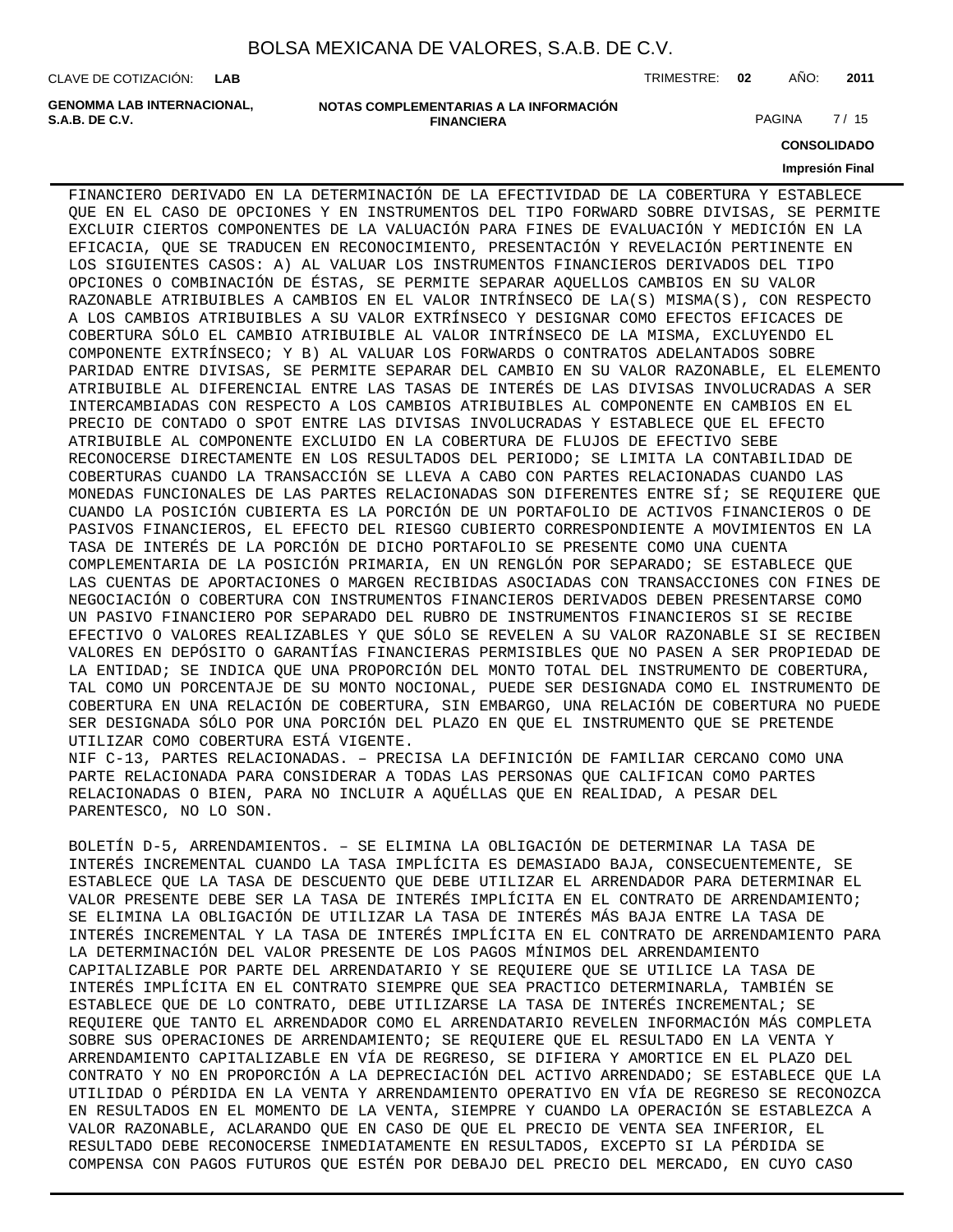CLAVE DE COTIZACIÓN: TRIMESTRE: **02** AÑO: **2011 LAB**

**GENOMMA LAB INTERNACIONAL,**

**NOTAS COMPLEMENTARIAS A LA INFORMACIÓN FINANCIERA**

PAGINA 8/15

**CONSOLIDADO**

**Impresión Final**

DEBE DIFERIRSE Y AMORTIZARSE EN EL PLAZO DEL CONTRATO Y, SI EL PRECIO DE VENTA ES SUPERIOR, DICHO EXCESO DEBE DIFERIRSE Y AMORTIZARSE EN EL PLAZO DEL CONTRATO.

ADICIONALMENTE LAS MEJORAS A LAS NIF 2011 INCLUYEN MODIFICACIONES QUE NO GENERAN CAMBIOS CONTABLES; CONSECUENTEMENTE, NO ESTABLECEN FECHA DE ENTRADA EN VIGOR. ALGUNOS CAMBIOS IMPORTANTES A CONSIDERAR SON:

1) EN LA NIF D-4, IMPUESTOS A LA UTILIDAD SE ESTABLECE QUE PARA EL CÁLCULO DEL IMPUESTO DIFERIDO SE CONSIDERA VÁLIDO UTILIZAR LAS LEYES FISCALES Y TASAS DE IMPUESTO QUE ESTÉN SUSTANCIALMENTE PROMULGADAS, ENTENDIÉNDOSE QUE UNA LEY ESTA SUSTANCIALMENTE PROMULGADA A LA FECHA DE CIERRE DE LOS ESTADOS FINANCIEROS, CUANDO A DICHA FECHA ESTÁ APROBADA Y ES PROMULGADA A MÁS TARDAR A LA FECHA DE EMISIÓN DE LOS ESTADOS FINANCIEROS.

2) EN EL BOLETÍN D-5, ARRENDAMIENTOS SE AMPLÍAN LOS INDICADORES DEL ARRENDAMIENTO CAPITALIZABLE, PRINCIPALMENTE SE ADICIONAN LOS SIGUIENTES:

A) LOS ACTIVOS ARRENDADOS SON DE UNA NATURALEZA TAN ESPECIALIZADA QUE SÓLO EL ARRENDATARIO TIENE LA POSIBILIDAD DE USARLOS SIN REALIZAR EN ELLOS MODIFICACIONES IMPORTANTES;

B) EL ARRENDATARIO PUEDE CANCELAR EL CONTRATO DE ARRENDAMIENTO Y LAS PÉRDIDAS SUFRIDAS POR EL ARRENDADOR A CAUSA DE TAL CANCELACIÓN SERÁN ASUMIDAS POR EL ARRENDATARIO;

C) LAS PÉRDIDAS O GANANCIAS DERIVADAS DE LAS FLUCTUACIONES EN EL VALOR RAZONABLE DEL VALOR RESIDUAL DEL ACTIVO RECAEN SOBRE EL ARRENDATARIO (POR EJEMPLO, EN LA FORMA DE UN REEMBOLSO O DESCUENTO DE LAS RENTAS POR IMPORTE SIMILAR AL VALOR DE VENTA DEL ACTIVO AL FINAL DEL CONTRATO); Y

D) EL ARRENDATARIO TIENE LA POSIBILIDAD DE PRORROGAR EL ARRENDAMIENTO DURANTE UN SEGUNDO PERIODO, CON PAGOS POR ARRENDAMIENTO QUE SON SUSTANCIALMENTE INFERIORES A LOS DE MERCADO.

A) PARA EJERCICIOS QUE INICIEN A PARTIR DEL 1 DE ENERO DE 2012:

LAS DISPOSICIONES DE LA NIF C-6, PROPIEDADES, PLANTA Y EQUIPO QUE GENERAN CAMBIOS PROVENIENTES DE LA SEGREGACIÓN EN SUS PARTES COMPONENTES DE PARTIDAS DE PROPIEDADES, PLANTA Y EQUIPO QUE TENGAN UNA VIDA ÚTIL DISTINTA ENTRAN EN VIGOR A PARTIR DE 1 DE ENERO DE 2012.

A LA FECHA DE EMISIÓN DE ESTOS ESTADOS FINANCIEROS, LA COMPAÑÍA ESTÁ EN PROCESO DE DETERMINAR LOS EFECTOS DE ESTAS NUEVAS NORMAS EN SU INFORMACIÓN FINANCIERA.

A PARTIR DEL 1 DE ENERO DE 2010, LA COMPAÑÍA ADOPTÓ LAS SIGUIENTES NUEVAS NIF:

MEJORAS A LAS NIF 2010 – LAS PRINCIPALES MEJORAS QUE GENERAN CAMBIOS CONTABLES, SON:

NIF B-1, CAMBIOS CONTABLES Y CORRECCIONES DE ERRORES – SE AMPLÍAN LAS REVELACIONES CUANDO LA COMPAÑÍA APLICA UNA NUEVA NORMA PARTICULAR.

NIF B-2, ESTADO DE FLUJOS DE EFECTIVO – SE REQUIERE MOSTRAR EN UN RENGLÓN POR SEPARADO, DENOMINADO EFECTOS POR CAMBIOS EN EL VALOR DEL EFECTIVO, LOS EFECTOS EN LOS SALDOS DE EFECTIVO Y EQUIVALENTES DE EFECTIVO POR CAMBIOS EN SU VALOR RESULTANTES DE FLUCTUACIONES EN EL TIPO DE CAMBIO Y EN SU VALOR RAZONABLE, ADEMÁS DE LOS EFECTOS POR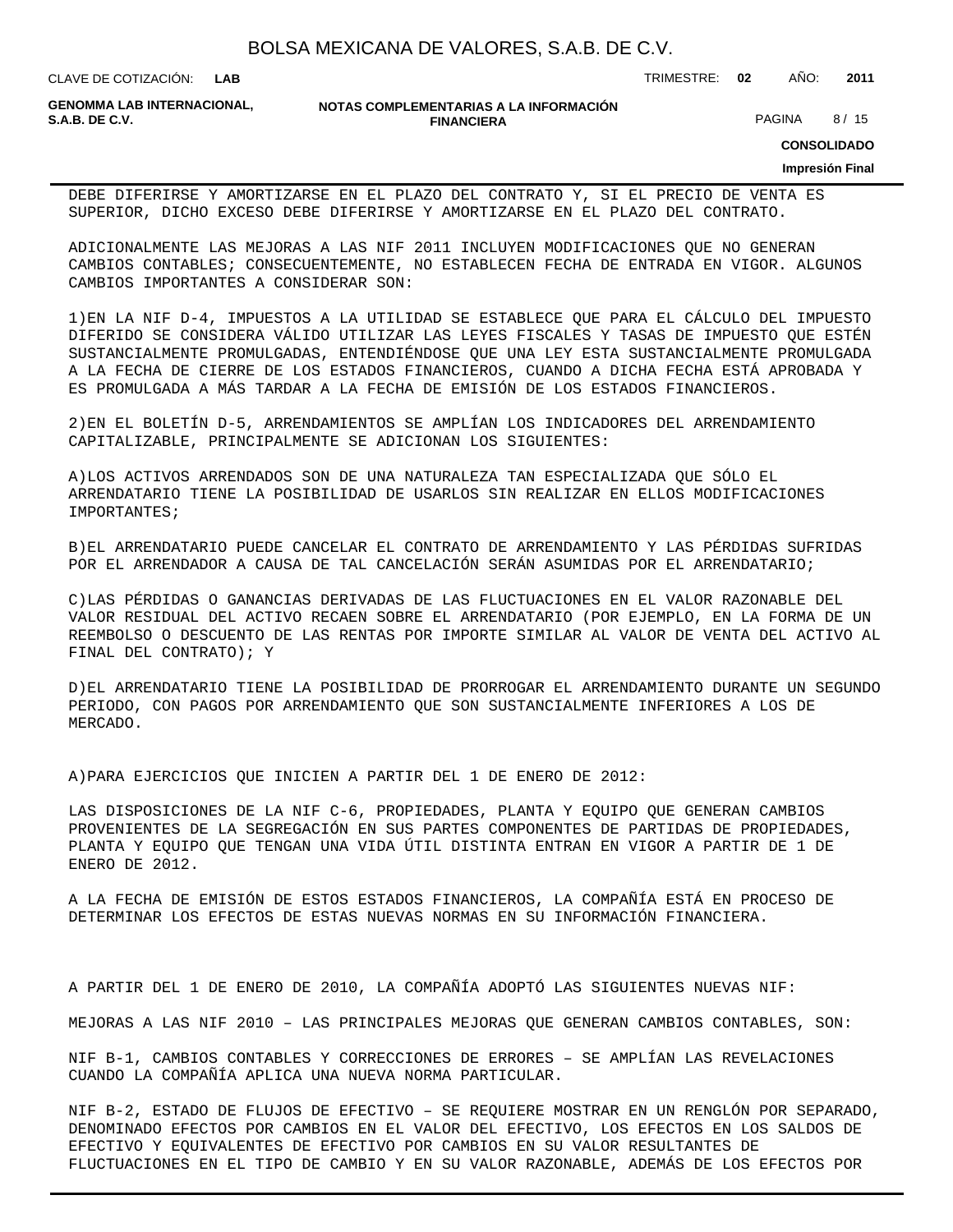**LAB**

CLAVE DE COTIZACIÓN: TRIMESTRE: **02** AÑO: **2011**

**GENOMMA LAB INTERNACIONAL,**

**NOTAS COMPLEMENTARIAS A LA INFORMACIÓN FINANCIERA S.A.B. DE C.V.** PAGINA 9/15

**CONSOLIDADO**

#### **Impresión Final**

CONVERSIÓN A LA MONEDA DE INFORME DE LOS SALDOS Y FLUJOS DE EFECTIVO DE OPERACIONES EXTRANJERAS Y DE LOS EFECTOS DE INFLACIÓN ASOCIADOS CON LOS SALDOS Y FLUJOS DE EFECTIVO DE CUALQUIERA DE LAS ENTIDADES QUE CONFORMAN LA ENTIDAD Y QUE SE ENCUENTRE EN UN ENTORNO ECONÓMICO INFLACIONARIO.

NIF B-7, ADQUISICIONES DE NEGOCIOS – SE PRECISA QUE EL RECONOCIMIENTO DE ACTIVOS INTANGIBLES O PROVISIONES CUANDO EL NEGOCIO ADQUIRIDO TIENE UN CONTRATO EN CONDICIONES FAVORABLES O DESFAVORABLES EN RELACIÓN CON EL MERCADO, SÓLO PROCEDE CUANDO EL NEGOCIO ADQUIRIDO ES EL ARRENDATARIO Y EL CONTRATO ES DE ARRENDAMIENTO OPERATIVO. ESTE CAMBIO CONTABLE SE RECONOCE EN FORMA RETROSPECTIVA SIN IR MÁS ALLÁ DEL 1 DE ENERO DE 2010.

NIF C-7, INVERSIONES EN ASOCIADAS Y OTRAS INVERSIONES PERMANENTES – SE MODIFICA LA FORMA MEDIANTE LA CUAL SE DETERMINAN LOS EFECTOS DERIVADOS DE INCREMENTOS EN EL PORCENTAJE DE PARTICIPACIÓN EN UNA ASOCIADA. ASIMISMO, SE ESTABLECE QUE LOS EFECTOS DETERMINADOS POR INCREMENTOS O DISMINUCIONES EN EL PORCENTAJE DE PARTICIPACIÓN EN LA ASOCIADA SE DEBEN RECONOCER EN EL RUBRO DE PARTICIPACIÓN EN LOS RESULTADOS DE ASOCIADAS Y NO EN EL RUBRO DE PARTIDAS NO ORDINARIAS.

NIF C-13, PARTES RELACIONADAS – SE REQUIERE QUE EN CASO DE QUE LA CONTROLADORA DIRECTA O LA CONTROLADORA PRINCIPAL DE LA ENTIDAD INFORMANTE NO EMITAN ESTADOS FINANCIEROS DISPONIBLES PARA USO PÚBLICO, LA ENTIDAD INFORMANTE DEBE REVELAR EL NOMBRE DE LA CONTROLADORA, DIRECTA O INDIRECTA, MÁS PRÓXIMA, QUE EMITA ESTADOS FINANCIEROS DISPONIBLES PARA USO PÚBLICO.

B. RECONOCIMIENTO DE LOS EFECTOS DE LA INFLACIÓN – EN MÉXICO, LA INFLACIÓN ACUMULADA DE LOS TRES EJERCICIOS ANUALES ANTERIORES AL 31 DE DICIEMBRE DE 2010, 2009 Y 2008, ES 14.48%, 15.01% Y 11.56%, RESPECTIVAMENTE; POR LO TANTO, EL ENTORNO ECONÓMICO CALIFICA COMO NO INFLACIONARIO EN ESTOS EJERCICIOS. LOS PORCENTAJES DE INFLACIÓN POR LOS AÑOS QUE TERMINARON EL 31 DE DICIEMBRE DE 2010 Y 2009 FUERON DEL 4.40%, Y DEL 3.57%, RESPECTIVAMENTE.

A PARTIR DEL 1 DE ENERO DE 2008, LA COMPAÑÍA SUSPENDIÓ EL RECONOCIMIENTO DE LOS EFECTOS DE LA INFLACIÓN EN LOS ESTADOS FINANCIEROS POR LAS ENTIDADES QUE OPERAN EN UN ENTORNO ECONÓMICO NO INFLACIONARIO; SIN EMBARGO, LOS ACTIVOS NO MONETARIOS Y CAPITAL CONTABLE INCLUYEN LOS EFECTOS DE REEXPRESIÓN RECONOCIDOS HASTA EL 31 DE DICIEMBRE DE 2007.

EL 1 DE ENERO DE 2008, LA COMPAÑÍA RECLASIFICÓ LA TOTALIDAD DEL SALDO DEL EXCESO EN LA ACTUALIZACIÓN DEL CAPITAL CONTABLE A RESULTADOS ACUMULADOS YA QUE DETERMINÓ QUE FUE IMPRÁCTICO IDENTIFICAR EL RESULTADO POR TENENCIA DE ACTIVOS NO MONETARIOS CORRESPONDIENTE A LOS ACTIVOS NO REALIZADOS A ESA FECHA.

LA INFORMACIÓN FINANCIERA DE LAS SUBSIDIARIAS EN ARGENTINA Y COSTA RICA, RECONOCÍAN EFECTOS DE INFLACIÓN HASTA 2010 POR ENCONTRARSE EN UN ENTORNO INFLACIONARIO, A PARTIR DE 2011 YA NO SON CONSIDERADAS ECONOMÍAS INFLACIONARIAS DEBIDO A QUE LA INFLACIÓN ACUMULADA DE LOS TRES EJERCICIOS ANTERIORES NO REBASÓ EL 26%.

C. EFECTIVO Y EQUIVALENTES DE EFECTIVO – CONSISTEN PRINCIPALMENTE EN DEPÓSITOS BANCARIOS EN CUENTAS DE CHEQUES E INVERSIONES EN VALORES A CORTO PLAZO, DE GRAN LIQUIDEZ, FÁCILMENTE CONVERTIBLES EN EFECTIVO Y SUJETOS A RIESGOS POCO SIGNIFICATIVOS DE CAMBIOS EN VALOR. EL EFECTIVO SE PRESENTA A VALOR NOMINAL Y LOS EQUIVALENTES SE VALÚAN A SU VALOR RAZONABLE; LAS FLUCTUACIONES EN SU VALOR SE RECONOCEN EN EL RESULTADO INTEGRAL DE FINANCIAMIENTO (RIF) DEL PERIODO. LOS EQUIVALENTES DE EFECTIVO ESTÁN REPRESENTADOS PRINCIPALMENTE POR INVERSIONES EN MESAS DE DINERO. LA COMPAÑÍA TIENE FONDOS RESTRINGIDOS DESIGNADOS PARA LA RECOMPRA DE ACCIONES PROPIAS DE LA COMPAÑÍA, LOS CUALES SE ENCUENTRAN INVERTIDOS EN MESAS DE DINERO A CORTO PLAZO EN PAPEL GUBERNAMENTAL.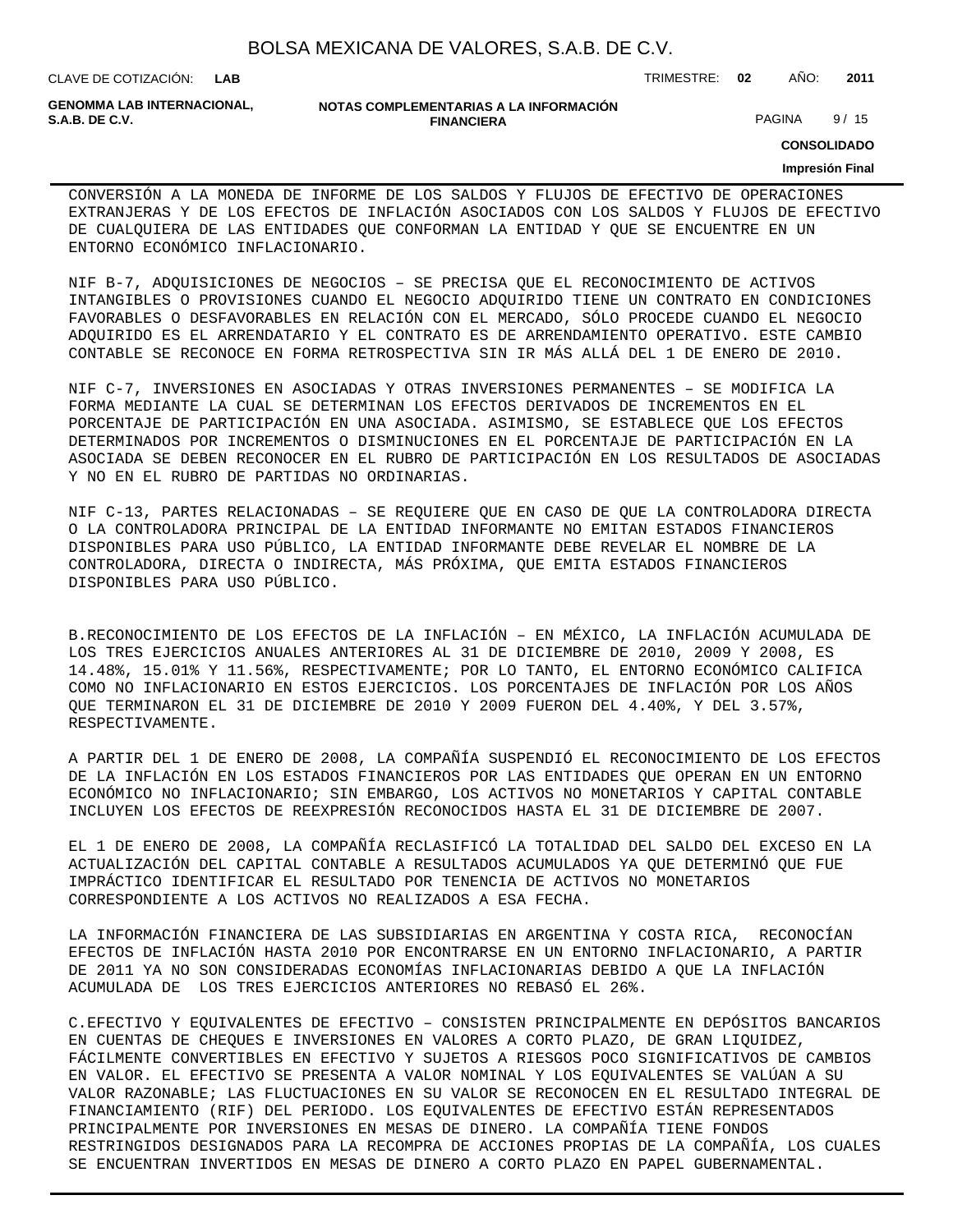**LAB**

CLAVE DE COTIZACIÓN: TRIMESTRE: **02** AÑO: **2011**

**GENOMMA LAB INTERNACIONAL,**

**NOTAS COMPLEMENTARIAS A LA INFORMACIÓN FINANCIERA**

PAGINA 10 / 15

**CONSOLIDADO**

**Impresión Final**

D. DESCUENTO DE DOCUMENTOS – LA COMPAÑÍA MANTIENE COMO POLÍTICA, EL DESCUENTO DE CARTERA DIRECTAMENTE CON CLIENTES Y A TRAVÉS DE INSTITUCIONES DE CRÉDITO, CON EL PROPÓSITO DE TRANSFERIR DE MANERA EFECTIVA, LOS RIESGOS Y BENEFICIOS ASOCIADOS CON LAS CUENTAS POR COBRAR PARA CUBRIR SUS OBLIGACIONES CONTRACTUALES.

E. ESTIMACIÓN PARA DEVOLUCIONES Y BONIFICACIONES – LA COMPAÑÍA CALCULA UNA ESTIMACIÓN PARA DEVOLUCIONES Y BONIFICACIONES CON BASE EN EL HISTORIAL DE LAS MISMAS Y DE LAS CONDICIONES COMERCIALES ACORDADAS CON SUS CLIENTES.

F. INVENTARIOS Y COSTO DE VENTAS – LOS INVENTARIOS SE VALÚAN AL MENOR DE SU COSTO O VALOR DE REALIZACIÓN, UTILIZANDO EL MÉTODO DE COSTOS PROMEDIO.

G. INMUEBLES, PROPIEDADES Y EQUIPO – SE REGISTRAN AL COSTO DE ADQUISICIÓN. LOS SALDOS QUE PROVIENEN DE ADQUISICIONES REALIZADAS HASTA EL 31 DE DICIEMBRE DE 2007 SE ACTUALIZARON APLICANDO FACTORES DERIVADOS DEL ÍNDICE NACIONAL DE PRECIOS AL CONSUMIDOR (INPC) HASTA ESA FECHA. LA DEPRECIACIÓN SE CALCULA CONFORME AL MÉTODO DE LÍNEA RECTA CON BASE EN LAS TASAS DE DEPRECIACIÓN SIGUIENTES:

PORCENTAJE ANIJAI.

EDIFICIO 5 EQUIPO DE LABORATORIO, MOLDES Y MAQUINARIA 35 EQUIPO DE TRANSPORTE TERRESTRE Y AÉREO 25 Y 16 EQUIPO DE CÓMPUTO 30 EQUIPO DE PRODUCCIÓN Y GRABACIÓN 30 EQUIPO DE OFICINA Y VENTA 10

EL PORCENTAJE ANUAL DE AMORTIZACIÓN DE LAS MEJORAS A LOCALES ARRENDADOS SE DETERMINA CON BASE AL PERIODO QUE ESTABLECE EL CONTRATO DE ARRENDAMIENTO.

H. INVERSIÓN EN ACCIONES EN COMPAÑÍA ASOCIADA - LAS INVERSIONES PERMANENTES EN LAS ENTIDADES EN LAS QUE SE TIENE INFLUENCIA SIGNIFICATIVA, SE RECONOCEN INICIALMENTE CON BASE EN EL VALOR RAZONABLE NETO DE LOS ACTIVOS Y PASIVOS IDENTIFICABLES DE LA ENTIDAD A LA FECHA DE LA ADQUISICIÓN. DICHO VALOR ES AJUSTADO CON POSTERIORIDAD AL RECONOCIMIENTO INICIAL POR LA PORCIÓN CORRESPONDIENTE TANTO DE LAS UTILIDADES O PÉRDIDAS INTEGRALES DE LA ASOCIADA COMO DE LA DISTRIBUCIÓN DE UTILIDADES O REEMBOLSOS DE CAPITAL DE LA MISMA. CUANDO EL VALOR RAZONABLE DE LA CONTRAPRESTACIÓN PAGADA ES MAYOR QUE EL VALOR DE LA INVERSIÓN EN LA ASOCIADA, LA DIFERENCIA CORRESPONDE AL CRÉDITO MERCANTIL EL CUAL SE PRESENTA COMO PARTE DE LA MISMA INVERSIÓN. CUANDO EL VALOR RAZONABLE DE LA CONTRAPRESTACIÓN PAGADA ES MENOR QUE EL VALOR DE LA INVERSIÓN, ESTE ÚLTIMO SE AJUSTA AL VALOR RAZONABLE DE LA CONTRAPRESTACIÓN PAGADA. EN CASO DE PRESENTARSE INDICIOS DE DETERIORO LAS INVERSIONES EN ASOCIADAS SE SOMETEN A PRUEBAS DE DETERIORO.

I. OTROS ACTIVOS – ESTOS ACTIVOS REPRESENTAN EROGACIONES CUYOS BENEFICIOS SERÁN RECIBIDOS EN EL FUTURO. LA COMPAÑÍA CLASIFICA SUS ACTIVOS INTANGIBLES EN ACTIVOS CON VIDA ÚTIL INDEFINIDA Y ACTIVOS CON VIDA ÚTIL DEFINIDA, DE ACUERDO CON EL PERIODO EN EL CUAL LA COMPAÑÍA ESPERA RECIBIR LOS BENEFICIOS.

ACTIVOS DE VIDA ÚTIL INDEFINIDA: CORRESPONDEN A MARCAS Y OTROS DERECHOS, POR LOS QUE LA COMPAÑÍA ESPERA GENERAR INGRESOS DE MANERA INDEFINIDA, POR LO QUE NO SE AMORTIZAN, PERO SU VALOR SE SUJETA A PRUEBAS DE DETERIORO.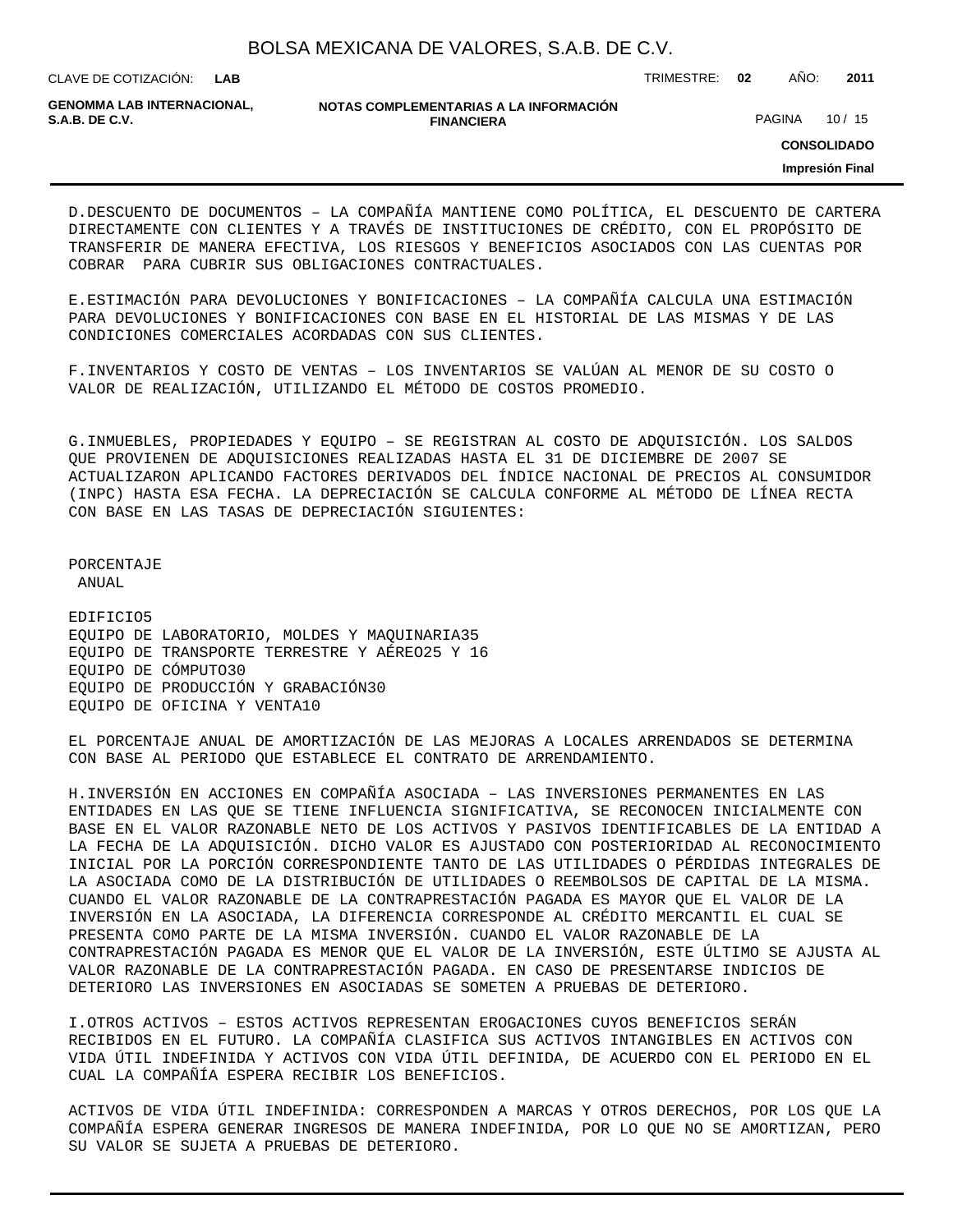CLAVE DE COTIZACIÓN: TRIMESTRE: **02** AÑO: **2011 LAB**

**GENOMMA LAB INTERNACIONAL,**

| NOTAS COMPLEMENTARIAS A LA INFORMACION |
|----------------------------------------|
| <b>FINANCIERA</b>                      |

PAGINA 11 / 15

**CONSOLIDADO**

### **Impresión Final**

ACTIVOS DE VIDA ÚTIL DEFINIDA: CORRESPONDEN PRINCIPALMENTE A COSTOS EROGADOS EN LA FASE DE DESARROLLO DE SISTEMAS DE INFORMACIÓN INTEGRAL Y QUE DAN ORIGEN A BENEFICIOS ECONÓMICOS FUTUROS PORQUE CUMPLEN CON CIERTOS REQUISITOS PARA SU RECONOCIMIENTO COMO ACTIVOS Y SE AMORTIZARÁN, UNA VEZ QUE EMPIECE SU USO, CON BASE EN EL MÉTODO DE LÍNEA RECTA DE ACUERDO A LA VIDA ÚTIL DEL PROYECTO Y CON MÁXIMO DE 5 AÑOS. LAS EROGACIONES QUE NO CUMPLEN CON DICHOS REQUISITOS, ASÍ COMO LOS COSTOS DE INVESTIGACIÓN, SE REGISTRAN EN RESULTADOS EN EL EJERCICIO EN QUE SE INCURREN. ASIMISMO, SE INCLUYEN; DEPÓSITOS EN GARANTÍA PAGADOS POR RENTA DE INMUEBLES, QUE SE REGISTRAN AL VALOR DEL EFECTIVO DADO EN GARANTÍA Y QUE SE ESTIMA RECUPERAR AL FINAL DEL CONTRATO DE ARRENDAMIENTO Y; LICENCIAS PARA LA COMERCIALIZACIÓN DE LOS PRODUCTOS DE LA COMPAÑÍA, LOS CUALES SE AMORTIZAN CON BASE EN EL MÉTODO DE LÍNEA RECTA EN EL PERIODO DE VIGENCIA DE DICHAS LICENCIAS.

J. DETERIORO DE ACTIVOS DE LARGA DURACIÓN EN USO – LA COMPAÑÍA REVISA EL VALOR EN LIBROS DE LOS ACTIVOS DE LARGA DURACIÓN EN USO, ANTE LA PRESENCIA DE ALGÚN INDICIO DE DETERIORO QUE PUDIERA INDICAR QUE EL VALOR EN LIBROS PUDIERA NO SER RECUPERABLE, CONSIDERANDO EL MAYOR DEL VALOR PRESENTE DE LOS FLUJOS NETOS DE EFECTIVO FUTUROS O EL PRECIO NETO DE VENTA EN EL CASO DE SU EVENTUAL DISPOSICIÓN. EL DETERIORO SE REGISTRA SI EL VALOR EN LIBROS EXCEDE AL MAYOR DE LOS VALORES ANTES MENCIONADOS. LOS INDICIOS DE DETERIORO QUE SE CONSIDERAN PARA ESTOS EFECTOS, SON ENTRE OTROS, LAS PÉRDIDAS DE OPERACIÓN O FLUJOS DE EFECTIVO NEGATIVOS EN EL PERIODO SI ES QUE ESTÁN COMBINADOS CON UN HISTORIAL O PROYECCIÓN DE PÉRDIDAS, DEPRECIACIONES Y AMORTIZACIONES CARGADAS A RESULTADOS QUE EN TÉRMINOS PORCENTUALES, EN RELACIÓN CON LOS INGRESOS, SEAN SUBSTANCIALMENTE SUPERIORES A LAS DE EJERCICIOS ANTERIORES, EFECTOS DE OBSOLESCENCIA, REDUCCIÓN EN LA DEMANDA DE LOS PRODUCTOS QUE SE COMERCIALIZAN O LOS SERVICIOS QUE SE PRESTAN, COMPETENCIA Y OTROS FACTORES ECONÓMICOS Y LEGALES. AL 31 DE DICIEMBRE DE 2010, NO HUBO AJUSTE POR DETERIORO.

K. BENEFICIOS DIRECTOS A LOS EMPLEADOS – SE VALÚAN EN PROPORCIÓN A LOS SERVICIOS PRESTADOS, CONSIDERANDO LOS SUELDOS ACTUALES Y SE RECONOCE EL PASIVO CONFORME SE DEVENGAN. INCLUYE PRINCIPALMENTE PARTICIPACIÓN DE LOS TRABAJADORES EN LAS UTILIDADES (PTU) POR PAGAR, AUSENCIAS COMPENSADAS, COMO VACACIONES Y PRIMA VACACIONAL, E INCENTIVOS.

L. BENEFICIOS A LOS EMPLEADOS – EL PASIVO POR PRIMAS DE ANTIGÜEDAD, PAGOS POR RETIRO QUE SE ASEMEJAN A UNA PENSIÓN, E INDEMNIZACIONES POR TERMINACIÓN DE LA RELACIÓN LABORAL SE REGISTRA CONFORME SE DEVENGA, EL CUAL SE CALCULA POR ACTUARIOS INDEPENDIENTES CON BASE EN EL MÉTODO DE CRÉDITO UNITARIO PROYECTADO UTILIZANDO TASAS DE INTERÉS NOMINALES.

M. PROVISIONES – SE RECONOCEN CUANDO SE TIENE UNA OBLIGACIÓN PRESENTE COMO RESULTADO DE UN EVENTO PASADO, QUE PROBABLEMENTE RESULTE EN LA SALIDA DE RECURSOS ECONÓMICOS Y QUE PUEDA SER ESTIMADA RAZONABLEMENTE.

N. ACREEDORES DIVERSOS A LARGO PLAZO – CORRESPONDEN PRINCIPALMENTE A CUENTAS POR PAGAR POR ADQUISICIONES DE MARCAS.

O. PARTICIPACIÓN DE LOS TRABAJADORES EN LAS UTILIDADES – LA PTU SE REGISTRA EN LOS RESULTADOS DEL AÑO EN QUE SE CAUSA Y SE PRESENTA EN EL RUBRO DE OTROS GASTOS EN EL ESTADO DE RESULTADOS ADJUNTO. LA PTU DIFERIDA SE DETERMINA POR LAS DIFERENCIAS TEMPORALES QUE RESULTAN EN DE LA COMPARACIÓN DE LOS VALORES CONTABLES Y FISCALES DE LOS ACTIVOS Y PASIVOS Y SE RECONOCE SÓLO CUANDO SEA PROBABLE LA LIQUIDACIÓN DE UN PASIVO O GENERACIÓN DE UN BENEFICIO, Y NO EXISTA ALGÚN INDICIO DE QUE VAYA A CAMBIAR ESA SITUACIÓN, DE TAL MANERA QUE DICHO PASIVO O BENEFICIO NO SE REALICE.

P. PAGOS BASADOS EN ACCIONES – LA COMPAÑÍA ESTABLECIÓ UN PLAN DE PAGOS BASADOS EN ACCIONES A ALGUNOS DE SUS EJECUTIVOS. DICHOS PAGOS BASADOS EN ACCIONES SON LIQUIDABLES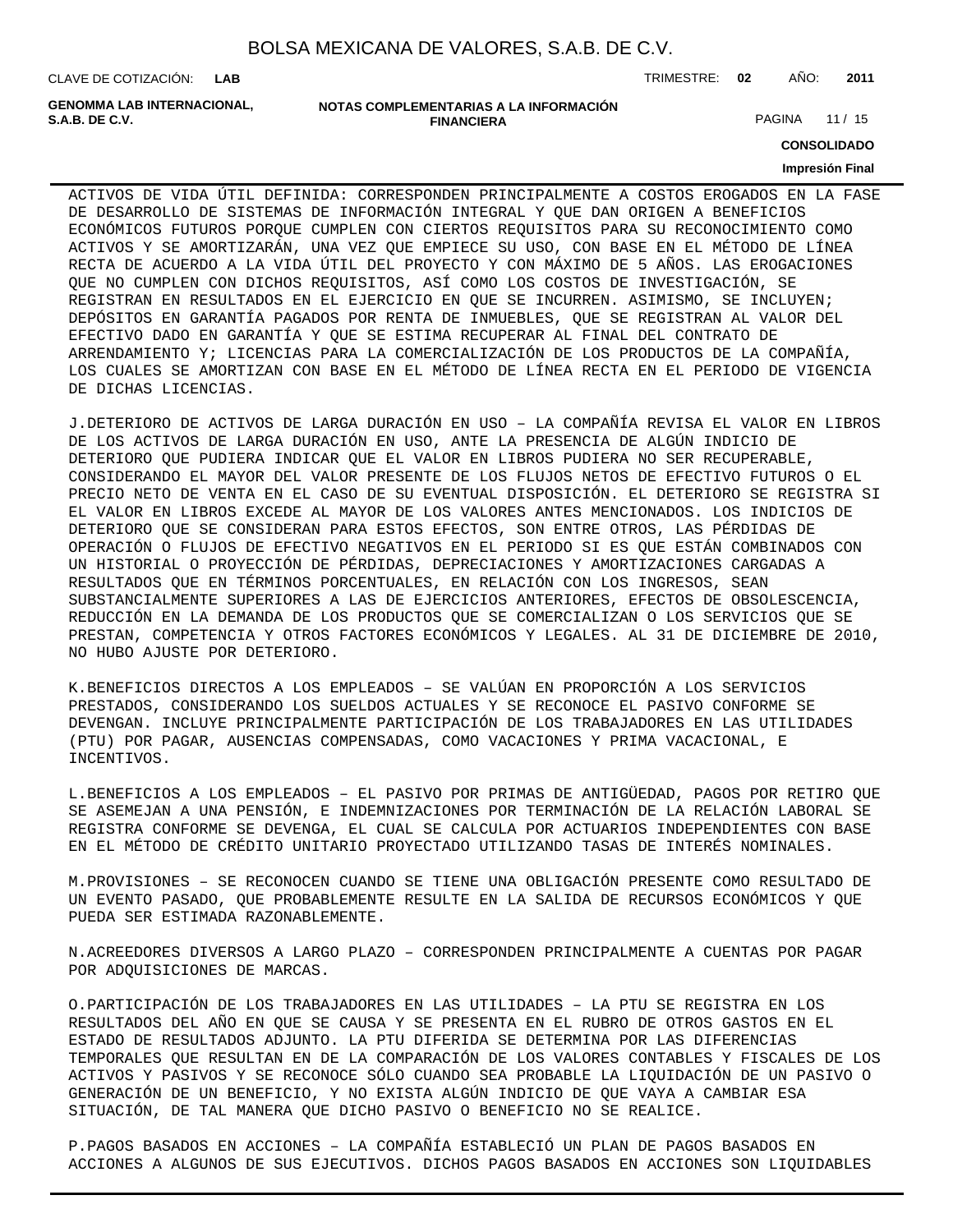**LAB**

CLAVE DE COTIZACIÓN: TRIMESTRE: **02** AÑO: **2011**

**GENOMMA LAB INTERNACIONAL,**

**NOTAS COMPLEMENTARIAS A LA INFORMACIÓN FINANCIERA**

PAGINA 12 / 15

**CONSOLIDADO**

### **Impresión Final**

CON INSTRUMENTOS DEL CAPITAL Y EFECTIVO Y SE RECONOCEN CON BASE EN EL VALOR RAZONABLE DE LOS INSTRUMENTOS DEL CAPITAL DESDE LA FECHA DE OTORGAMIENTO.

Q. IMPUESTOS A LA UTILIDAD – EL IMPUESTO SOBRE LA RENTA (ISR) Y EL IMPUESTO EMPRESARIAL A TASA ÚNICA (IETU) SE REGISTRAN EN LOS RESULTADOS DEL AÑO EN QUE SE CAUSAN. PARA RECONOCER EL IMPUESTO DIFERIDO SE DETERMINA SI, CON BASE EN PROYECCIONES FINANCIERAS, LA COMPAÑÍA CAUSARÁ ISR O IETU Y RECONOCE EL IMPUESTO DIFERIDO QUE CORRESPONDA AL IMPUESTO QUE ESENCIALMENTE PAGARÁ. EL DIFERIDO SE RECONOCE APLICANDO LA TASA CORRESPONDIENTE A LAS DIFERENCIAS TEMPORALES QUE RESULTAN DE LA COMPARACIÓN DE LOS VALORES CONTABLES Y FISCALES DE LOS ACTIVOS Y PASIVOS, Y EN SU CASO, SE INCLUYEN LOS BENEFICIOS DE LAS PÉRDIDAS FISCALES POR AMORTIZAR Y DE ALGUNOS CRÉDITOS FISCALES. EL IMPUESTO DIFERIDO ACTIVO SE REGISTRA SÓLO CUANDO EXISTE ALTA PROBABILIDAD DE QUE PUEDA RECUPERARSE. CONFORME A LA NIF D-4, IMPUESTOS A LA UTILIDAD, EL SALDO DEL RUBRO DENOMINADO EFECTO ACUMULADO INICIAL DE IMPUESTO SOBRE LA RENTA DIFERIDO, SE RECLASIFICÓ A RESULTADOS ACUMULADOS EL 1 DE ENERO DE 2008.

LAS PROVISIONES DEL ISR DE LAS SUBSIDIARIAS EN EL EXTRANJERO SE DETERMINAN CON BASE EN LA UTILIDAD GRAVABLE DE CADA COMPAÑÍA EN LO INDIVIDUAL.

R. TRANSACCIONES EN MONEDA EXTRANJERA - LAS TRANSACCIONES EN MONEDA EXTRANJERA SE REGISTRAN AL TIPO DE CAMBIO VIGENTE A LA FECHA DE SU CELEBRACIÓN. LOS ACTIVOS Y PASIVOS MONETARIOS EN MONEDA EXTRANJERA SE VALÚAN EN MONEDA NACIONAL AL TIPO DE CAMBIO VIGENTE A LA FECHA DE LOS ESTADOS FINANCIEROS. LAS FLUCTUACIONES CAMBIARIAS SE REGISTRAN EN LOS RESULTADOS.

S. RECONOCIMIENTO DE INGRESOS - LOS INGRESOS SE RECONOCEN EN EL PERIODO EN EL QUE SE TRANSFIEREN LOS RIESGOS Y BENEFICIOS DE LOS INVENTARIOS A LOS CLIENTES, LO CUAL GENERALMENTE OCURRE CUANDO SE ENTREGAN DICHOS INVENTARIOS Y ÉL ASUME LA RESPONSABILIDAD SOBRE LOS MISMOS. LOS INGRESOS POR PRESTACIÓN DE SERVICIOS SE RECONOCEN DURANTE EL PERIODO EN QUE SE PRESTA EL SERVICIO.

T. UTILIDAD POR ACCIÓN – LA UTILIDAD BÁSICA POR ACCIÓN ORDINARIA SE CALCULA DIVIDIENDO LA UTILIDAD NETA CONSOLIDADA ENTRE EL PROMEDIO PONDERADO DE ACCIONES ORDINARIAS EN CIRCULACIÓN DURANTE EL EJERCICIO.

### 4. PAGOS BASADOS EN ACCIONES

DURANTE 2008, LA COMPAÑÍA OTORGÓ UN PLAN DE PAGOS BASADOS EN ACCIONES A ALGUNOS DE SUS EJECUTIVOS. LAS CARACTERÍSTICAS DE ESTE PLAN ESTABLECEN QUE SE OTORGARAN ACCIONES DE LA COMPAÑÍA A LOS EJECUTIVOS QUE CUMPLAN CON EL CRITERIO DE ADJUDICACIÓN DE PERMANECER EN FORMA ININTERRUMPIDA EMPLEADOS EN LA COMPAÑÍA DURANTE LAS FECHAS DE ADJUDICACIÓN DEL PLAN. LAS FECHAS DE ADJUDICACIÓN ESTABLECIDAS SON: 18 DE SEPTIEMBRE DE 2009, 2010, 2011 Y 2012. DICHO PLAN SE REGISTRÓ DE ACUERDO A LA NORMA INTERNACIONAL DE INFORMACIÓN FINANCIERA "PAGOS BASADOS EN ACCIONES", DE CONFORMIDAD CON LA NIF A-8 "SUPLETORIEDAD", VALUANDO LAS ACCIONES SUJETAS AL PLAN POR CADA UNO DE LOS EJECUTIVOS, AL VALOR DE MERCADO A LA FECHA DE OTORGAMIENTO, Y RECONOCIENDO EN RESULTADOS LOS SERVICIOS QUE PRESTAN LOS EJECUTIVOS CONFORME SE DEVENGAN. 5. CAPITAL CONTABLE

A. EL CAPITAL APORTADO A VALOR NOMINAL AL 30 DE JUNIO DE 2011 SE INTEGRA COMO SIGUE:

 NÚMERO DE ACCIONES IMPORTE CAPITAL FIJO: SERIE B 82,176 \$150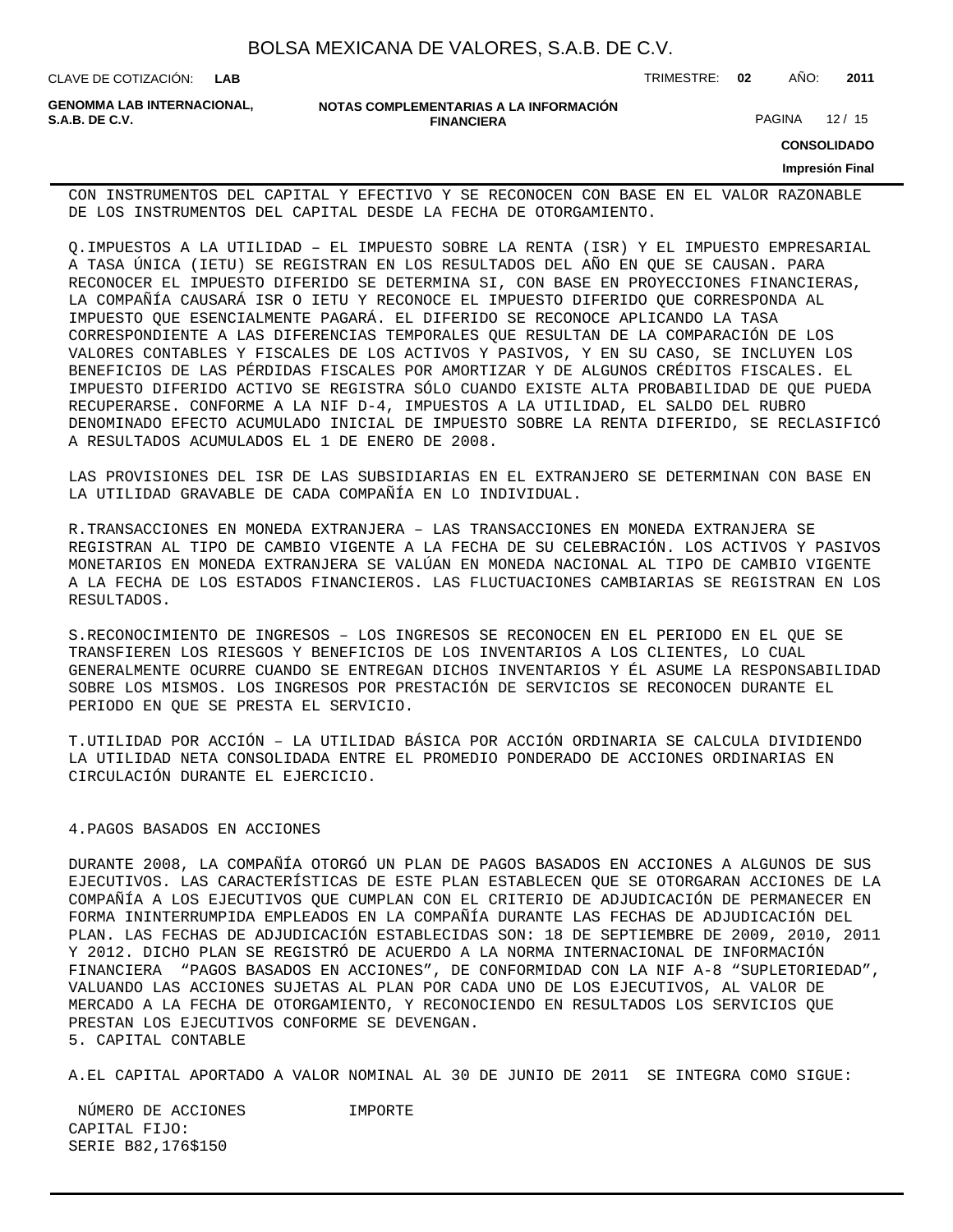**LAB**

CLAVE DE COTIZACIÓN: TRIMESTRE: **02** AÑO: **2011**

**GENOMMA LAB INTERNACIONAL,**

**NOTAS COMPLEMENTARIAS A LA INFORMACIÓN FINANCIERA**

PAGINA 13/15

**CONSOLIDADO**

**Impresión Final**

CAPITAL VARIABLE: SERIE B 1,052,667,250 1,921,509

TOTAL 1,052,749,426 \$1,921,659

EL CAPITAL SOCIAL ESTÁ INTEGRADO POR ACCIONES COMUNES NOMINATIVAS SIN VALOR NOMINAL. EL CAPITAL VARIABLE ES ILIMITADO.

MOVIMIENTOS EN ACCIONES –

B. EN ASAMBLEA GENERAL ORDINARIA Y EXTRAORDINARIA DE ACCIONISTAS CELEBRADA EL 22 DE ABRIL DE 2010, SE TOMARON LAS SIGUIENTES RESOLUCIONES:

- SE APROBÓ LA DIVISIÓN DE TODAS Y CADA UNA DE LAS ACCIONES EN CIRCULACIÓN REPRESENTATIVAS DEL CAPITAL SOCIAL DE LA COMPAÑÍA, MEDIANTE LA EMISIÓN Y ENTREGA A LOS ACCIONISTAS, LIBRE DE PAGO, DE 2 ACCIONES ORDINARIAS NOMINATIVAS SIN EXPRESIÓN DE VALOR NOMINAL, SERIE B, CONTRA LA ENTREGA DE LA ACCIÓN DE LA QUE ERAN TITULARES, SIN QUE IMPLICARA AUMENTO DE CAPITAL, QUEDANDO EN 1,058,481,426 ACCIONES. LA DIVISIÓN DE ACCIONES SE RECONOCIÓ RETROSPECTIVAMENTE EN LOS ESTADOS FINANCIEROS CONSOLIDADOS, AFECTANDO LA INFORMACIÓN DE NÚMERO DE ACCIONES Y LA UTILIDAD POR ACCIÓN.

- CON POSTERIORIDAD AL SPLIT INDICADO EN EL PÁRRAFO ANTERIOR, SE APROBÓ LA CANCELACIÓN DE 5,732,000 ACCIONES DEL FONDO DE RECOMPRA, A TRAVÉS DE UNA REDUCCIÓN DE CAPITAL POR \$10,463, MEDIANTE SU APLICACIÓN A LA RECOMPRA DE ACCIONES Y LAS RESULTADOS ACUMULADOS POR \$34,329 Y \$(23,866), RESPECTIVAMENTE, QUEDANDO 1,052,749,426 DE ACCIONES REPRESENTATIVAS DEL CAPITAL SOCIAL AL 31 DE DICIEMBRE DE 2010.

- SE ACORDÓ LA RECOMPRA DE ACCIONES PROPIAS DE LA COMPAÑÍA HASTA POR UN MONTO MÁXIMO EQUIVALENTE AL VALOR DE LAS UTILIDADES RETENIDAS AL 31 DE DICIEMBRE DE 2009.

C. AL 31 DE DICIEMBRE DE 2010, EL FONDO DE RECOMPRA DE ACCIONES PROPIAS, NO MANTIENE SALDO ALGUNO.

OTRAS REVELACIONES –

D. DURANTE EL PRIMER SEMESTRE DE 2010, MEDIANTE ACUERDO DEL CONSEJO DE ADMINISTRACIÓN, LA COMPAÑÍA RECLASIFICÓ EL TOTAL DE LA CUENTA PRIMA EN SUSCRIPCIÓN DE ACCIONES POR \$1,553,938, A LA CUENTA DE CAPITAL SOCIAL \$1,666,762 Y A LA CUENTA DE UTILIDADES RETENIDAS \$(112,824), DICHOS MOVIMIENTOS SERÁN RATIFICADOS EN LA ASAMBLEA DE ACCIONISTAS.

E. LAS UTILIDADES RETENIDAS INCLUYEN LA RESERVA LEGAL. DE ACUERDO CON LA LEY GENERAL DE SOCIEDADES MERCANTILES, DE LAS UTILIDADES NETAS DEL EJERCICIO DEBE SEPARARSE UN 5% COMO MÍNIMO PARA FORMAR LA RESERVA LEGAL, HASTA QUE SU IMPORTE ASCIENDA AL 20% DEL CAPITAL SOCIAL A VALOR NOMINAL. LA RESERVA LEGAL PUEDE CAPITALIZARSE, PERO NO DEBE REPARTIRSE A MENOS QUE SE DISUELVA LA SOCIEDAD, Y DEBE SER RECONSTITUIDA CUANDO DISMINUYA POR CUALQUIER MOTIVO.

F. LA DISTRIBUCIÓN DEL CAPITAL CONTABLE, EXCEPTO POR LOS IMPORTES ACTUALIZADOS DEL CAPITAL SOCIAL APORTADO Y DE LAS UTILIDADES RETENIDAS FISCALES, CAUSARÁ EL IMPUESTO SOBRE LA RENTA A CARGO DE LA COMPAÑÍA A LA TASA VIGENTE AL MOMENTO DE LA DISTRIBUCIÓN. EL IMPUESTO QUE SE PAGUE POR DICHA DISTRIBUCIÓN, SE PODRÁ ACREDITAR CONTRA EL IMPUESTO SOBRE LA RENTA DEL EJERCICIO EN EL QUE SE PAGUE EL IMPUESTO SOBRE DIVIDENDOS Y EN LOS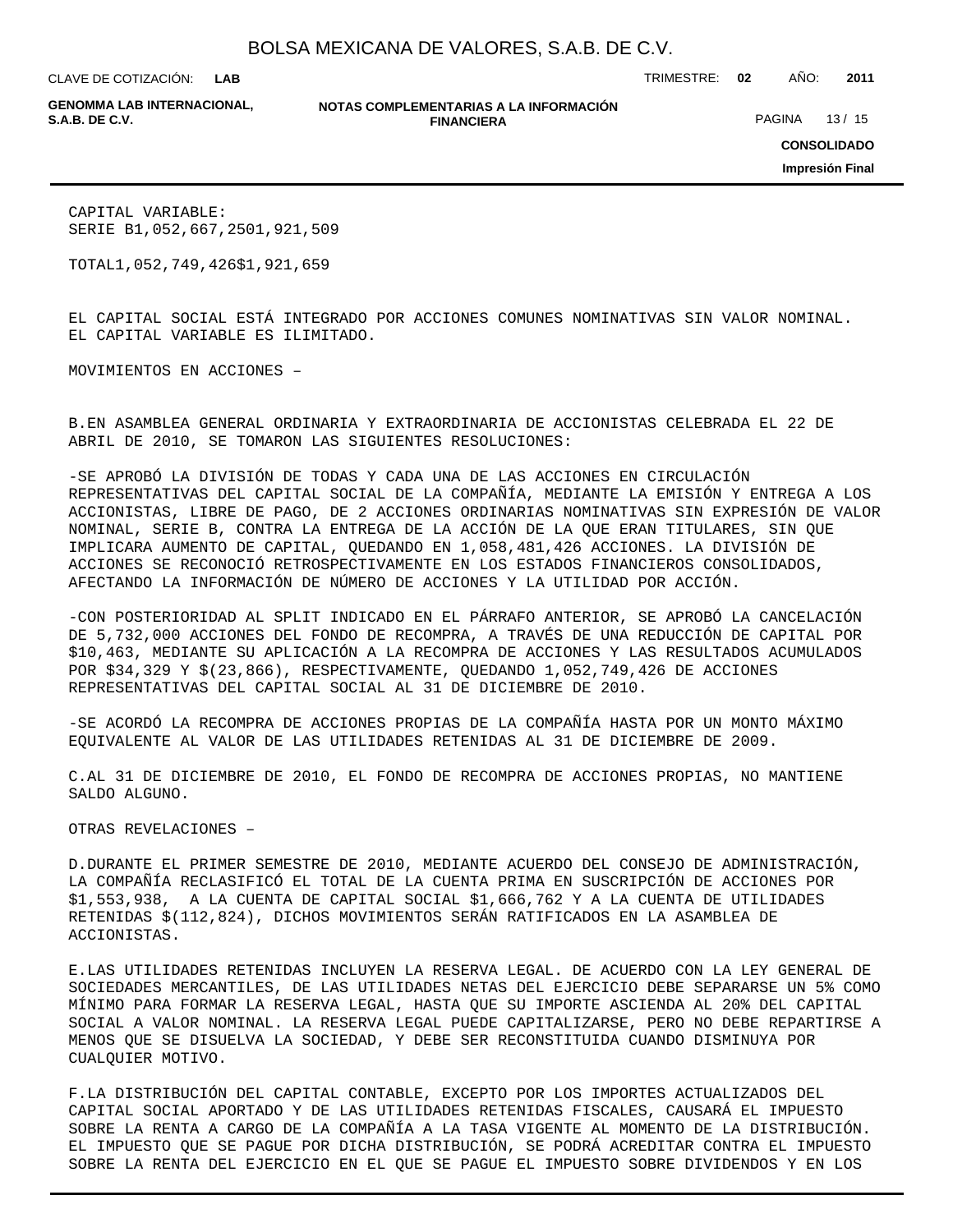**LAB**

CLAVE DE COTIZACIÓN: TRIMESTRE: **02** AÑO: **2011**

**GENOMMA LAB INTERNACIONAL,**

**NOTAS COMPLEMENTARIAS A LA INFORMACIÓN FINANCIERA**

PAGINA 14 / 15

**CONSOLIDADO**

**Impresión Final**

DOS EJERCICIOS INMEDIATOS SIGUIENTES, CONTRA EL IMPUESTO DEL EJERCICIO Y LOS PAGOS PROVISIONALES DE LOS MISMOS.

G. LOS SALDOS DE LAS CUENTAS FISCALES DEL CAPITAL CONTABLE DE GENOMMA LAB INTERNACIONAL, S. A. B. DE

C. V. COMO ENTIDAD LEGAL AL 31 DE DICIEMBRE DE 2010, SON:

CUENTA DE CAPITAL DE APORTACIÓN \$ 2,207,031 CUENTA DE UTILIDAD FISCAL NETA 1,573,386

TOTAL \$ 3,780,417

2. IMPUESTOS A LA UTILIDAD

LA COMPAÑÍA EN MÉXICO ESTÁ SUJETA EN AL ISR Y AL IETU.

ISR – LA TASA ES 30% PARA LOS AÑOS DE 2010 A 2012 Y 28% PARA 2009 Y 2008, Y SERÁ 29% PARA 2013 Y 28% PARA 2014.

IETU – TANTO LOS INGRESOS COMO LAS DEDUCCIONES Y CIERTOS CRÉDITOS FISCALES SE DETERMINAN CON BASE EN FLUJOS DE EFECTIVO DE CADA EJERCICIO. A PARTIR DE 2010 LA TASA ES 17.5%, PARA 2009 FUE 17.0% Y PARA 2008 FUE 16.5%. ASIMISMO, AL ENTRAR EN VIGOR ESTA LEY SE ABROGÓ LA LEY DEL IMPUESTO AL ACTIVO (IMPAC) PERMITIENDO, BAJO CIERTAS CIRCUNSTANCIAS, LA RECUPERACIÓN DE ESTE IMPUESTO PAGADO EN LOS DIEZ EJERCICIOS INMEDIATOS ANTERIORES A AQUÉL EN QUE POR PRIMERA VEZ SE PAGUE ISR, EN LOS TÉRMINOS DE LAS DISPOSICIONES FISCALES

EL IMPUESTO A LA UTILIDAD CAUSADO ES EL QUE RESULTA MAYOR ENTRE EL ISR Y EL IETU.

CON BASE EN PROYECCIONES FINANCIERAS, DE ACUERDO CON LO QUE SE MENCIONA EN LA INTERPRETACIÓN A LAS NORMAS DE INFORMACIÓN FINANCIERA (INIF) 8, EFECTOS DEL IMPUESTO EMPRESARIAL A TASA ÚNICA, LA COMPAÑÍA IDENTIFICÓ QUE ESENCIALMENTE PAGARÁ ISR, POR LO TANTO, RECONOCE ÚNICAMENTE ISR DIFERIDO.

LAS TASAS DE ISR EN ESPAÑA Y EN LOS PAÍSES DE CENTRO Y SUDAMÉRICA EN DONDE LA COMPAÑÍA OPERA VAN DE UN RANGO ENTRE EL 17% AL 35%. ADICIONALMENTE, LOS PERIODOS EN LOS QUE PUEDEN SER APLICADAS LAS PÉRDIDAS FISCALES EN DICHOS PAÍSES VAN DE TRES A OCHO AÑOS.

LAS OPERACIONES EN COLOMBIA Y ARGENTINA ESTÁN SUJETAS AL IMPUESTO AL ACTIVO.

EN COLOMBIA A PARTIR DE 2011 SE CREA EL IMPUESTO AL CAPITAL CONTABLE, QUE RESULTA DE APLICAR LA TASA DEL 4.8% MÁS UNA SOBRE TASA DEL 1.2% AL NETO DE LOS ACTIVOS FISCALES POSEÍDOS AL 1 DE ENERO DE 2011, ESTE IMPUESTO NO ES DEDUCIBLE DEL ISR. EL PAGO SE DIFIERE EN 8 CUOTAS IGUALES PAGADERAS EN LOS PERIODOS 2011 AL 2014.

EN ARGENTINA EXISTE UN IMPUESTO A LAS GANANCIAS MÍNIMAS PRESUNTAS (IGMP) QUE RESULTA DE APLICAR LA TASA DEL 1% SOBRE CIERTOS ACTIVOS PRODUCTIVOS, Y SE PAGA ÚNICAMENTE POR EL MONTO EN QUE EXCEDA AL ISR DEL EJERCICIO. SI EN ALGÚN AÑO SE EFECTUARA UN PAGO, ESTE IMPUESTO ES ACREDITADO CONTRA EL EXCESO DEL IMPUESTO SOBRE LA RENTA SOBRE EL IGMP EN LOS PRÓXIMOS DIEZ AÑOS.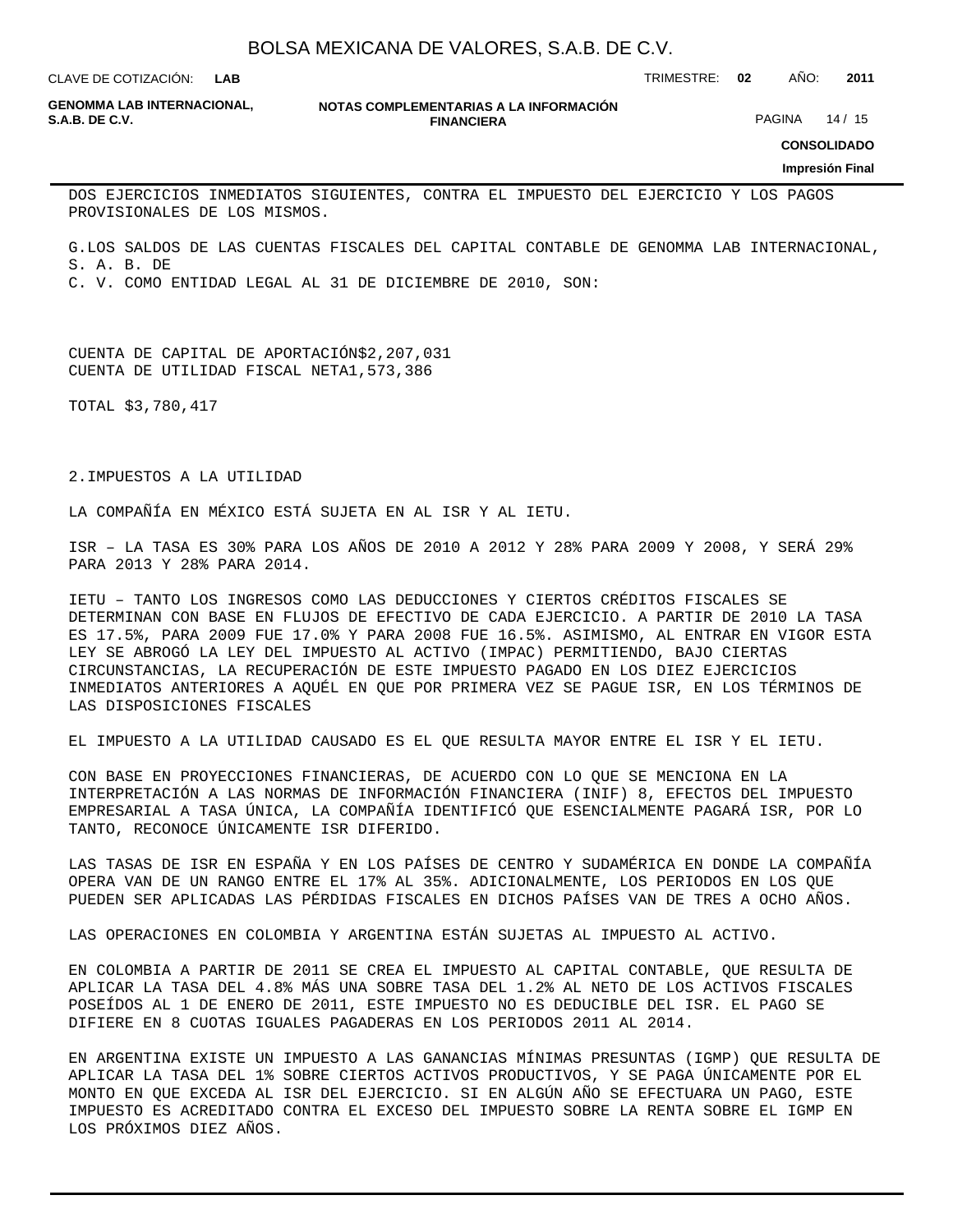**LAB**

CLAVE DE COTIZACIÓN: TRIMESTRE: **02** AÑO: **2011**

**GENOMMA LAB INTERNACIONAL,**

**NOTAS COMPLEMENTARIAS A LA INFORMACIÓN FINANCIERA**

PAGINA 15 / 15

**CONSOLIDADO**

**Impresión Final**

### 5. OPERACIÓN DISCONTINUADA

DURANTE 2008, LA COMPAÑÍA DECIDIÓ INICIAR EL PROCESO DE CIERRE DE SU SUBSIDIARIA EN ESPAÑA COMO PARTE DE UNA ESTRATEGIA PARA ENFOCAR SU FUERZA DE VENTAS EN CENTROAMÉRICA Y SUDAMÉRICA. SE ESPERA QUE EL PROCESO DE CIERRE DE LA SUBSIDIARIA EN ESPAÑA CONCLUYA DURANTE 2012.

6. CONTINGENCIAS

LA COMPAÑÍA AL IGUAL QUE SUS ACTIVOS NO ESTÁN SUJETOS A ACCIÓN ALGUNA DE TIPO LEGAL QUE NO SEAN LOS DE RUTINA Y PROPIOS DE SU ACTIVIDAD.

### 7. NORMAS DE INFORMACIÓN FINANCIERA INTERNACIONALES

EN ENERO DE 2009 LA COMISIÓN NACIONAL BANCARIA Y DE VALORES PUBLICÓ LAS MODIFICACIONES A LA CIRCULAR ÚNICA DE EMISORAS PARA INCORPORAR LA OBLIGATORIEDAD DE PRESENTAR ESTADOS FINANCIEROS PREPARADOS CON BASE EN LAS NORMAS INTERNACIONALES DE INFORMACIÓN FINANCIERA (NIIF) A PARTIR DE 2012, PERMITIENDO SU ADOPCIÓN ANTICIPADA. LA COMPAÑÍA DEFINIÓ QUE ADOPTARÁ LAS NIIF A PARTIR DEL 1 DE ENERO DE 2012 Y A LA FECHA DE EMISIÓN DE ESTE INFORME ESTÁ EN PROCESO DE EVALUAR EL IMPACTO QUE DICHA ADOPCIÓN TENDRÁ EN LOS PRINCIPALES RUBROS DE SUS ESTADOS FINANCIEROS.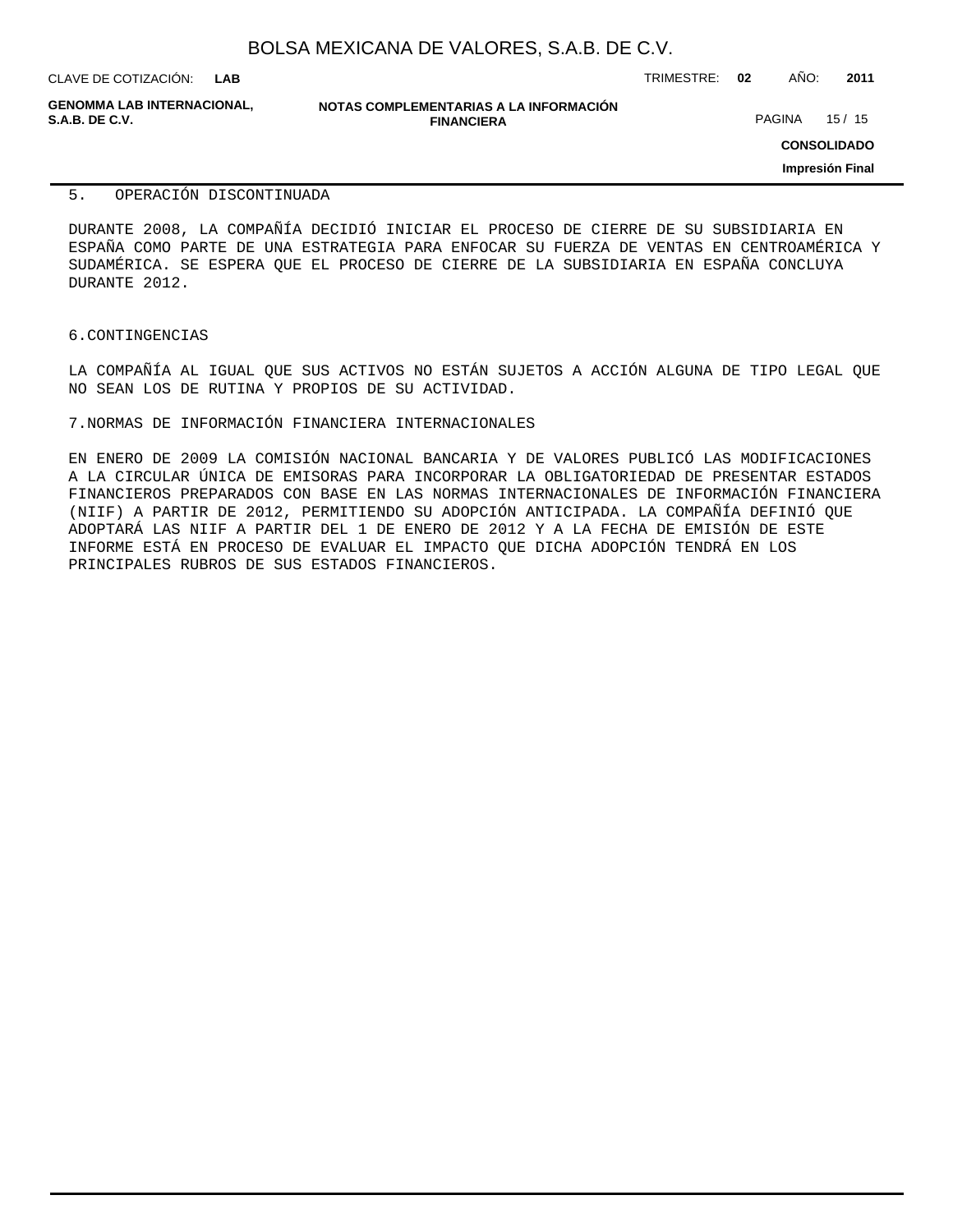CLAVE DE COTIZACIÓN TRIMESTRE **02** AÑO **2011 LAB**

### **GENOMMA LAB INTERNACIONAL, S.A.B. DE C.V.**

## **RELACIÓN DE INVERSIÓN EN ACCIONES**

# **CONSOLIDADO**

SUBSIDIARIAS

**Impresión Final**

| <b>NOMBRE DE LA EMPRESA</b>                                | <b>ACTIVIDAD PRINCIPAL</b>              | <b>NO. DE ACCIONES</b> | % DE TEN |
|------------------------------------------------------------|-----------------------------------------|------------------------|----------|
| GENOMMA LABORATORIES MEXICO,<br>S.A. DE C.V.               | investigacion y des de productos otc/pc | 300,100                | 100.00   |
| MEDICINAS Y MEDICAMENTOS<br>NACIONALES, S.A. DE C.V.       | VENTA DE PRODUCTOS OTC/gi               | 196,067                | 100.00   |
| INICIATIVAS DE ÉXITO, S.A. DE C.V.                         | <b>VENTA DE PRODUCTOS OTC</b>           | 50,000                 | 100.00   |
| TELEVISION PRODUCTS RETAIL,<br>S.A. DE C.V.                | prestacion de servicios profesionales   | 100,000                | 100.00   |
| AERO LAB, S.A. DE C.V.                                     | ser de transportacion aerea             | 57,850,313             | 100.00   |
| GENOMMA LAB CHILE, S.A.                                    | <b>VENTA DE PRODUCTOS OTC/PC</b>        | 215,567                | 100.00   |
| GENOMMALAB ECUADOR, S.A.                                   | <b>VENTA DE PRODUCTOS OTC/PC</b>        | 10,000                 | 100.00   |
| GENOMMA LAB CENTROAMERICA,<br>S.A.                         | VENTA DE PRODUCTOS OTC/PC               | 38                     | 100.00   |
| GENOMMA LAB PERU, S.A.                                     | <b>VENTA DE PRODUCTOS OTC/PC</b>        | 32,700                 | 100.00   |
| <b>GENOMMA LABORATORIES DO</b><br><b>BRASIL LTDA.- EPP</b> | VENTA DE PRODUCTOS OTC/PC               | 5,000,000              | 85.00    |
| <b>GENOMMA LABORATORIES</b><br>ARGENTINA, S.A.             | <b>VENTA DE PRODUCTOS OTC/PC</b>        | 185,000                | 85.00    |
| <b>GENOMMA LABORATORIOS</b><br>MEDICOS, S.L.               | <b>VENTA DE PRODUCTOS OTC/PC</b>        | 606,000                | 100.00   |
| <b>GENOMMA LAB COLOMBIA LTDA.</b>                          | <b>VENTA DE PRODUCTOS OTC/PC</b>        | 1,407,270              | 100.00   |
| LAB BRANDS INTERNATIONAL, LLC                              | invest y desarrollo de prod otc/pc      | 0                      | 70.00    |
| <b>GENOMMA LAB USA, INC</b>                                | VENTA DE PRODUCTOS OTC/PC               | 990,000                | 100.00   |
| <b>GENOMMA LAB DOMINICANA S.R.L</b>                        | <b>VENTA DE PRODUCTOS OTC/PC</b>        | 1,000                  | 100.00   |

# BOLSA MEXICANA DE VALORES, S.A.B. DE C.V.

CLAVE DE COTIZACIÓN TRIMESTRE **02** AÑO **2011 LAB**

**CONSOLIDADO Impresión Final**

**GENOMMA LAB INTERNACIONAL, S.A.B. DE C.V.**

# **RELACIÓN DE INVERSIÓN EN ACCIONES**

ASOCIADAS

| <b>NOMBRE DE LA EMPRESA</b>                                      | <b>ACTIVIDAD PRINCIPAL</b> | <b>NO. DE ACCIONES</b> | $%$ DE<br><b>TEN</b> | <b>MONTO TOTAL</b>                 |                               |
|------------------------------------------------------------------|----------------------------|------------------------|----------------------|------------------------------------|-------------------------------|
|                                                                  |                            |                        |                      | <b>COSTO</b><br><b>ADQUISICION</b> | <b>VALOR</b><br><b>ACTUAL</b> |
| Televisa Consumer Products USA, LLC.   VENTA DE PRODUCTOS OTC/PC |                            |                        | 49.00                | 25.653                             | 5.271                         |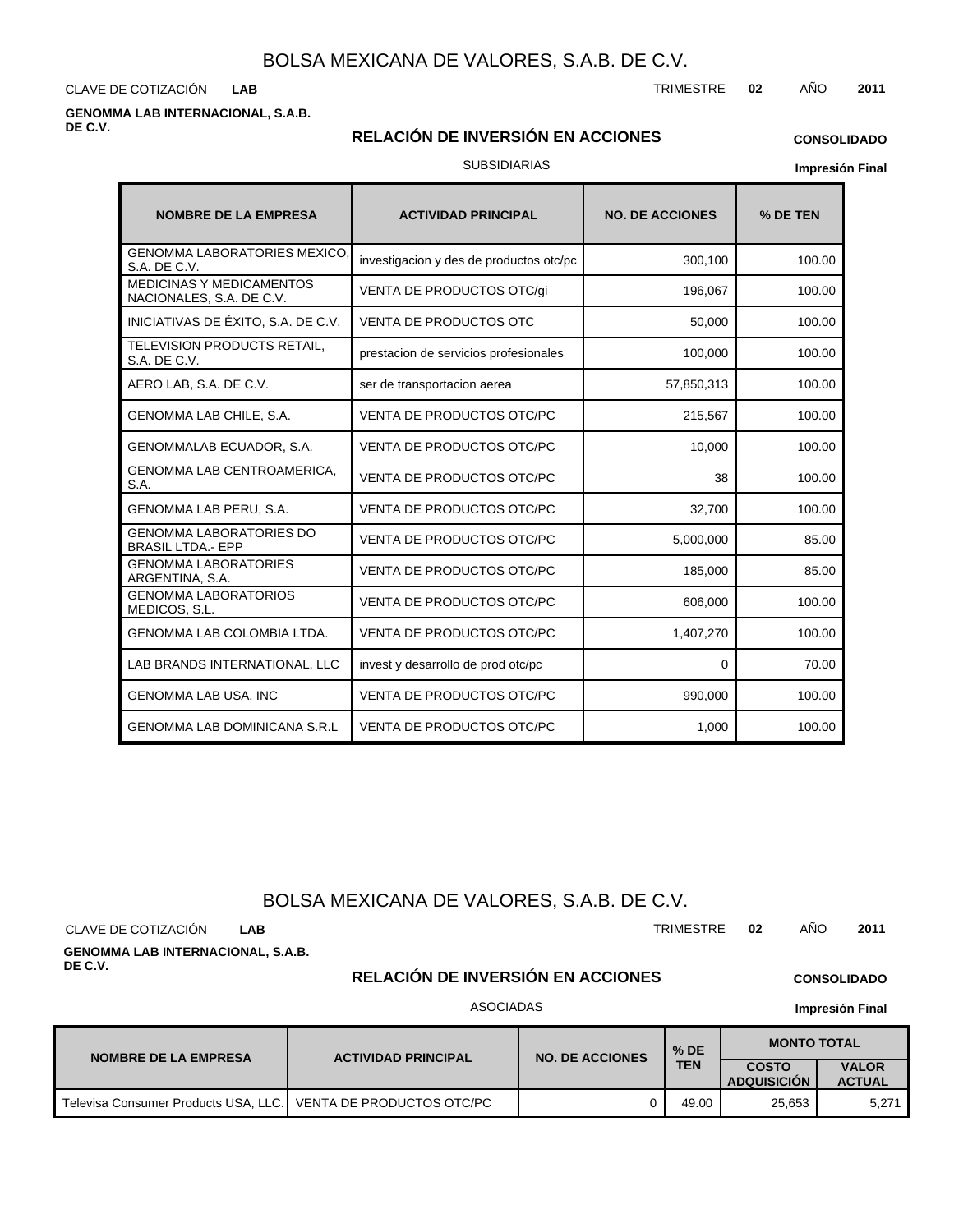CLAVE DE COTIZACIÓN TRIMESTRE **02** AÑO **2011 LAB**

**GENOMMA LAB INTERNACIONAL, S.A.B. DE C.V.**

# **RELACIÓN DE INVERSIÓN EN ACCIONES**

# **CONSOLIDADO**

ASOCIADAS

**Impresión Final**

| TOTAL DE INVERSIONES EN ASOCIADAS |  | 25,653 | 5,271 |
|-----------------------------------|--|--------|-------|
| OTRAS INVERSIONES PERMANENTES     |  |        | 0     |
| <b>TOTAL</b>                      |  |        | 5,271 |

OBSERVACIONES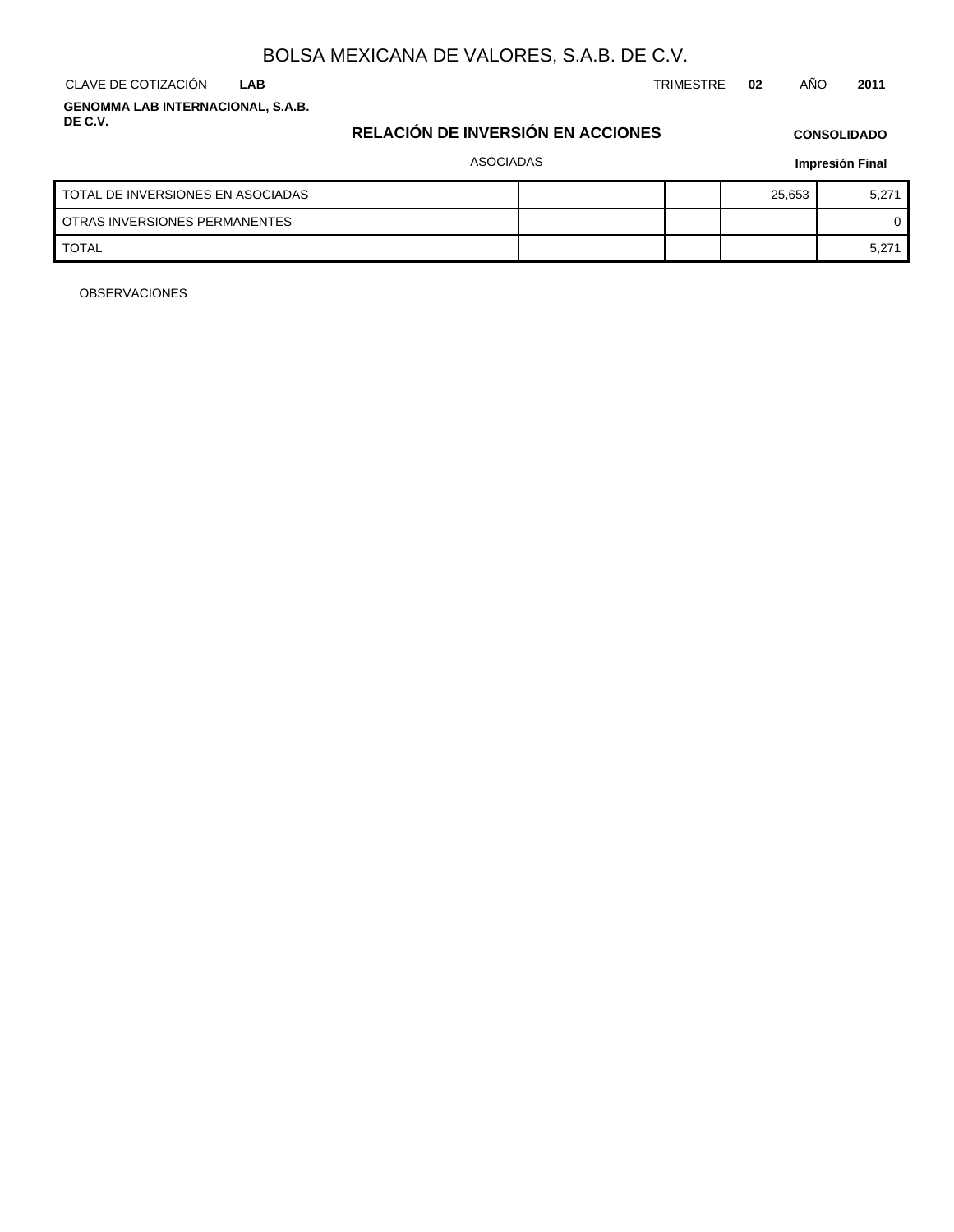#### **GENOMMA LAB INTERNACIONAL, S.A.B. DE C.V.** CLAVE DE COTIZACIÓN **LAB**

# **DESGLOSE DE CRÉDITOS**

# (MILES DE PESOS)

**CONSOLIDADO**

**Impresión Final**

|                               |                                                       |                                            |                                       |                                                          | VENCTOS. O AMORT. DENOMINADOS EN MONEDA NACIONAL |                    |                     |                     |                     |                                     | VENCTOS. O AMORT. DENOMINADOS EN MONEDA EXTRANJERA |                    |                     |                     |                     |                               |
|-------------------------------|-------------------------------------------------------|--------------------------------------------|---------------------------------------|----------------------------------------------------------|--------------------------------------------------|--------------------|---------------------|---------------------|---------------------|-------------------------------------|----------------------------------------------------|--------------------|---------------------|---------------------|---------------------|-------------------------------|
| TIPO DE CRÉDITO / INSTITUCIÓN | <b>CON</b><br><b>INSTITUCIÓN</b><br><b>EXTRANJERA</b> | <b>FECHA DE FIRMA /</b><br><b>CONTRATO</b> | <b>FECHA DE</b><br><b>VENCIMIENTO</b> | <b>TASA DE</b><br><b>INTERÉS Y/O</b><br><b>SOBRETASA</b> | <b>INTERVALO DE TIEMPO</b>                       |                    |                     |                     |                     | <b>INTERVALO DE TIEMPO</b>          |                                                    |                    |                     |                     |                     |                               |
|                               |                                                       |                                            |                                       |                                                          | AÑO ACTUAL                                       | <b>HASTA 1 AÑO</b> | <b>HASTA 2 AÑOS</b> | <b>HASTA 3 AÑOS</b> | <b>HASTA 4 AÑOS</b> | <b>HASTA 5 AÑOS O</b><br><b>MÁS</b> | <b>AÑO ACTUAL</b>                                  | <b>HASTA 1 AÑO</b> | <b>HASTA 2 AÑOS</b> | <b>HASTA 3 AÑOS</b> | <b>HASTA 4 AÑOS</b> | <b>HASTA 5 AÑOS O<br/>MÁS</b> |
| <b>BANCARIOS</b>              |                                                       |                                            |                                       |                                                          |                                                  |                    |                     |                     |                     |                                     |                                                    |                    |                     |                     |                     |                               |
| <b>COMERCIO EXTERIOR</b>      |                                                       |                                            |                                       |                                                          |                                                  |                    |                     |                     |                     |                                     |                                                    |                    |                     |                     |                     |                               |
| <b>CON GARANTÍA</b>           |                                                       |                                            |                                       |                                                          |                                                  |                    |                     |                     |                     |                                     |                                                    |                    |                     |                     |                     |                               |
| <b>BANCA COMERCIAL</b>        |                                                       |                                            |                                       |                                                          |                                                  |                    |                     |                     |                     |                                     |                                                    |                    |                     |                     |                     |                               |
| CLUB DEAL (SANTANDER/HSBC)    | <b>NA</b>                                             | 31/03/2011                                 | 31/03/2016                            | TIIE $28 + 2.1$                                          |                                                  |                    |                     | 200,000             |                     | 650,000                             |                                                    |                    |                     |                     |                     |                               |
| <b>OTROS</b>                  |                                                       |                                            |                                       |                                                          |                                                  |                    |                     |                     |                     |                                     |                                                    |                    |                     |                     |                     |                               |
| <b>TOTAL BANCARIOS</b>        |                                                       |                                            |                                       |                                                          |                                                  |                    |                     | 200,000             |                     | 650,000                             |                                                    |                    |                     |                     |                     |                               |

TRIMESTRE **02** AÑO **2011**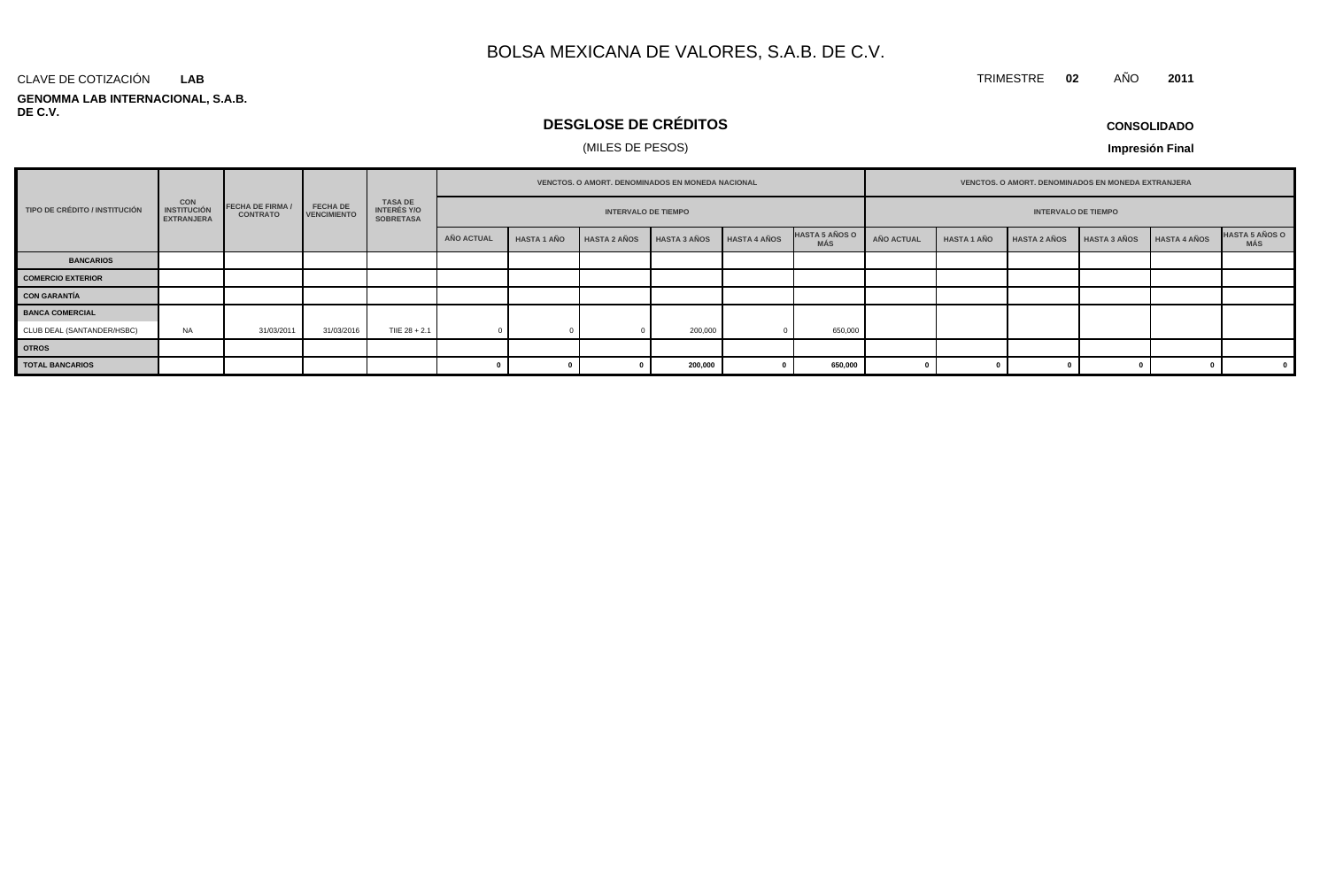#### CLAVE DE COTIZACIÓN TRIMESTRE **02** AÑO **2011 LAB**

### **GENOMMA LAB INTERNACIONAL, S.A.B. DE C.V.**

# **DESGLOSE DE CRÉDITOS**

## (MILES DE PESOS)

| <b>CONSOLIDADO</b> |  |
|--------------------|--|
|--------------------|--|

**Impresión Final**

|                                                     |                                                 |                                            |                                       | VENCTOS. O AMORT. DENOMINADOS EN MONEDA NACIONAL |                            |                    |                     |                     | VENCTOS. O AMORT. DENOMINADOS EN MONEDA EXTRANJERA |                              |            |                    |                     |                     |                     |                               |
|-----------------------------------------------------|-------------------------------------------------|--------------------------------------------|---------------------------------------|--------------------------------------------------|----------------------------|--------------------|---------------------|---------------------|----------------------------------------------------|------------------------------|------------|--------------------|---------------------|---------------------|---------------------|-------------------------------|
| TIPO DE CRÉDITO / INSTITUCIÓN                       | <b>CON<br/>INSTITUCIÓN</b><br><b>EXTRANJERA</b> | <b>FECHA DE FIRMA /</b><br><b>CONTRATO</b> | <b>FECHA DE</b><br><b>VENCIMIENTO</b> | TASA DE<br>INTERÉS Y/O<br><b>SOBRETASA</b>       | <b>INTERVALO DE TIEMPO</b> |                    |                     |                     |                                                    | <b>INTERVALO DE TIEMPO</b>   |            |                    |                     |                     |                     |                               |
|                                                     |                                                 |                                            |                                       |                                                  | <b>AÑO ACTUAL</b>          | <b>HASTA 1 AÑO</b> | <b>HASTA 2 AÑOS</b> | <b>HASTA 3 AÑOS</b> | <b>HASTA 4 AÑOS</b>                                | <b>HASTA 5 AÑOS O</b><br>MÁS | AÑO ACTUAL | <b>HASTA 1 AÑO</b> | <b>HASTA 2 AÑOS</b> | <b>HASTA 3 AÑOS</b> | <b>HASTA 4 AÑOS</b> | <b>HASTA 5 AÑOS O<br/>MÁS</b> |
| <b>BURSÁTILES</b>                                   |                                                 |                                            |                                       |                                                  |                            |                    |                     |                     |                                                    |                              |            |                    |                     |                     |                     |                               |
| <b>LISTADAS EN BOLSA (MÉXICO Y/O</b><br>EXTRANJERO) |                                                 |                                            |                                       |                                                  |                            |                    |                     |                     |                                                    |                              |            |                    |                     |                     |                     |                               |
| <b>QUIROGRAFARIOS</b>                               |                                                 |                                            |                                       |                                                  |                            |                    |                     |                     |                                                    |                              |            |                    |                     |                     |                     |                               |
| <b>CON GARANTÍA</b>                                 |                                                 |                                            |                                       |                                                  |                            |                    |                     |                     |                                                    |                              |            |                    |                     |                     |                     |                               |
| <b>COLOCACIONES PRIVADAS</b>                        |                                                 |                                            |                                       |                                                  |                            |                    |                     |                     |                                                    |                              |            |                    |                     |                     |                     |                               |
| QUIROGRAFARIOS                                      |                                                 |                                            |                                       |                                                  |                            |                    |                     |                     |                                                    |                              |            |                    |                     |                     |                     |                               |
| <b>CON GARANTÍA</b>                                 |                                                 |                                            |                                       |                                                  |                            |                    |                     |                     |                                                    |                              |            |                    |                     |                     |                     |                               |
| TOTAL BURSÁTILES Y<br><b>COLOCACIONES PRIVADAS</b>  |                                                 |                                            |                                       |                                                  |                            |                    |                     |                     |                                                    |                              |            |                    |                     |                     |                     | $\mathbf{0}$                  |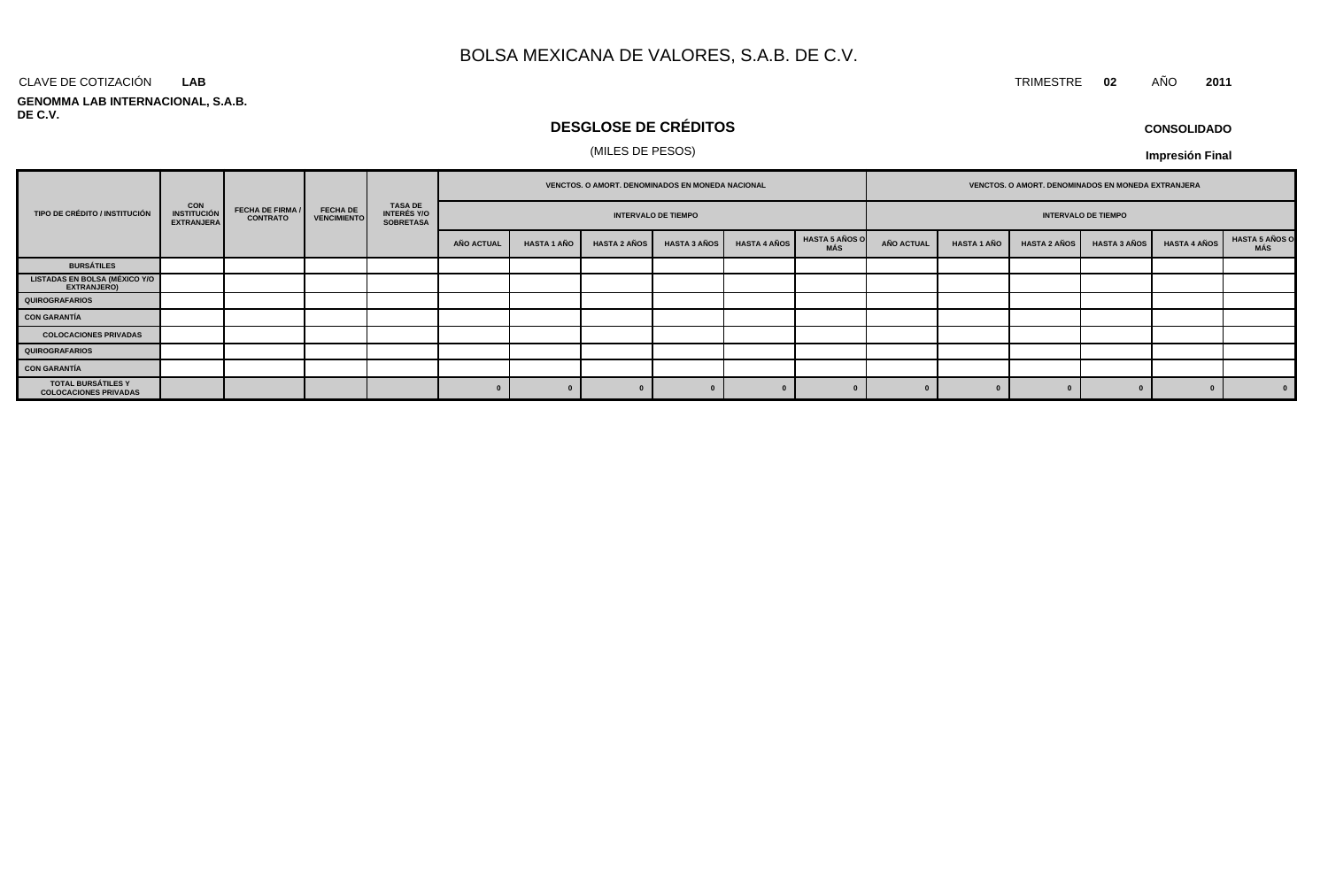#### CLAVE DE COTIZACIÓN TRIMESTRE **02** AÑO **2011 LAB**

### **GENOMMA LAB INTERNACIONAL, S.A.B. DE C.V.**

# **DESGLOSE DE CRÉDITOS**

# (MILES DE PESOS)

|                                                                       |                                                       |                                        |                                       |  |                   | VENCTOS. O AMORT. DENOMINADOS EN MONEDA NACIONAL |                            |                     |                     | VENCTOS. O AMORT. DENOMINADOS EN MONEDA EXTRANJERA |                            |                    |                     |                     |                     |                       |
|-----------------------------------------------------------------------|-------------------------------------------------------|----------------------------------------|---------------------------------------|--|-------------------|--------------------------------------------------|----------------------------|---------------------|---------------------|----------------------------------------------------|----------------------------|--------------------|---------------------|---------------------|---------------------|-----------------------|
| TIPO DE CRÉDITO / INSTITUCIÓN                                         | <b>CON</b><br><b>INSTITUCIÓN</b><br><b>EXTRANJERA</b> | <b>FECHA DE</b><br><b>CONCERTACIÓN</b> | <b>FECHA DE</b><br><b>VENCIMIENTO</b> |  |                   |                                                  | <b>INTERVALO DE TIEMPO</b> |                     |                     |                                                    | <b>INTERVALO DE TIEMPO</b> |                    |                     |                     |                     |                       |
|                                                                       |                                                       |                                        |                                       |  | <b>AÑO ACTUAL</b> | <b>HASTA 1 AÑO</b>                               | <b>HASTA 2 AÑOS</b>        | <b>HASTA 3 AÑOS</b> | <b>HASTA 4 AÑOS</b> | <b>HASTA 5 AÑOS O</b><br>MÁS                       | <b>AÑO ACTUAL</b>          | <b>HASTA 1 AÑO</b> | <b>HASTA 2 AÑOS</b> | <b>HASTA 3 AÑOS</b> | <b>HASTA 4 AÑOS</b> | HASTA 5 AÑOS O<br>MÁS |
| <b>PROVEEDORES</b>                                                    |                                                       |                                        |                                       |  |                   |                                                  |                            |                     |                     |                                                    |                            |                    |                     |                     |                     |                       |
| PROV CONCENTRADO ENE'11                                               | <b>NA</b>                                             | 31/01/2011                             | 31/05/2011                            |  | 7,876             | $\Omega$                                         | $\overline{0}$             | $\Omega$            | $\Omega$            |                                                    |                            |                    |                     |                     |                     |                       |
| PROV CONCENTRADO FEB'11                                               | NA                                                    | 28/02/2011                             | 30/06/2011                            |  | 14,971            |                                                  | $\overline{0}$             |                     | $\Omega$            |                                                    |                            |                    |                     |                     |                     |                       |
| PROV CONCENTRADO MAR'11                                               | <b>NA</b>                                             | 31/03/2011                             | 31/07/2011                            |  | 120,035           |                                                  | $\overline{0}$             | - 0                 | $\Omega$            |                                                    |                            |                    |                     |                     |                     |                       |
| PROV CONCENTRADO ABRIL'11                                             | <b>NA</b>                                             | 30/04/2011                             | 31/08/2011                            |  | 146,408           |                                                  | $\overline{0}$             | - 0                 | $\Omega$            |                                                    |                            |                    |                     |                     |                     |                       |
| PROV CONCENTRADO MAYO'11                                              | NA                                                    | 31/05/2011                             | 30/09/2011                            |  | 209,042           |                                                  | $\overline{0}$             |                     | $\Omega$            |                                                    |                            |                    |                     |                     |                     |                       |
| PROV CONCENTRADO JUNIO'11                                             | <b>NA</b>                                             | 30/06/2011                             | 31/10/2011                            |  | 294,929           |                                                  | $\overline{0}$             |                     | $\cap$              |                                                    |                            |                    |                     |                     |                     |                       |
| PROV CONCENTRADO ENE'11                                               | <b>SI</b>                                             | 31/01/2011                             | 31/05/2011                            |  |                   |                                                  |                            |                     |                     |                                                    | 5,558                      | $\Omega$           | $\Omega$            |                     | $\Omega$            |                       |
| PROV CONCENTRADO FEB'11                                               | SI                                                    | 28/02/2011                             | 30/06/2011                            |  |                   |                                                  |                            |                     |                     |                                                    | 112                        | $\epsilon$         | $\mathbf 0$         |                     | $\Omega$            |                       |
| PROV CONCENTRADO MAR'11                                               | <b>SI</b>                                             | 31/03/2011                             | 31/07/2011                            |  |                   |                                                  |                            |                     |                     |                                                    | 2,357                      | -C                 | $\Omega$            |                     | $\Omega$            |                       |
| PROV CONCENTRADO ABRIL'11                                             | SI                                                    | 30/04/2011                             | 31/08/2011                            |  |                   |                                                  |                            |                     |                     |                                                    | 2,704                      | $\epsilon$         | $^{\circ}$          |                     | $\Omega$            |                       |
| PROV CONCENTRADO MAY'11                                               | SI                                                    | 31/05/2011                             | 30/09/2011                            |  |                   |                                                  |                            |                     |                     |                                                    | 3,571                      | - 0                | $\mathbf 0$         |                     | $\Omega$            |                       |
| PROV CONCENTRADO JUN'11                                               | SI                                                    | 30/06/2011                             | 31/10/2011                            |  |                   |                                                  |                            |                     |                     |                                                    | 16,261                     | $\Omega$           | $\mathbf{0}$        | $\Omega$            | $\overline{0}$      |                       |
| <b>TOTAL PROVEEDORES</b>                                              |                                                       |                                        |                                       |  | 793,261           | $\circ$                                          | $\mathbf 0$                | $\Omega$            | $\mathbf 0$         | $\Omega$                                           | 30,563                     | $\Omega$           | $\overline{0}$      | $\overline{0}$      | $\mathbf{0}$        | C                     |
|                                                                       |                                                       |                                        |                                       |  |                   |                                                  |                            |                     |                     |                                                    |                            |                    |                     |                     |                     |                       |
| OTROS CRÉDITOS CON COSTO A<br>CORTO Y LARGO PLAZO(S103 Y S30)         |                                                       |                                        |                                       |  |                   |                                                  |                            |                     |                     |                                                    |                            |                    |                     |                     |                     |                       |
| LARGO PLAZO                                                           | <b>NA</b>                                             |                                        |                                       |  | $\overline{0}$    | $\mathbf{0}$                                     | $\overline{0}$             | $\Omega$            | $\mathbf 0$         | $\Omega$                                           |                            |                    |                     |                     |                     |                       |
|                                                                       | <b>NO</b>                                             |                                        |                                       |  |                   |                                                  |                            |                     |                     |                                                    | $\mathbf 0$                | $^{\circ}$         | $\mathbf{0}$        | $\Omega$            | $\overline{0}$      |                       |
| <b>TOTAL OTROS CRÉDITOS CON</b><br><b>COSTO A CORTO Y LARGO PLAZO</b> |                                                       |                                        |                                       |  | $\overline{0}$    | $^{\circ}$                                       | $\overline{0}$             | $\overline{0}$      | $\circ$             | $\Omega$                                           | $\Omega$                   | $\Omega$           | $\mathbf{0}$        | $\overline{0}$      | $\overline{0}$      |                       |
|                                                                       |                                                       |                                        |                                       |  |                   |                                                  |                            |                     |                     |                                                    |                            |                    |                     |                     |                     |                       |
| <b>OTROS PASIVOS CIRCULANTES SIN</b><br><b>COSTO (S26)</b>            |                                                       |                                        |                                       |  |                   |                                                  |                            |                     |                     |                                                    |                            |                    |                     |                     |                     |                       |
| prov y otras cuentas por pag                                          | <b>NA</b>                                             |                                        |                                       |  | 445,986           | $\mathbf{0}$                                     |                            |                     |                     |                                                    |                            |                    |                     |                     |                     |                       |
| prov y otras cuentas por pag                                          |                                                       |                                        |                                       |  |                   |                                                  |                            |                     |                     |                                                    | 164,708                    | $\Omega$           |                     |                     |                     |                       |
| <b>TOTAL OTROS PASIVOS</b><br><b>CIRCULANTES SIN COSTO</b>            |                                                       |                                        |                                       |  | 445,986           | $\mathbf{0}$                                     | $\overline{0}$             | $\overline{0}$      | $\overline{0}$      | $\overline{0}$                                     | 164,708                    | $^{\circ}$         | $\overline{0}$      | $\overline{0}$      | $\overline{0}$      |                       |
|                                                                       |                                                       |                                        |                                       |  |                   |                                                  |                            |                     |                     |                                                    |                            |                    |                     |                     |                     |                       |
| <b>TOTAL GENERAL</b>                                                  |                                                       |                                        |                                       |  | 1,239,247         | $\mathbf 0$                                      | $\mathbf 0$                | 200,000             | $\mathbf 0$         | 650,000                                            | 195,271                    | $\mathbf{0}$       | $\mathbf 0$         | $\mathbf{0}$        | $\mathbf{0}$        |                       |

**CONSOLIDADO**

**Impresión Final**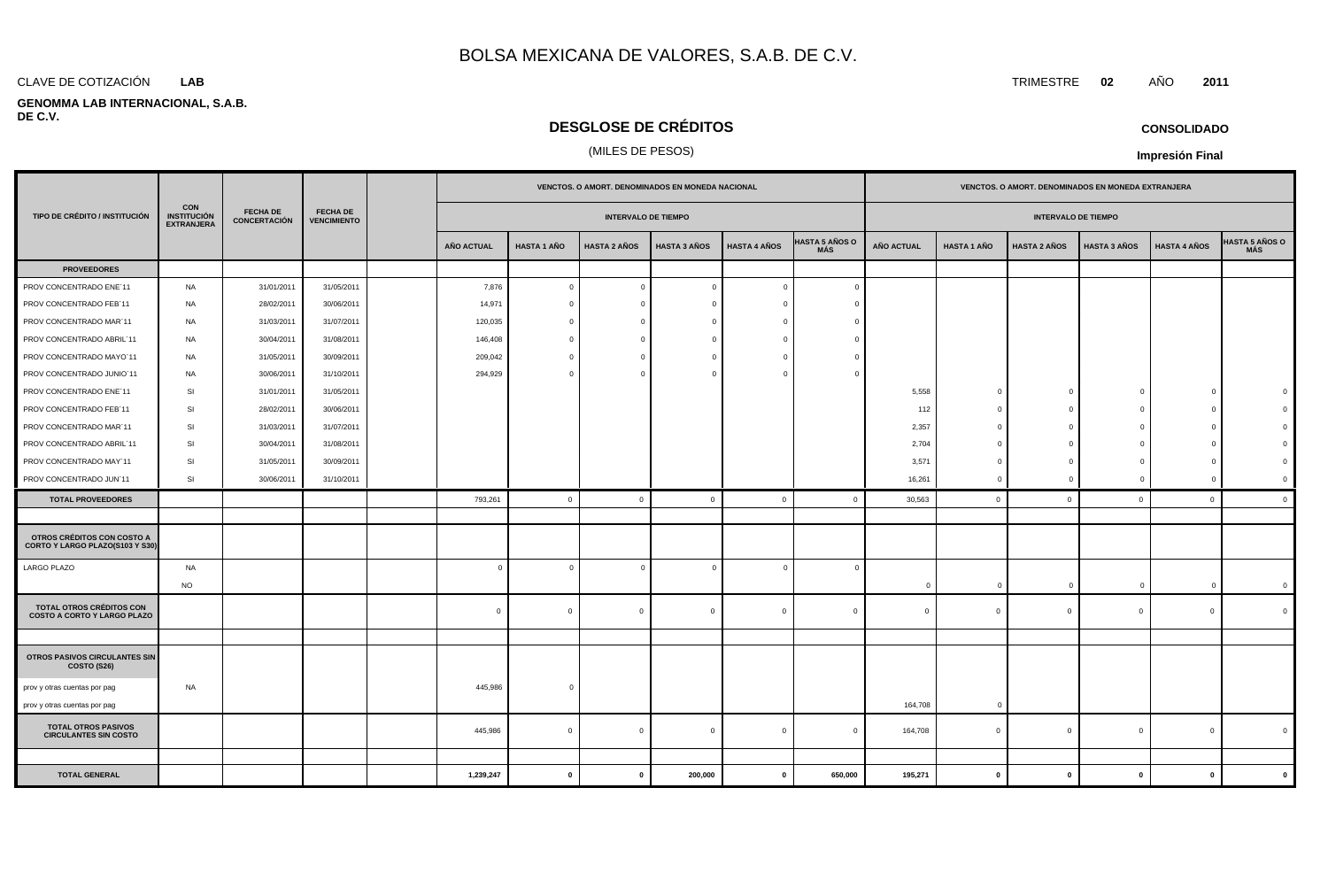**LAB**

**GENOMMA LAB INTERNACIONAL, S.A.B. DE C.V.**

# **DESGLOSE DE CRÉDITOS**

# (MILES DE PESOS)

| TIPO DE CRÉDITO / INSTITUCIÓN | CON<br>INSTITUCIÓN<br><b>EXTRANJERA</b> | <b>FECHA DE</b><br>CONCERTACIÓN | <b>FECHA DE</b><br>VENCIMIENTO |  | <b>VENCTOS, O AMORT, DENOMINADOS EN MONEDA NACIONAL</b> |                    |                                        |  |  | <b>VENCTOS, O AMORT, DENOMINADOS EN MONEDA EXTRANJERA</b> |                            |                    |                     |                           |  |                                     |
|-------------------------------|-----------------------------------------|---------------------------------|--------------------------------|--|---------------------------------------------------------|--------------------|----------------------------------------|--|--|-----------------------------------------------------------|----------------------------|--------------------|---------------------|---------------------------|--|-------------------------------------|
|                               |                                         |                                 |                                |  | <b>INTERVALO DE TIEMPO</b>                              |                    |                                        |  |  |                                                           | <b>INTERVALO DE TIEMPO</b> |                    |                     |                           |  |                                     |
|                               |                                         |                                 |                                |  | AÑO ACTUAL                                              | <b>HASTA 1 AÑO</b> | HASTA 2 AÑOS HASTA 3 AÑOS HASTA 4 AÑOS |  |  | <b>HASTA 5 AÑOS O</b><br><b>MÁS</b>                       | AÑO ACTUAL                 | <b>HASTA 1 AÑO</b> | <b>HASTA 2 AÑOS</b> | HASTA 3 AÑOS HASTA 4 AÑOS |  | <b>HASTA 5 AÑOS O</b><br><b>MÁS</b> |

# **CONSOLIDADO**

**Impresión Final**

CLAVE DE COTIZACIÓN TRIMESTRE **02** AÑO **2011**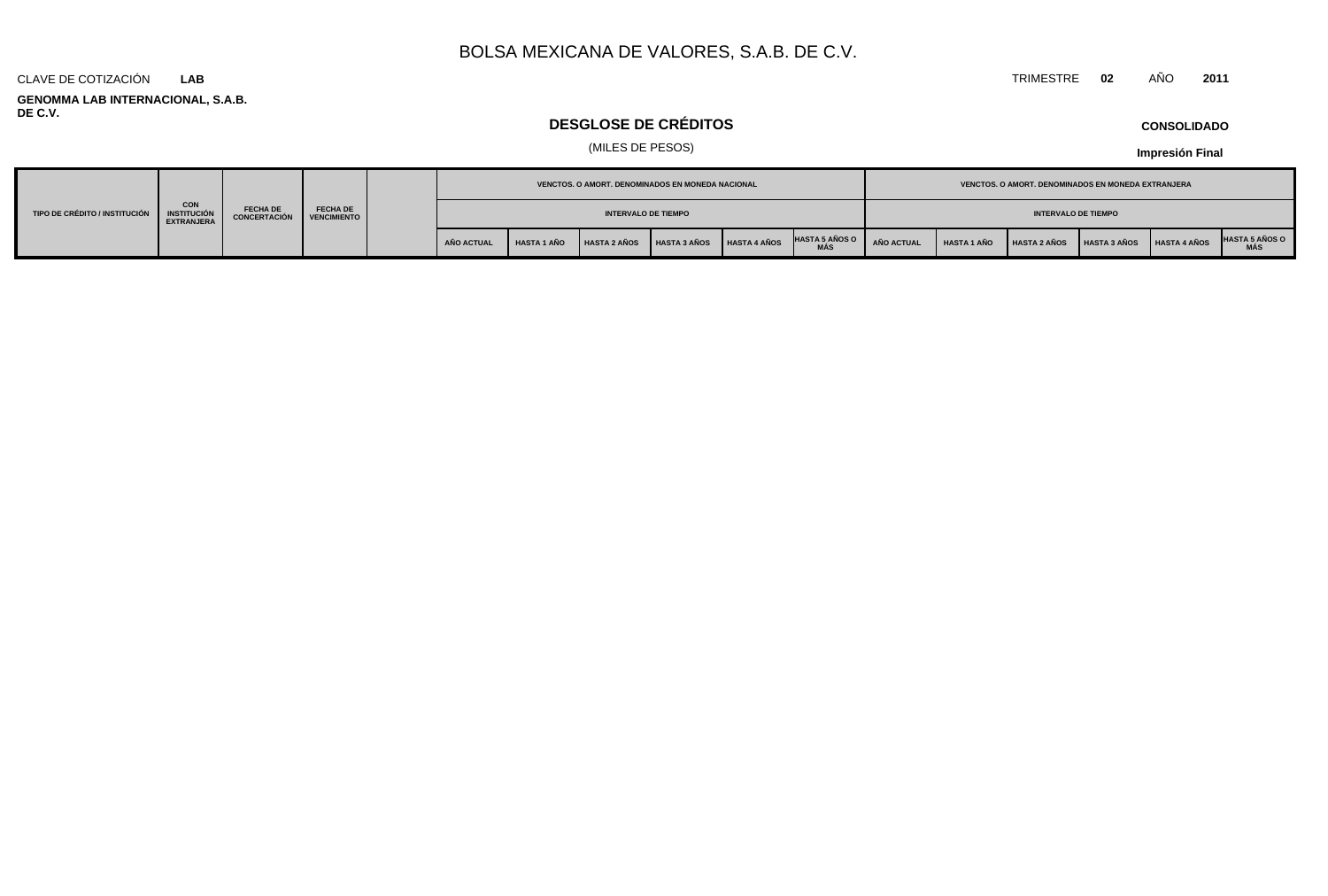### CLAVE DE COTIZACIÓN: **LAB GENOMMA LAB INTERNACIONAL, S.A.B. DE C.V.**

### **POSICIÓN MONETARIA EN MONEDA EXTRANJERA**

(MILES DE PESOS)

### **CONSOLIDADO**

TRIMESTRE: **02** AÑO: **2011**

**Impresión Final**

|                               | <b>DÓLARES</b> |              |                | <b>OTRAS MONEDAS</b> | <b>TOTAL MILES DE</b> |
|-------------------------------|----------------|--------------|----------------|----------------------|-----------------------|
| POSICIÓN EN MONEDA EXTRANJERA | <b>DÓLARES</b> | <b>PESOS</b> | <b>DÓLARES</b> | <b>PESOS</b>         | <b>PESOS</b>          |
| <b>ACTIVO MONETARIO</b>       | 28,903         | 340,324      | 52,259         | 615,335              | 955,659               |
| <b>PASIVO</b>                 | 3,776          | 44,467       | 23,027         | 271,137              | 315,604               |
| CORTO PLAZO                   | 3,776          | 44,467       | 23,027         | 271,137              | 315,604               |
| <b>LARGO PLAZO</b>            | 0              | $\mathbf 0$  | 0              | 0                    | 0                     |
| <b>SALDO NETO</b>             | 25,127         | 295,857      | 29,232         | 344,198              | 640,055               |

### **OBSERVACIONES**

LAS MONEDAS UTILIZADAS PARA LA CONVERSIÓN DE ESTADOS FINANCIEROS DE SUBSIDIARIAS EXTRANJERAS Y LOS TIPOS DE CAMBIO UTILIZADOS SON LOS SIGUIENTES:

BALANCE GENERAL:

| PAÍS MONEDA REGISTRO TIPO DE CAMBIO DE MONEDA REGISTRO A MONEDA FUNCIONAL<br>(DÓLAR ESTADOUNIDENSE)<br>TIPO DE CAMBIO DE MONEDA FUNCIONAL A MONEDA DE INFORME (PESOS<br>MEXICANOS) |                                |                       |
|------------------------------------------------------------------------------------------------------------------------------------------------------------------------------------|--------------------------------|-----------------------|
| ARGENTINA<br>PESOS ARGENTINOS                                                                                                                                                      | $0.2437 \t$ \$ 11.7748         |                       |
| <b>BRASIL</b><br><b>REALES</b>                                                                                                                                                     | $0.6380 \quad S \quad 11.7748$ |                       |
| <b>CHILE</b><br>PESOS CHILENOS                                                                                                                                                     | \$<br>0.0021                   | 11.7748               |
| COLOMBIA<br>PESOS COLOMBIANOS                                                                                                                                                      | 0.0006                         | $\ddot{s}$<br>11.7748 |
| COSTA RICA<br>DÓLAR ESTADOUNIDENSE                                                                                                                                                 | $1.0000$ \$                    | 11.7748               |
| ECUADOR<br>DÓLAR ESTADOUNIDENSE                                                                                                                                                    | 1.0000                         | \$<br>11.7748         |
| PERÚ<br>SOLES                                                                                                                                                                      | $0.3640 \quad S \quad 11.7748$ |                       |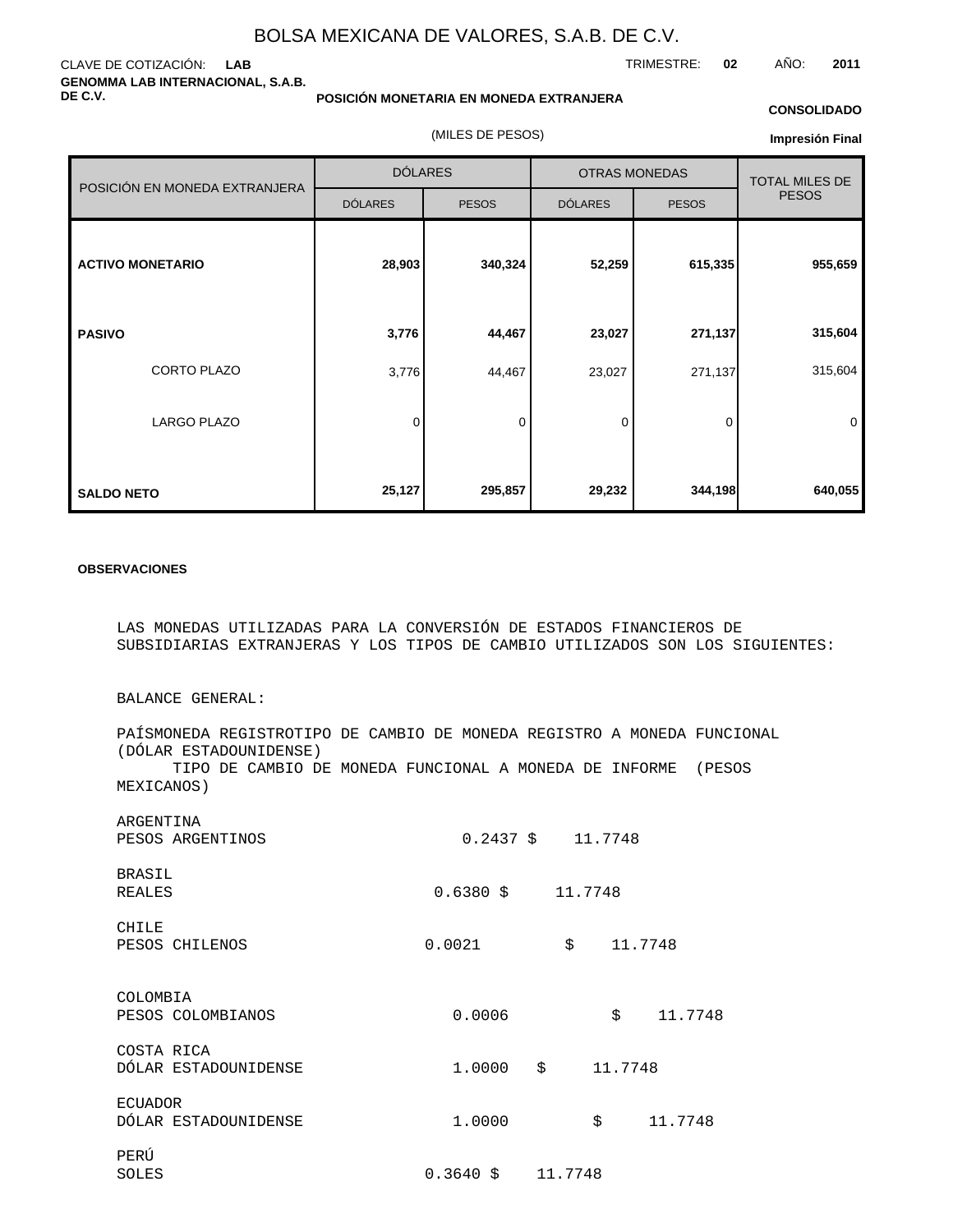|                                                                                | <u>DOLOM MILAIOM W Y DE WALOITEO, OMTJ. DE O.W.</u>                                                                                                   |                       |                        |      |
|--------------------------------------------------------------------------------|-------------------------------------------------------------------------------------------------------------------------------------------------------|-----------------------|------------------------|------|
| CLAVE DE COTIZACIÓN:<br><b>LAB</b><br><b>GENOMMA LAB INTERNACIONAL, S.A.B.</b> |                                                                                                                                                       | TRIMESTRE:            | AÑO:<br>02             | 2011 |
| DE C.V.                                                                        | POSICIÓN MONETARIA EN MONEDA EXTRANJERA                                                                                                               |                       | <b>CONSOLIDADO</b>     |      |
|                                                                                | (MILES DE PESOS)                                                                                                                                      |                       | <b>Impresión Final</b> |      |
| REPUBLICA DOMINICANA<br>PESO DOMINICANO                                        | 0.0263<br>$\ddot{\mathsf{S}}$                                                                                                                         | 11.7748               |                        |      |
| USA<br>DÓLAR ESTADOUNIDENSE                                                    | 1.0000<br>$\ddot{\mathsf{S}}$                                                                                                                         | 11.7748               |                        |      |
| ESPAÑA<br><b>EURO</b>                                                          | 1.4391                                                                                                                                                | 11.7748<br>\$         |                        |      |
| ESTADO DE RESULTADOS                                                           |                                                                                                                                                       |                       |                        |      |
| (DÓLAR ESTADOUNIDENSE)                                                         | PAÍS MONEDA REGISTRO TIPO DE CAMBIO DE MONEDA REGISTRO A MONEDA FUNCIONAL<br>TIPO DE CAMBIO DE MONEDA FUNCIONAL A MONEDA DE INFORME (PESOS MEXICANOS) |                       |                        |      |
| ARGENTINA<br>PESOS ARGENTINOS                                                  | 0.2446                                                                                                                                                | $\uparrow$<br>11.9088 |                        |      |
| <b>BRASIL</b><br><b>REALES</b>                                                 | 0.6300                                                                                                                                                | $\ddot{s}$            | 11.9088                |      |
| CHILE<br>PESOS CHILENOS                                                        | 0.0021                                                                                                                                                | \$                    | 11.9088                |      |
| COLOMBIA<br>PESOS COLOMBIANOS                                                  | 0.0006                                                                                                                                                | \$                    | 11.9088                |      |
| COSTA RICA<br>DÓLAR ESTADOUNIDENSE                                             | 1.0000                                                                                                                                                | \$                    | 11.9088                |      |
| <b>ECUADOR</b><br>DÓLAR ESTADOUNIDENSE                                         | 1.0000                                                                                                                                                | \$                    | 11.9088                |      |
| PERÚ<br>SOLES                                                                  | 0.3657                                                                                                                                                | 11.9088<br>\$         |                        |      |
| REPUBLICA DOMINICANA<br>DOMINICANO<br>PESO                                     | 0.0266                                                                                                                                                | \$                    | 11.9088                |      |
| USA<br>DÓLAR ESTADOUNIDENSE                                                    | 1.0000                                                                                                                                                | \$                    | 11.9088                |      |
| ESPAÑA<br>EURO                                                                 | 1.4391                                                                                                                                                |                       | \$11.9088              |      |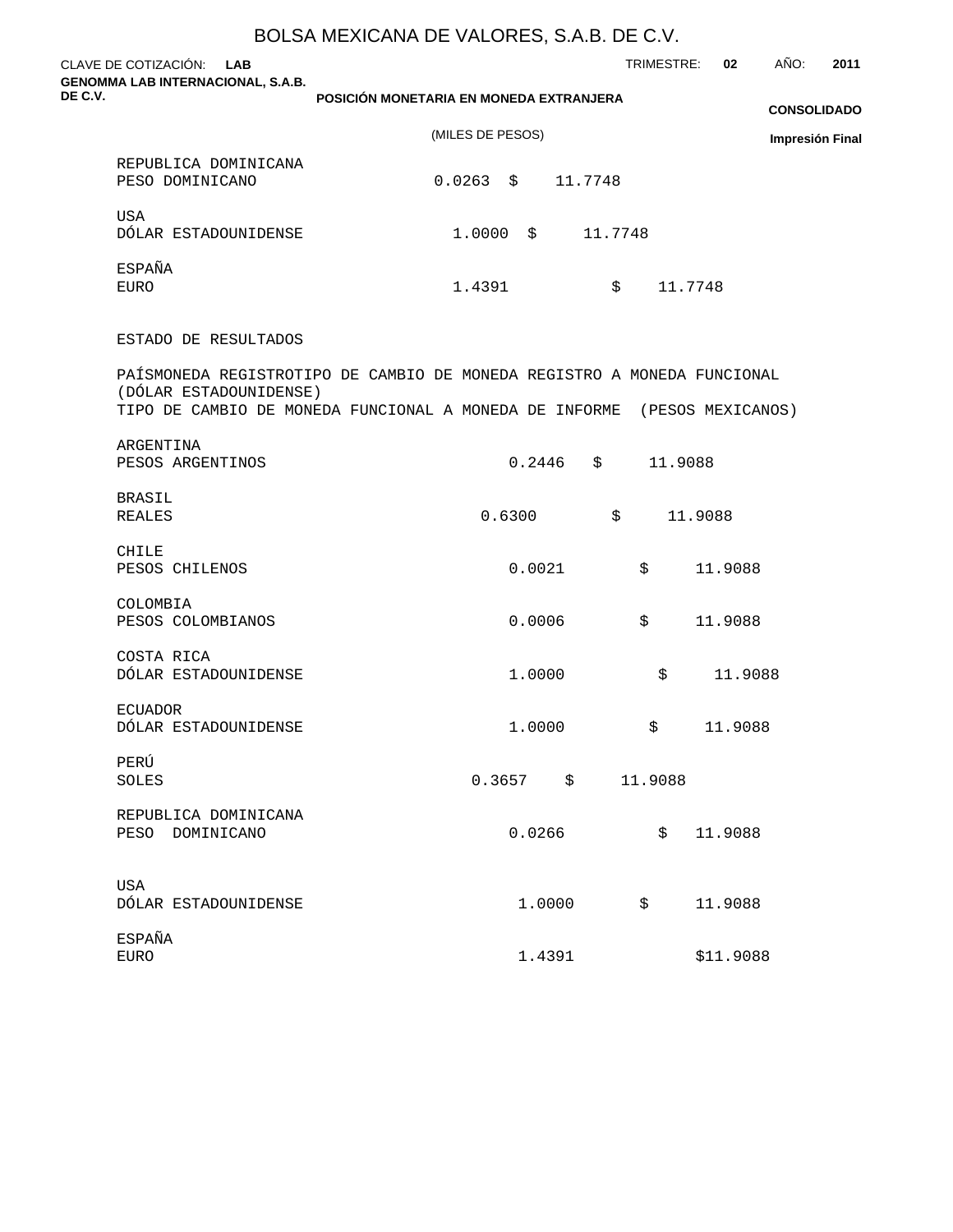TRIMESTRE: **02** AÑO: **2011**

CLAVE DE COTIZACIÓN: **LAB GENOMMA LAB INTERNACIONAL, S.A.B. DE C.V.**

### **CEDULA DE INTEGRACIÓN Y CÁLCULO DE RESULTADO POR POSICIÓN MONETARIA** (MILES DE PESOS)

**CONSOLIDADO**

**Impresión Final**

| <b>MES</b>       | <b>ACTIVOS</b><br><b>MONETARIOS</b> | <b>PASIVOS</b><br><b>MONETARIOS</b> | <b>POSICIÓN</b><br><b>MONETARIA</b><br>(ACTIVA) PASIVA | <b>INFLACIÓN</b><br><b>MENSUAL</b> | <b>EFECTO MENSUAL</b><br>(ACTIVO) PASIVO |
|------------------|-------------------------------------|-------------------------------------|--------------------------------------------------------|------------------------------------|------------------------------------------|
| <b>ENERO</b>     | 0                                   | 0                                   | $\Omega$                                               | U                                  | 0                                        |
| <b>FEBRERO</b>   | 0                                   | 0                                   | 0                                                      | 0                                  | 0                                        |
| <b>MARZO</b>     | 0                                   | 0                                   | $\Omega$                                               | $\Omega$                           | 0                                        |
| <b>ABRIL</b>     | 0                                   | 0                                   | $\Omega$                                               | 0                                  | $\Omega$                                 |
| <b>MAYO</b>      | 0                                   | 0                                   | 0                                                      | 0                                  | 0                                        |
| <b>JUNIO</b>     | 0                                   | 0                                   | 0                                                      | $\Omega$                           | 0                                        |
| ACTUALIZACIÓN    |                                     |                                     |                                                        |                                    | 0                                        |
| CAPITALIZACIÓN   |                                     |                                     |                                                        |                                    | 0                                        |
| EMP. EXTRANJERAS |                                     |                                     |                                                        |                                    | 0                                        |
| <b>OTROS</b>     |                                     |                                     |                                                        |                                    | 0                                        |
| <b>TOTAL</b>     |                                     |                                     |                                                        |                                    | 0                                        |

| DATOS INFORMATIVOS         |  |
|----------------------------|--|
| <b>REPOMO CAPITALIZADO</b> |  |

**OBSERVACIONES**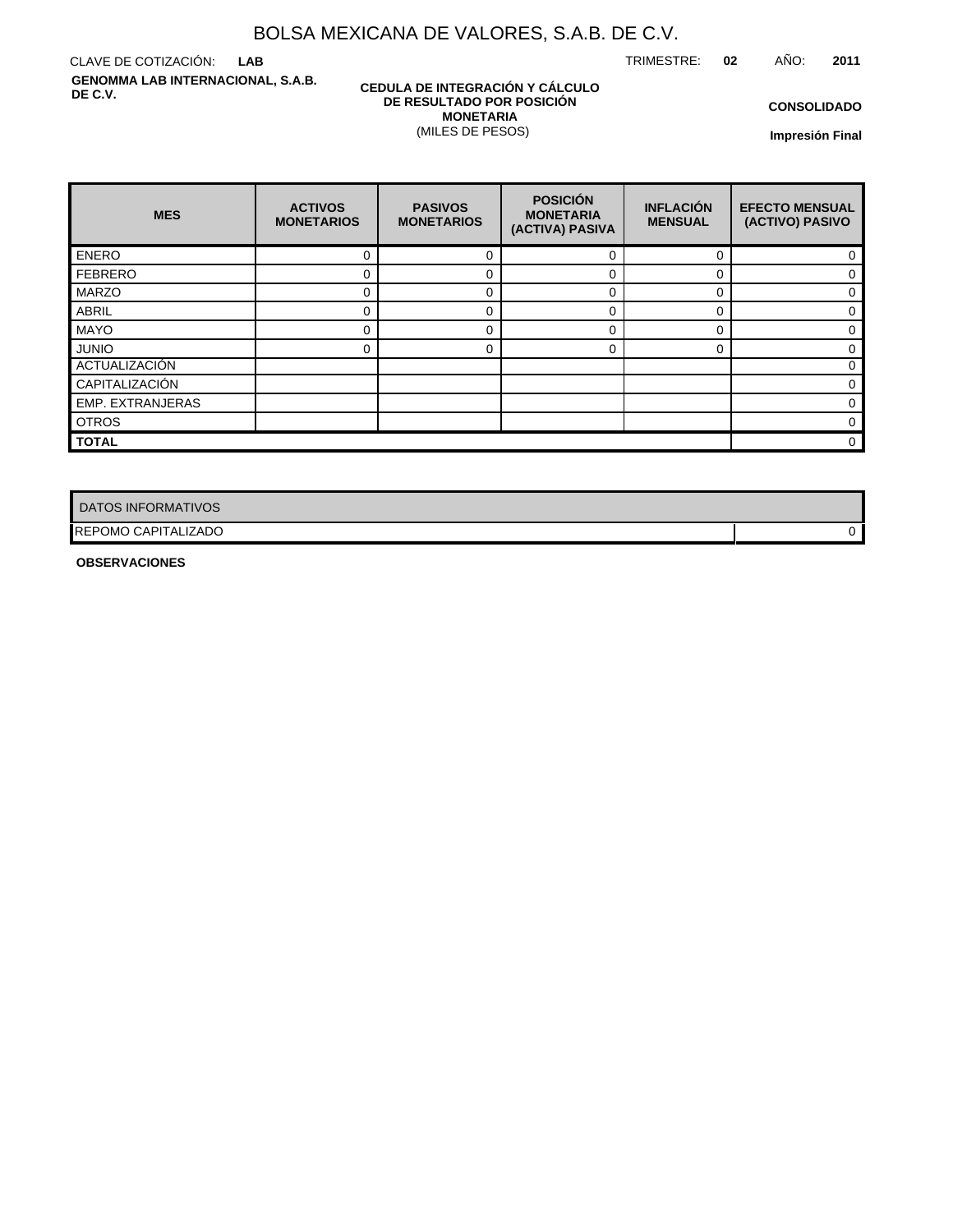| CLAVE DE COTIZACIÓN:                                | <b>LAB</b> |                              | TRIMESTRE: | 02     | AÑO: | 2011                                         |
|-----------------------------------------------------|------------|------------------------------|------------|--------|------|----------------------------------------------|
| <b>GENOMMA LAB INTERNACIONAL, S.A.B.</b><br>DE C.V. |            | <b>INSTRUMENTOS DE DEUDA</b> |            | PAGINA |      | 1/2<br><b>CONSOLIDADO</b><br>Impresión Final |
|                                                     |            |                              |            |        |      |                                              |

NO APLICA LIMITACIONES FINANCIERAS SEGÚN ESCRITURAS DE LA EMISIÓN Y/O TITULO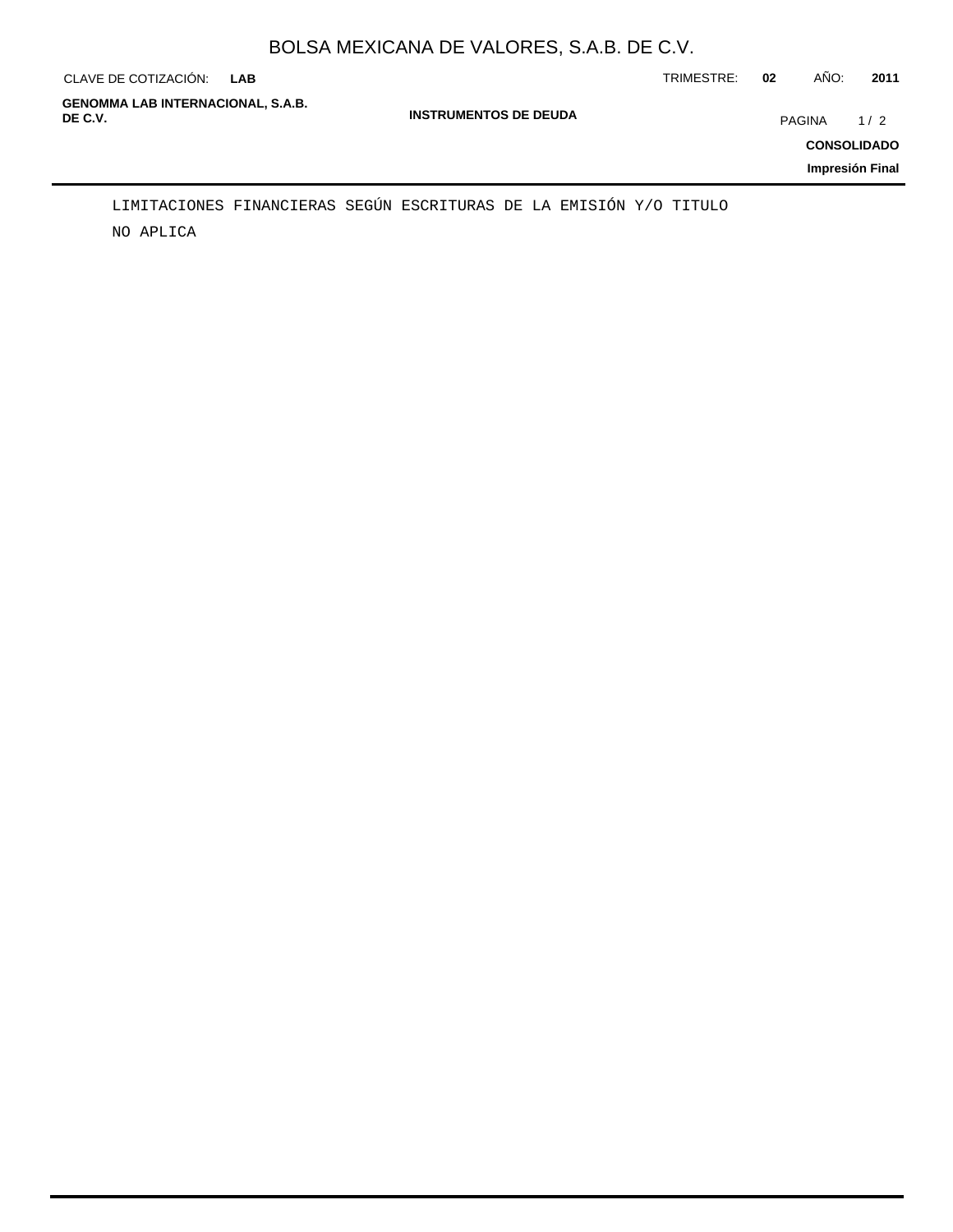| CLAVE DE COTIZACIÓN:                                | <b>LAB</b> |                              | TRIMESTRE: | 02            | AÑO: | 2011                                         |
|-----------------------------------------------------|------------|------------------------------|------------|---------------|------|----------------------------------------------|
| <b>GENOMMA LAB INTERNACIONAL, S.A.B.</b><br>DE C.V. |            | <b>INSTRUMENTOS DE DEUDA</b> |            | <b>PAGINA</b> |      | 2/2<br><b>CONSOLIDADO</b><br>Impresión Final |
|                                                     |            |                              |            |               |      |                                              |

SITUACIÓN ACTUAL DE LAS LIMITACIONES FINANCIERAS

÷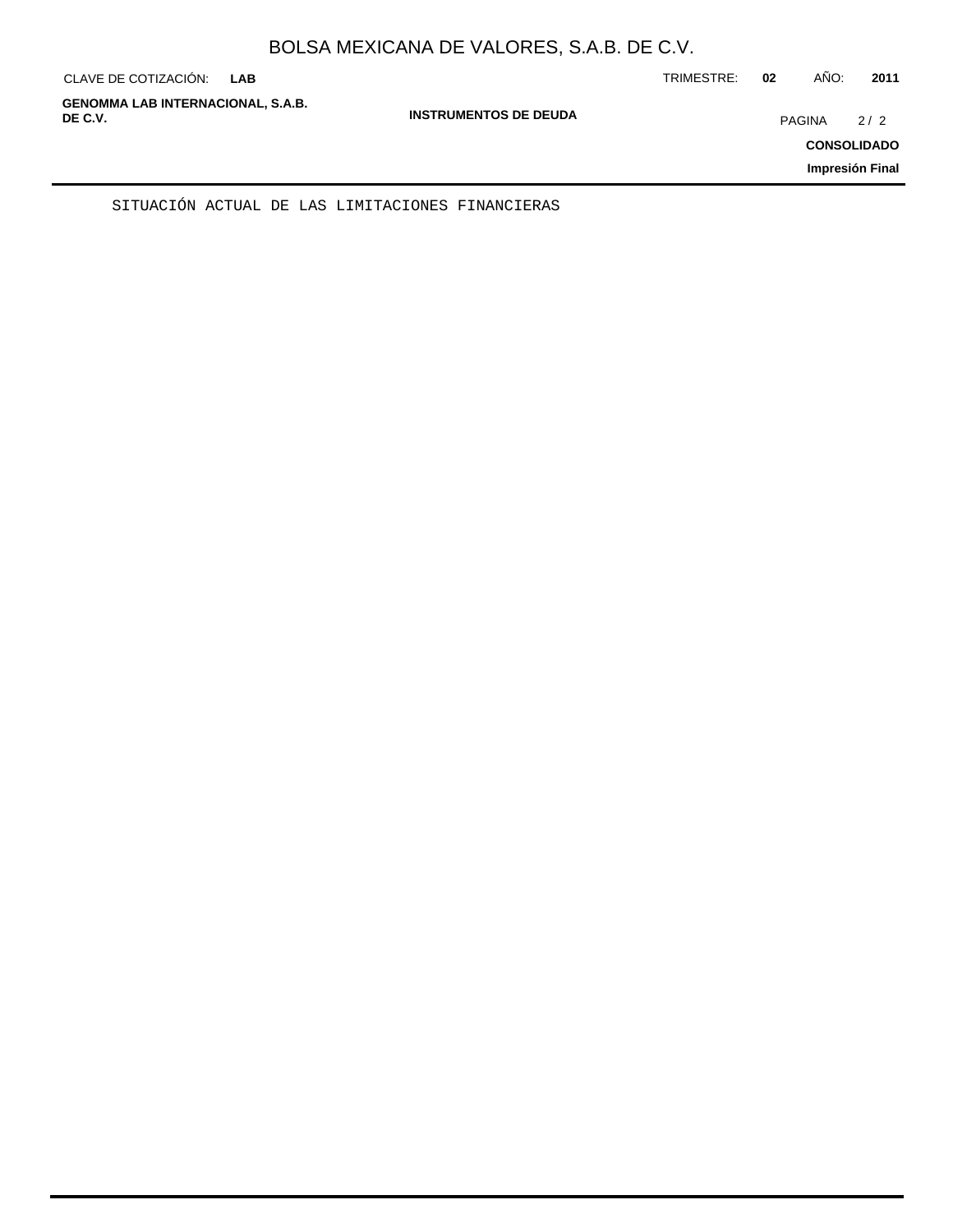CLAVE DE COTIZACIÓN: TRIMESTRE: **02** AÑO: **2011 LAB**

**GENOMMA LAB INTERNACIONAL, S.A.B. DE C.V.**

### **PLANTAS, CENTROS COMERCIALES, DE DISTRIBUCIÓN Y/O SERVICIO**

**CONSOLIDADO**

**Impresión Final**

| <b>PLANTA O CENTRO</b>         | <b>ACTIVIDAD ECONOMICA</b> | <b>CAPACIDAD INSTALADA</b> | % DE UTIL. |  |
|--------------------------------|----------------------------|----------------------------|------------|--|
| I CENTRO DE DISTRIBUCION LERMA | ACOPIO Y DISTRIBUCION DE   | 36.074                     | 100.00     |  |
| I CENTRO DE DIS DOÑA ROSA      | ACOPIO Y DISTRIBUCION DE   | 9.823                      | 95.00      |  |

**OBSERVACIONES**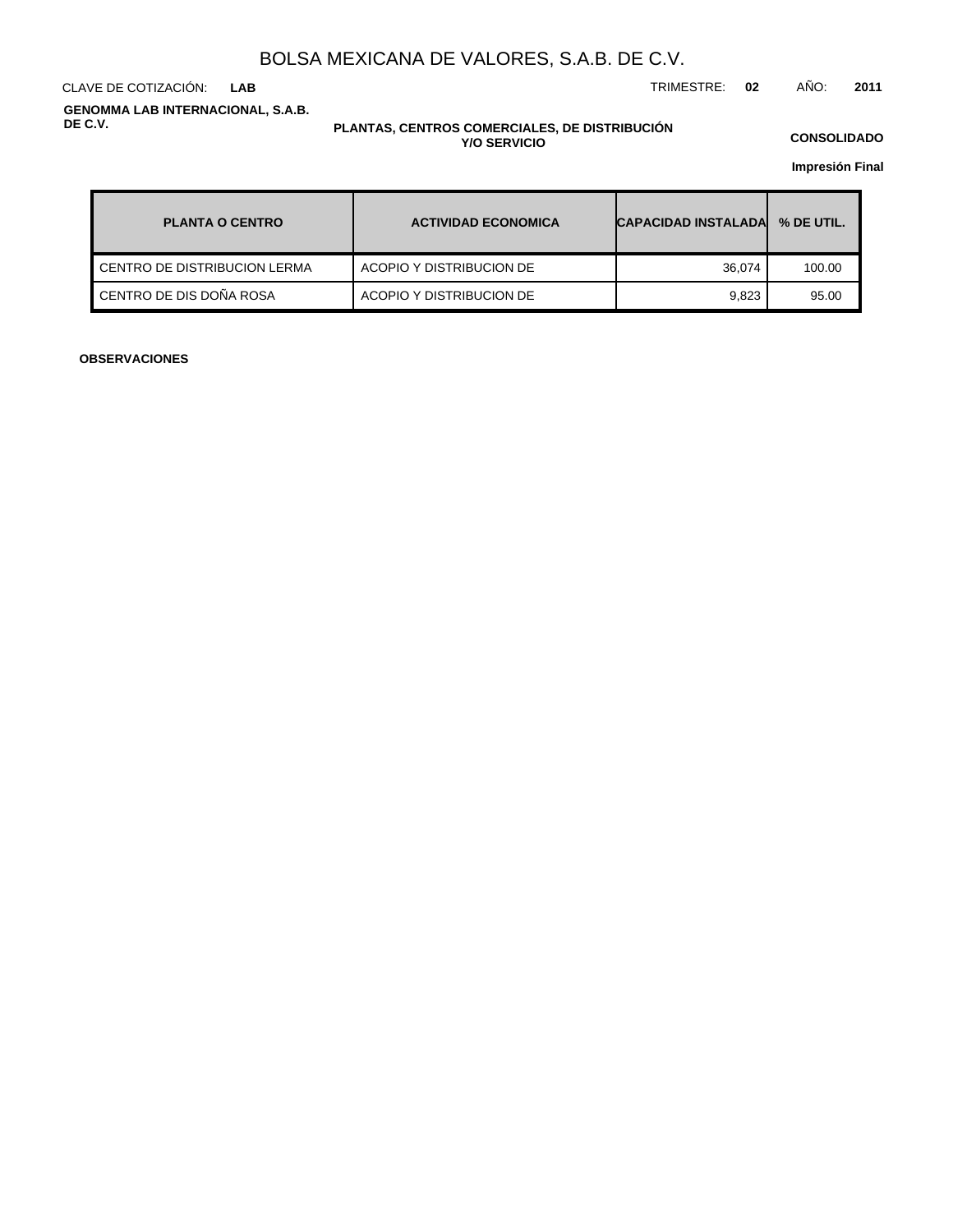|                                                     |     | BOLSA MEXICANA DE VALORES, S.A.B. DE C.V. |           |    |                    |      |
|-----------------------------------------------------|-----|-------------------------------------------|-----------|----|--------------------|------|
| CLAVE DE COTIZACIÓN                                 | LAB |                                           | TRIMESTRE | 02 | AÑO                | 2011 |
| <b>GENOMMA LAB INTERNACIONAL, S.A.B.</b><br>DE C.V. |     | <b>MATERIAS PRIMAS DIRECTAS</b>           |           |    | <b>CONSOLIDADO</b> |      |

**Impresión Final**

| <b>PRINCIPALES PROVEEDORES</b> | <b>ORIGEN</b> | SUST.<br>NAL. | % COSTO<br><b>I PRODUCCION</b><br><b>TOTAL</b> |
|--------------------------------|---------------|---------------|------------------------------------------------|
|                                |               |               |                                                |

**OBSERVACIONES**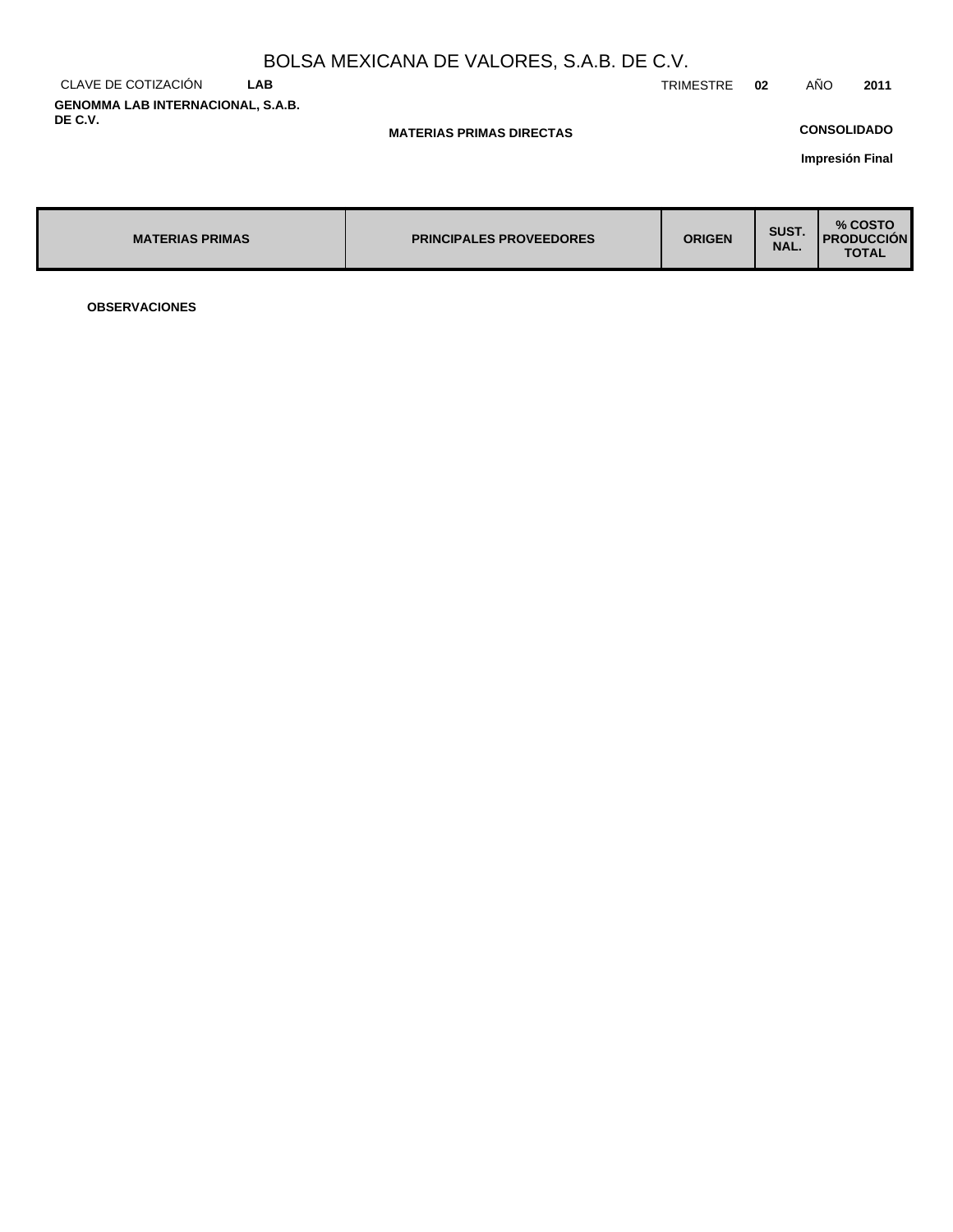**LAB**

**GENOMMA LAB INTERNACIONAL, S.A.B. DE C.V.**

## CLAVE DE COTIZACIÓN TRIMESTRE **02** AÑO **2011**

# **DISTRIBUCIÓN DE VENTAS POR PRODUCTO** VENTAS TOTALES

# **CONSOLIDADO**

**Impresión Final**

| <b>PRINCIPALES</b> | <b>VENTAS</b>  |                | % DE PART. | <b>PRINCIPALES</b> |                 |  |  |
|--------------------|----------------|----------------|------------|--------------------|-----------------|--|--|
|                    | <b>VOLUMEN</b> | <b>IMPORTE</b> | MDO.       | <b>MARCAS</b>      | <b>CLIENTES</b> |  |  |
| <b>NACIONALES</b>  |                |                |            |                    |                 |  |  |
| <b>OTC</b>         | 22,635,698     | 709,038        | 30.09      | <b>VARIAS</b>      | <b>VARIOS</b>   |  |  |
| PC                 | 49,457,803     | 990,720        | 42.05      | <b>VARIAS</b>      | <b>VARIOS</b>   |  |  |
| GI                 | 13,010,241     | 656,566        | 27.86      | <b>VARIAS</b>      | <b>VARIOS</b>   |  |  |
| <b>EXTRANJERAS</b> |                |                |            |                    |                 |  |  |
| <b>EXTRANJ</b>     | $\mathbf 0$    | 838,655        | 100.00     | <b>VARIAS</b>      | <b>VARIOS</b>   |  |  |
| <b>TOTAL</b>       |                | 3,194,979      |            |                    |                 |  |  |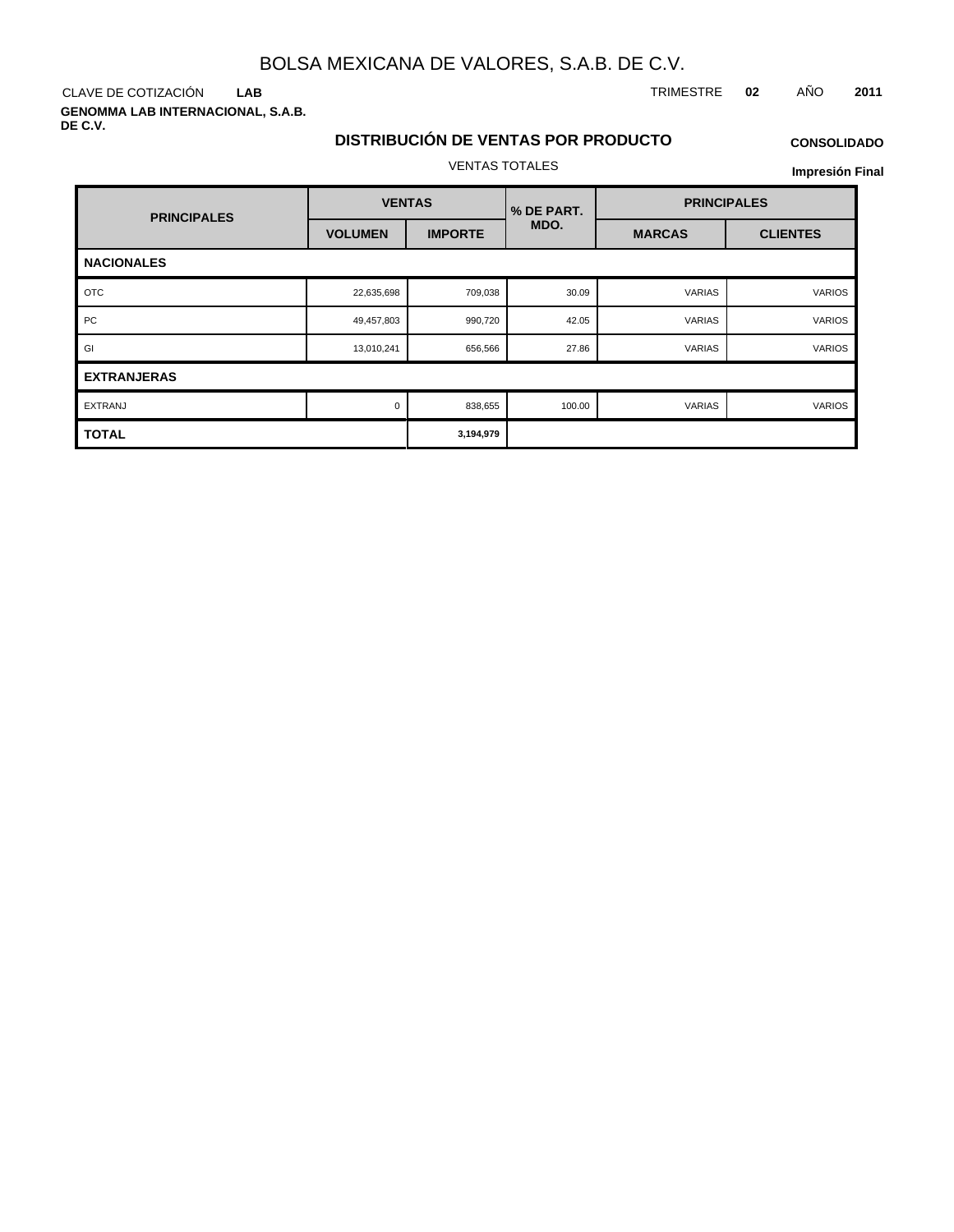CLAVE DE COTIZACIÓN TRIMESTRE **02** AÑO **2011 LAB**

**GENOMMA LAB INTERNACIONAL, S.A.B. DE C.V.**

# **DISTRIBUCIÓN DE VENTAS POR PRODUCTO**

# **CONSOLIDADO**

# VENTAS EXTRANJERAS

**Impresión Final**

| <b>PRINCIPALES</b> | <b>VENTAS</b>  |                | <b>DESTINO</b> | <b>PRINCIPALES</b> |                 |  |  |  |
|--------------------|----------------|----------------|----------------|--------------------|-----------------|--|--|--|
|                    | <b>VOLUMEN</b> | <b>IMPORTE</b> |                | <b>MARCAS</b>      | <b>CLIENTES</b> |  |  |  |
| <b>EXPORTACIÓN</b> |                |                |                |                    |                 |  |  |  |
| EXPORTACION        | 813,318        | 5,365          | varios         | OTC/PC             | <b>VARIOS</b>   |  |  |  |

| <b>SUBSIDIARIAS EN EL EXTRANJERO</b> |  |         |        |        |                   |  |  |  |
|--------------------------------------|--|---------|--------|--------|-------------------|--|--|--|
| subsidiarias extranj                 |  | 833,291 | varios | OTC/PC | AUTOSERVICIOS/MAY |  |  |  |
| <b>TOTAL</b>                         |  | 838,656 |        |        |                   |  |  |  |

**OBSERVACIONES**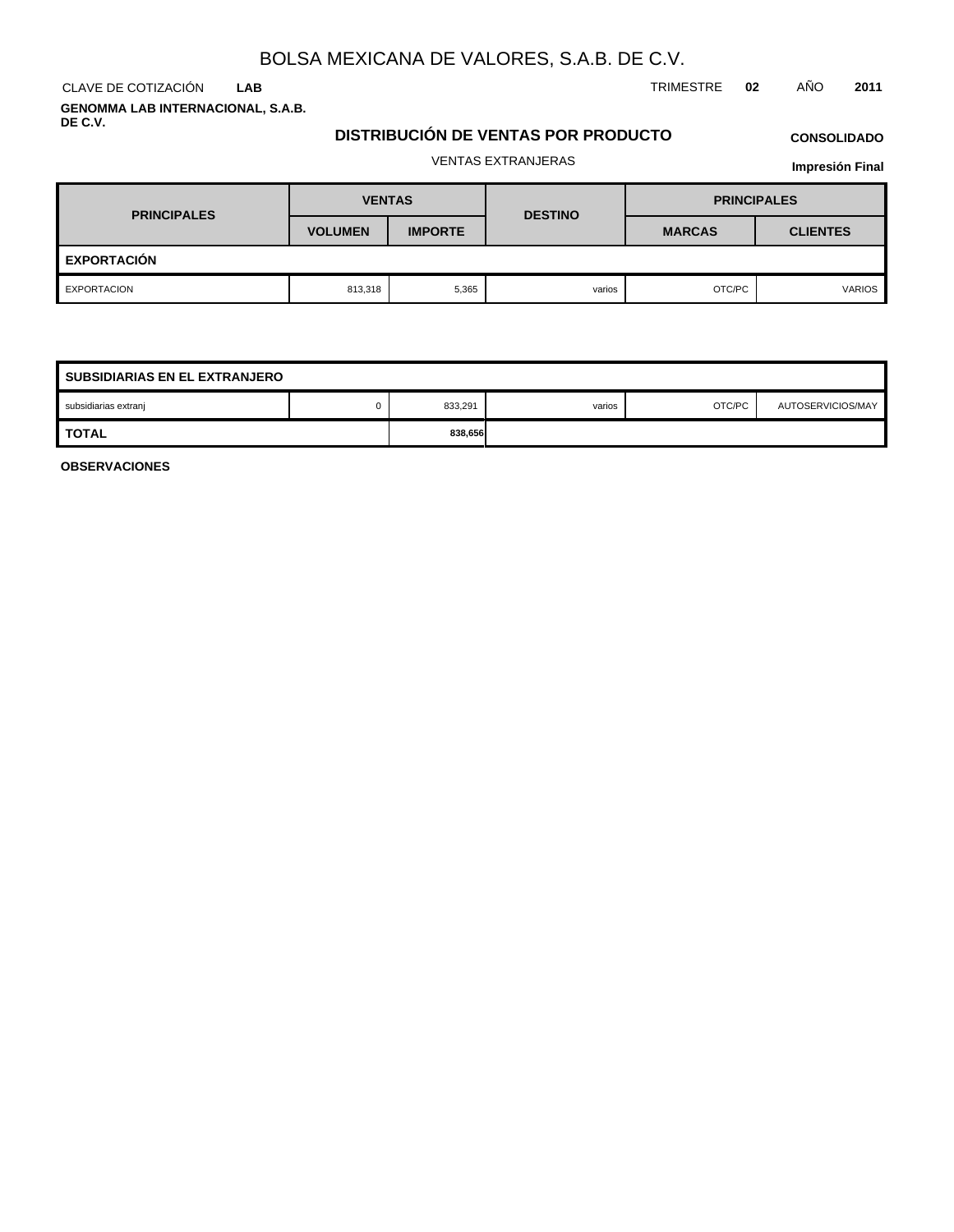| BOLSA MEXICANA DE VALORES, S.A.B. DE C.V.           |  |            |               |      |                    |  |  |  |
|-----------------------------------------------------|--|------------|---------------|------|--------------------|--|--|--|
| CLAVE DE COTIZACIÓN.<br>LAB                         |  | TRIMESTRE: | 02            | AÑO: | 2011               |  |  |  |
| <b>GENOMMA LAB INTERNACIONAL, S.A.B.</b><br>DE C.V. |  |            | <b>PAGINA</b> | 1/1  |                    |  |  |  |
|                                                     |  |            |               |      | <b>CONSOLIDADO</b> |  |  |  |
|                                                     |  |            |               |      | Impresión Final    |  |  |  |

NO APLICA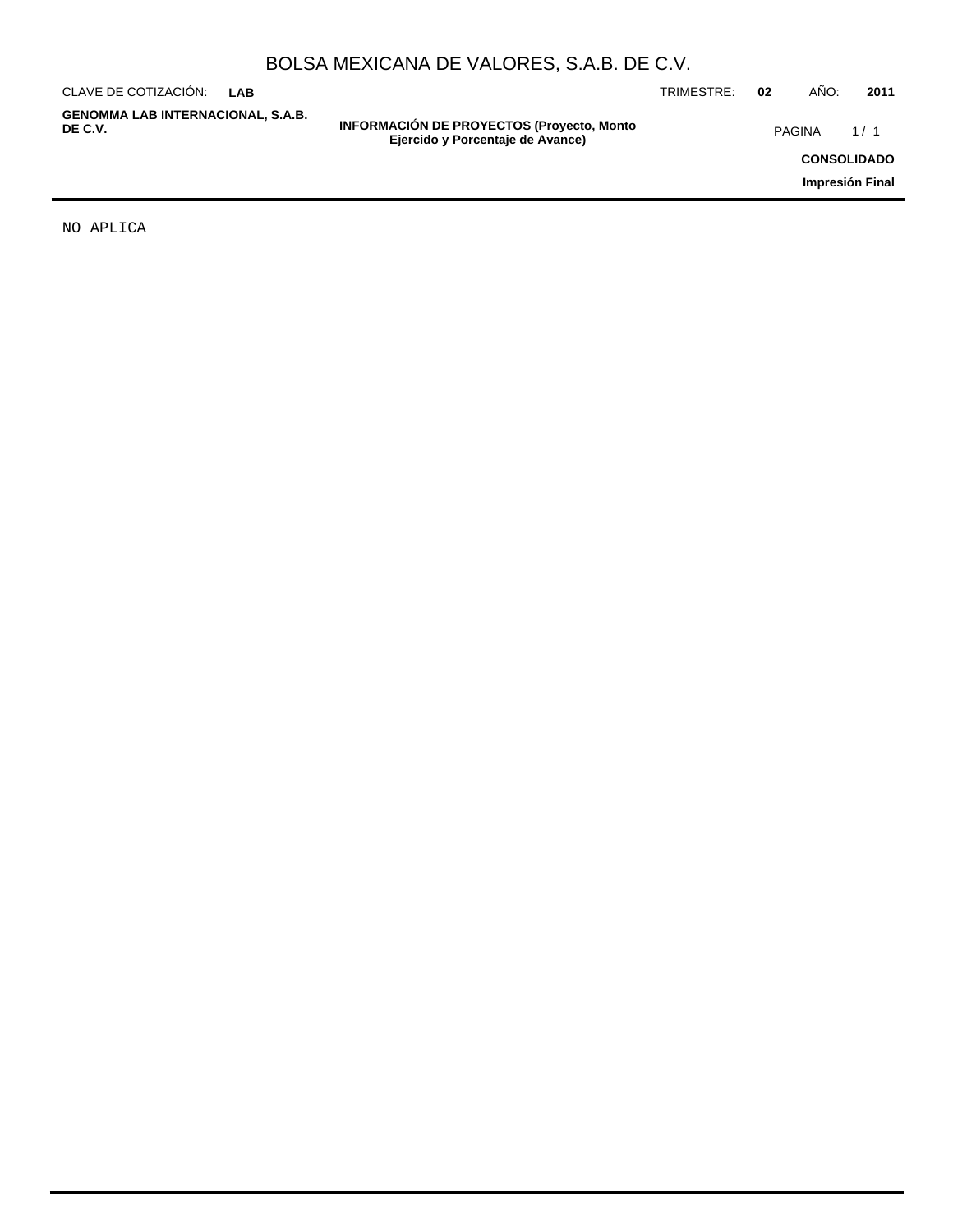**LAB**

**GENOMMA LAB INTERNACIONAL, S.A.B. DE C.V.**

**TRANSACCIONES EN MONEDA EXTRANJERA Y CONVERSIÓN DE ESTADOS FINANCIEROS DE OPERACIONES EXTRANJERAS (Información relacionada al Boletín B-15)**

CLAVE DE COTIZACIÓN: TRIMESTRE: **02** AÑO: **2011**

**CONSOLIDADO** PAGINA 1/2

**Impresión Final**

GENOMMA LAB INTERNACIONAL SAB DE CV

 CONVERSIÓN DE ESTADOS FINANCIEROS DE SUBSIDIARIAS EN MONEDA EXTRANJERA – PARA CONSOLIDAR LOS ESTADOS FINANCIEROS DE SUBSIDIARIAS EXTRANJERAS, ÉSTOS SE MODIFICAN EN LA MONEDA DE REGISTRO PARA PRESENTARSE BAJO NORMAS DE INFORMACIÓN FINANCIERA MEXICANAS (NIF), EXCEPTO POR LA APLICACIÓN DE LA NIF B-10 EFECTOS DE LA INFLACIÓN CUANDO LA ENTIDAD EXTRANJERA OPERA EN UN ENTORNO INFLACIONARIO, YA QUE LAS NORMAS DE ESTA NIF SE APLICAN A LOS ESTADOS FINANCIEROS CONVERTIDOS A MONEDA FUNCIONAL. LOS ESTADOS FINANCIEROS SE CONVIERTEN A PESOS MEXICANOS, CONSIDERANDO LAS SIGUIENTES METODOLOGÍAS:

- LAS OPERACIONES EXTRANJERAS CUYA MONEDA DE REGISTRO Y FUNCIONAL ES LA MISMA, CONVIERTEN SUS ESTADOS FINANCIEROS UTILIZANDO LOS SIGUIENTES TIPOS DE CAMBIO:1) DE CIERRE PARA LOS ACTIVOS Y PASIVOS, 2) HISTÓRICO PARA EL CAPITAL CONTABLE Y 3) EL DE LA FECHA DE DEVENGAMIENTO PARA LOS INGRESOS, COSTOS Y GASTOS. LOS EFECTOS DE CONVERSIÓN SE REGISTRAN EN EL CAPITAL CONTABLE.

- LAS OPERACIONES EXTRANJERAS CONVIERTEN SUS ESTADOS FINANCIEROS DE LA MONEDA DE REGISTRO A LA MONEDA FUNCIONAL, UTILIZANDO LOS SIGUIENTES TIPOS DE CAMBIO: 1) DE CIERRE PARA LOS ACTIVOS Y PASIVOS MONETARIOS, 2) HISTÓRICO PARA ACTIVOS NO MONETARIOS, PASIVOS NO MONETARIOS Y CAPITAL CONTABLE Y 3) EL DE LA FECHA DE DEVENGAMIENTO PARA LOS INGRESOS, COSTOS Y GASTOS, EXCEPTO LOS QUE PROVIENEN DE PARTIDAS NO MONETARIAS QUE SE CONVIERTEN AL TIPO DE CAMBIO HISTÓRICO DE LA PARTIDA NO MONETARIA; LOS EFECTOS DE CONVERSIÓN, SE REGISTRAN EN EL RESULTADO INTEGRAL DE FINANCIAMIENTO. POSTERIORMENTE, PARA CONVERTIR LOS ESTADOS FINANCIEROS DE LA MONEDA FUNCIONAL AL PESO MEXICANO, SE UTILIZAN LOS SIGUIENTES TIPOS DE CAMBIO:1) DE CIERRE PARA LOS ACTIVOS Y PASIVOS Y 2) HISTÓRICO PARA EL CAPITAL CONTABLE, Y 3) EL DE LA FECHA DE DEVENGAMIENTO PARA TODOS LOS INGRESOS, COSTOS Y GASTOS. LOS EFECTOS DE CONVERSIÓN SE REGISTRAN EN EL CAPITAL CONTABLE. EN EL CASO DE OPERACIONES EXTRANJERAS QUE OPERAN EN UN ENTORNO ECONÓMICO INFLACIONARIO, PRIMERO REEXPRESAN SUS ESTADOS FINANCIEROS EN MONEDA DE PODER ADQUISITIVO AL CIERRE DEL EJERCICIO, UTILIZANDO EL ÍNDICE DE PRECIOS DEL PAÍS DE ORIGEN DE LA MONEDA FUNCIONAL, Y POSTERIORMENTE LOS CONVIERTEN UTILIZANDO EL TIPO DE CAMBIO DE CIERRE PARA TODAS LAS PARTIDAS; LOS EFECTOS DE CONVERSIÓN, SE REGISTRAN EN EL CAPITAL CONTABLE.

LAS MONEDAS DE REGISTRO Y FUNCIONAL DE LAS OPERACIONES EXTRANJERAS, SON COMO SIGUE:

COMPAÑÍA MONEDA DE REGISTRO MONEDA FUNCIONAL

GENOMMA LABORATORIES MÉXICO, S. A. DE C. V. PESO MEXICANO PESO MEXICANO TELEVISION PRODUCTS RETAIL, S. A. DE C. V. PESO MEXICANO PESO MEXICANO MEDICINAS Y MEDICAMENTOS NACIONALES, S. A. DE C. V. PESO MEXICANO PESO MEXICANO INICIATIVAS DE ÉXITO, S. A. DE C. V. PESO MEXICANO PESO MEXICANO AERO LAB, S. A. DE C. V. PESO MEXICANO PESO MEXICANO GENOMMA LABORATORIOS MÉDICOS, S. L. EURO DÓLAR ESTADOUNIDENSE GENOMMA LAB PERÚ, S. A. SOL DÓLAR ESTADOUNIDENSE GENOMMA LAB CENTROAMÉRICA, S. A. DÓLAR ESTADOUNIDENSE DÓLAR ESTADOUNIDENSE GENOMMA LAB CHILE, S. A. PESO CHILENO DÓLAR ESTADOUNIDENSE GENOMMA LAB ECUADOR, S. A. DÓLAR ESTADOUNIDENSE DÓLAR ESTADOUNIDENSE GENOMMA LABORATORIES ARGENTINA, S. A. PESO ARGENTINO DÓLAR ESTADOUNIDENSE GENOMMA LABORATORIES DO BRASIL, LTDA REAL DÓLAR ESTADOUNIDENSE GENOMMA LAB USA, INC. DÓLAR ESTADOUNIDENSE DÓLAR ESTADOUNIDENSE LAB BRANDS INTERNATIONAL, LLC. DÓLAR ESTADOUNIDENSE DÓLAR ESTADOUNIDENSE GENOMMA LAB COLOMBIA, LTDA. PESO COLOMBIANO DÓLAR ESTADOUNIDENSE GENOMMA LAB DOMINICANA S.R.L PESO DOMINICANO DÓLAR ESTADOUNIDENSE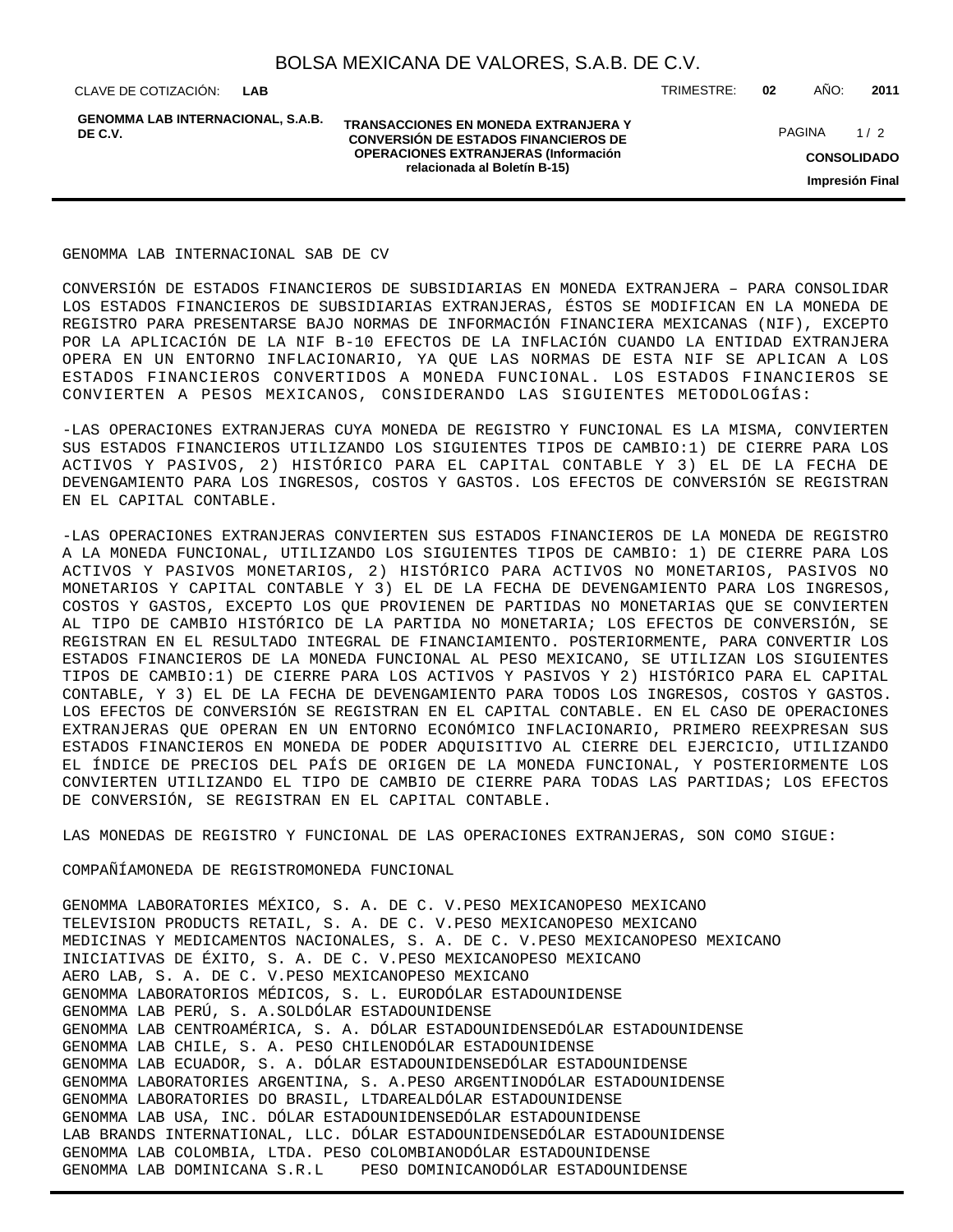**LAB**

**GENOMMA LAB INTERNACIONAL, S.A.B. DE C.V.**

**TRANSACCIONES EN MONEDA EXTRANJERA Y CONVERSIÓN DE ESTADOS FINANCIEROS DE OPERACIONES EXTRANJERAS (Información relacionada al Boletín B-15)**

CLAVE DE COTIZACIÓN: TRIMESTRE: **02** AÑO: **2011**

PAGINA 2/2

**CONSOLIDADO Impresión Final**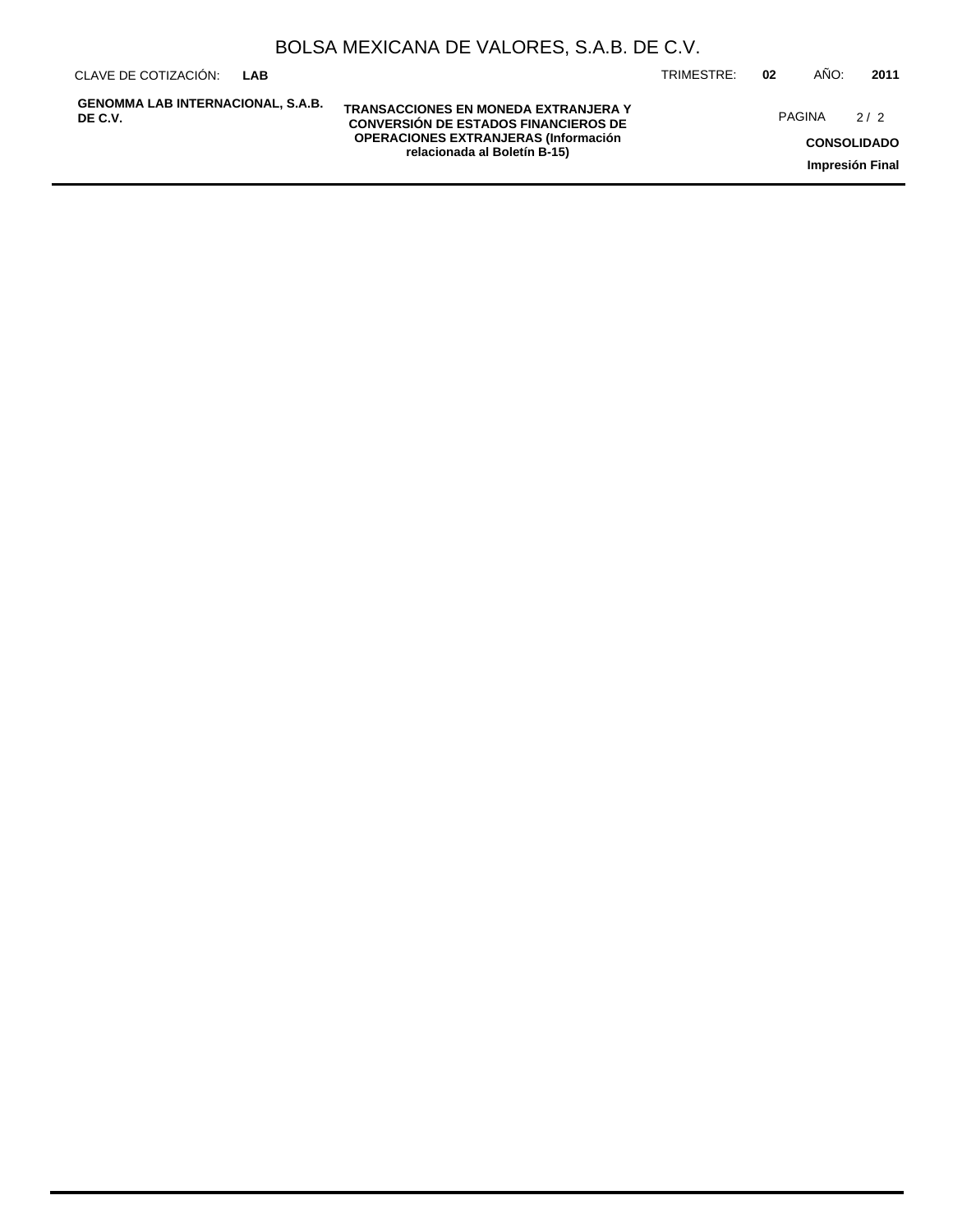TRIMESTRE **02** AÑO **2011**

**GENOMMA LAB INTERNACIONAL, S.A.B. DE C.V.** CLAVE DE COTIZACIÓN **LAB**

# **INTEGRACIÓN DEL CAPITAL SOCIAL PAGADO**

**CONSOLIDADO**

**Impresión Final**

| <b>SERIES</b>             | <b>CUPÓN</b> | <b>NUMERO DE ACCIONES</b> |                          |                  |                          | <b>CAPITAL SOCIAL</b> |                 |           |
|---------------------------|--------------|---------------------------|--------------------------|------------------|--------------------------|-----------------------|-----------------|-----------|
| VALOR NOMINAL(\$) VIGENTE |              | <b>PORCIÓN FIJA</b>       | <b>PORCIÓN VARIABLEI</b> | <b>MEXICANOS</b> | <b>LIBRE SUSCRIPCION</b> | <b>FIJO</b>           | <b>VARIABLE</b> |           |
| в                         | 0            |                           | 82.176                   | 1,052,667,250    | 548,052,782              | 504,696,644           | 150             | 1,921,510 |
| <b>TOTAL</b>              |              |                           | 82.176                   | 1,052,667,250    | 548,052,782              | 504,696,644           | 150             | 1,921,510 |

**TOTAL DE ACCIONES QUE REPRESENTAN EL CAPITAL SOCIAL PAGADO A LA FECHA DE ENVIO DE LA INFORMACIÓN:** 1,052,749,426

**OBSERVACIONES**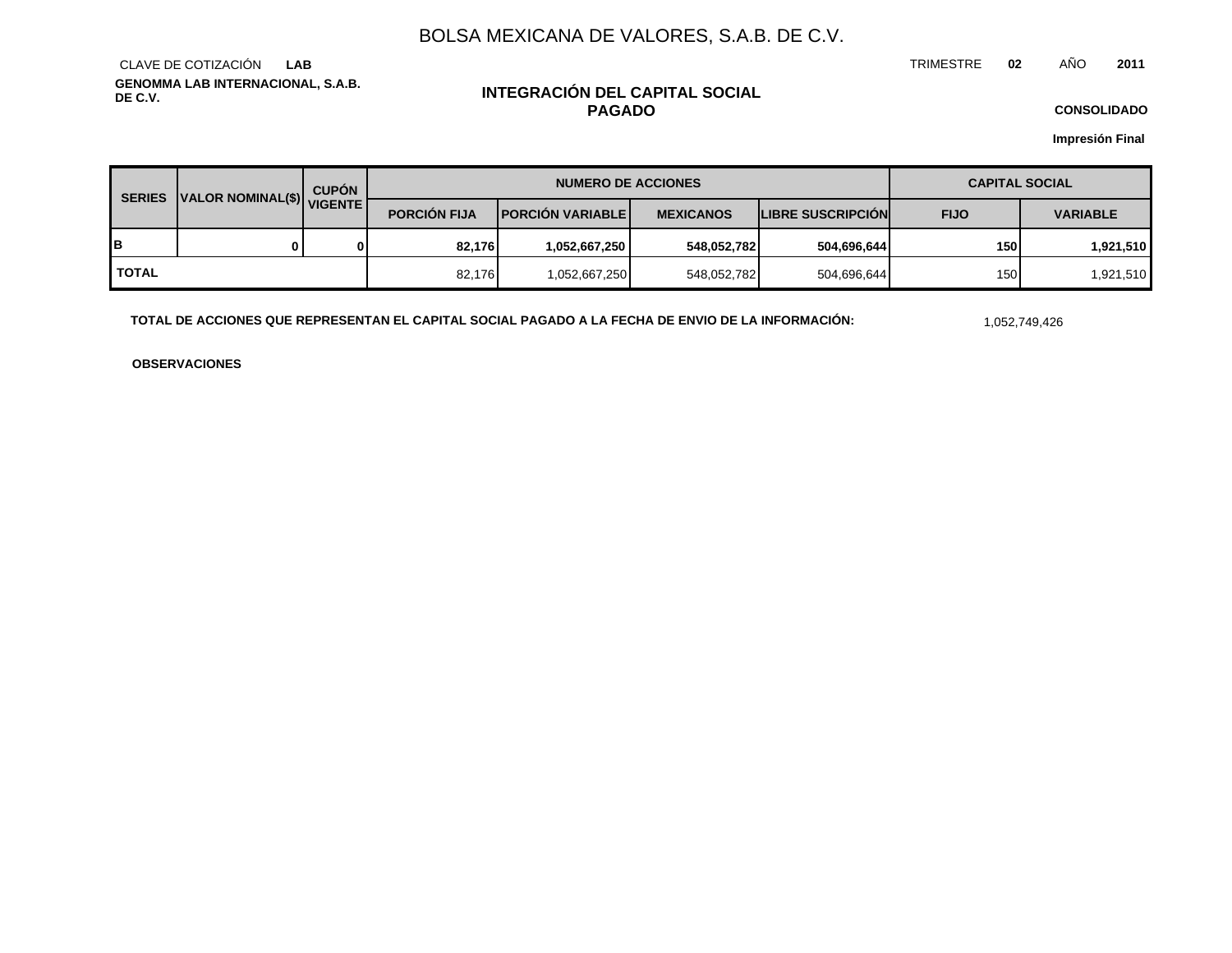CLAVE DE COTIZACIÓN: **LAB**

TRIMESTRE: **02** AÑO: **2011**

**GENOMMA LAB INTERNACIONAL, S.A.B. DE C.V. PAGINA 2020 20:20 20:20 20:20 20:20 20:20 20:20 20:20 20:20 20:20 20:20 20:20 20:20 20:20 20:20 20:20 20:20 20:20 20:20 20:20 20:20 20:20 20:20 20:20 20:20 20:20 20:20 20:20 20:20 20:20 20:20 20:20 20:20** 

### **INSTRUMENTOS FINANCIEROS DERIVADOS**

 $1/2$ 

**CONSOLIDADO**

**Impresión Final**

GENOMMA LAB INTERNACIONAL, S. A. B. DE C. V.

DURANGO NO. 332-102, COLONIA ROMA C. P. 06700, MÉXICO, D. F. R.F.C.: GLI-961030-TU5

MÉXICO, D. F. A 27 DE JULIO DE 2011

ASUNTO: SE PRESENTA ESCRITO EN ATENCIÓN AL REQUERIMIENTO SEGÚN OFICIO NO. 151- 2/76211/2009 DE FECHA 20 DE ENERO DE 2009, MEDIANTE EL CUAL SE SOLICITA DE DIVERSA INFORMACIÓN Y DOCUMENTACIÓN RESPECTO A LAS OPERACIONES CON INSTRUMENTOS FINANCIEROS DERIVADOS EN LAS QUE PUDO HABER PARTICIPADO EN SU CASO LA EMPRESA: GENOMMA LAB INTERNACIONAL, S. A. B. DE C. V. R.F.C.: GLI-961030-TU5

VICEPRESIDENCIA DE SUPERVISIÓN BURSATIL. VICEPRESIDENCIA DE NORMATIVIDAD. DIRECCIÓN GENERAL DE SUPERVISIÓN DE MERCADOS. DIRECCIÓN GENERAL DE AUTORIZACIONES.

PRESENTE

OSCAR VILLALOBOS TORRES (R.F.C.: VITO-701004-1Y4), EN REPRESENTACIÓN DE GENOMMA LAB INTERNACIONAL, S. A. B. DE C. V. (R.F.C.: GLI-961030-TU5), PERSONALIDAD QUE ACREDITO CON COPIA DEL INSTRUMENTO NOTARIAL QUE SE ACOMPAÑA AL PRESENTE COMO ANEXO 1 (SE INCLUYE ORIGINAL PARA COTEJO), CON DOMICILIO FISCAL EN DURANGO 332-102, COLONIA ROMA, C. P. 06700, MÉXICO, D. F., TEL.:5081-0000, Y SEÑALANDO EL MISMO DOMICILIO PARA OÍR Y RECIBIR TODA CLASE DE NOTIFICACIONES QUE A ESTE ASUNTO SE REFIERAN, ATENTAMENTE COMPAREZCO Y EXPONGO QUE:

1. MEDIANTE OFICIO NO. 151-2/76211/2009 DE FECHA 20 DE ENERO DE 2009, ASÍ COMO DEL ANEXO 1 QUE FORMA PARTE INTEGRANTE DE DICHO OFICIO, LA DIRECCIÓN GENERAL DE SUPERVISIÓN DE MERCADOS DE LA COMISIÓN NACIONAL BANCARIA Y DE VALORES, A EFECTO DE CONOCER LA PARTICIPACIÓN DE LAS EMPRESAS PÚBLICAS EN OPERACIONES CON INSTRUMENTOS FINANCIEROS DERIVADOS YA SEA PARA INCREMENTAR SU RENTABILIDAD O CONTAR CON DETERMINADA COBERTURA RESPECTO A ALGÚN RIESGO, REQUIERE QUE GENOMMA LAB INTERNACIONAL, S. A. B. DE C. V. (EN ADELANTE MI REPRESENTADA), DIVULGUE DE CONFORMIDAD CON EL CITADO OFICIO Y COMO COMPLEMENTO A SU REPORTE TRIMESTRAL, INFORMACIÓN CUALITATIVA Y CUANTITATIVA SOBRE LAS POSICIONES QUE EN SU CASO TUVO EN INSTRUMENTOS FINANCIEROS DERIVADOS, RECONOCIDOS O NO COMO ACTIVOS O PASIVOS EN EL ESTADO DE SITUACIÓN FINANCIERA O BALANCE GENERAL.

2. A FIN DE CUMPLIR CON EL REQUERIMIENTO DE INFORMACIÓN Y DOCUMENTACIÓN QUE SE SOLICITA SEGÚN EL OFICIO NO. 151-2/76211/2009 DE FECHA 20 DE ENERO DE 2009, SE HACE DEL CONOCIMIENTO DE ESA H. DIRECCIÓN GENERAL DE SUPERVISIÓN DE MERCADOS DE LA COMISIÓN NACIONAL BANCARIA Y DE VALORES, QUE MI REPRESENTADA A LA FECHA NO CUENTA CON LA INFORMACIÓN CUALITATIVA Y CUANTITATIVA RESPECTO A CUALQUIERA DE LOS ASPECTOS SOLICITADOS EN EL OFICIO 151-2/76211/2009, YA QUE NO HA CELEBRADO OPERACIONES QUE INVOLUCREN LA CONTRATACIÓN DE INSTRUMENTOS FINANCIEROS DERIVADOS DE ACUERDO A LO ESTABLECIDO EN EL BOLETÍN C-2 "INSTRUMENTOS FINANCIEROS" Y EL BOLETÍN C-10 "INSTRUMENTOS FINANCIEROS DERIVADOS Y OPERACIONES DE COBERTURA", DE LAS NORMAS DE INFORMACIÓN FINANCIERA.